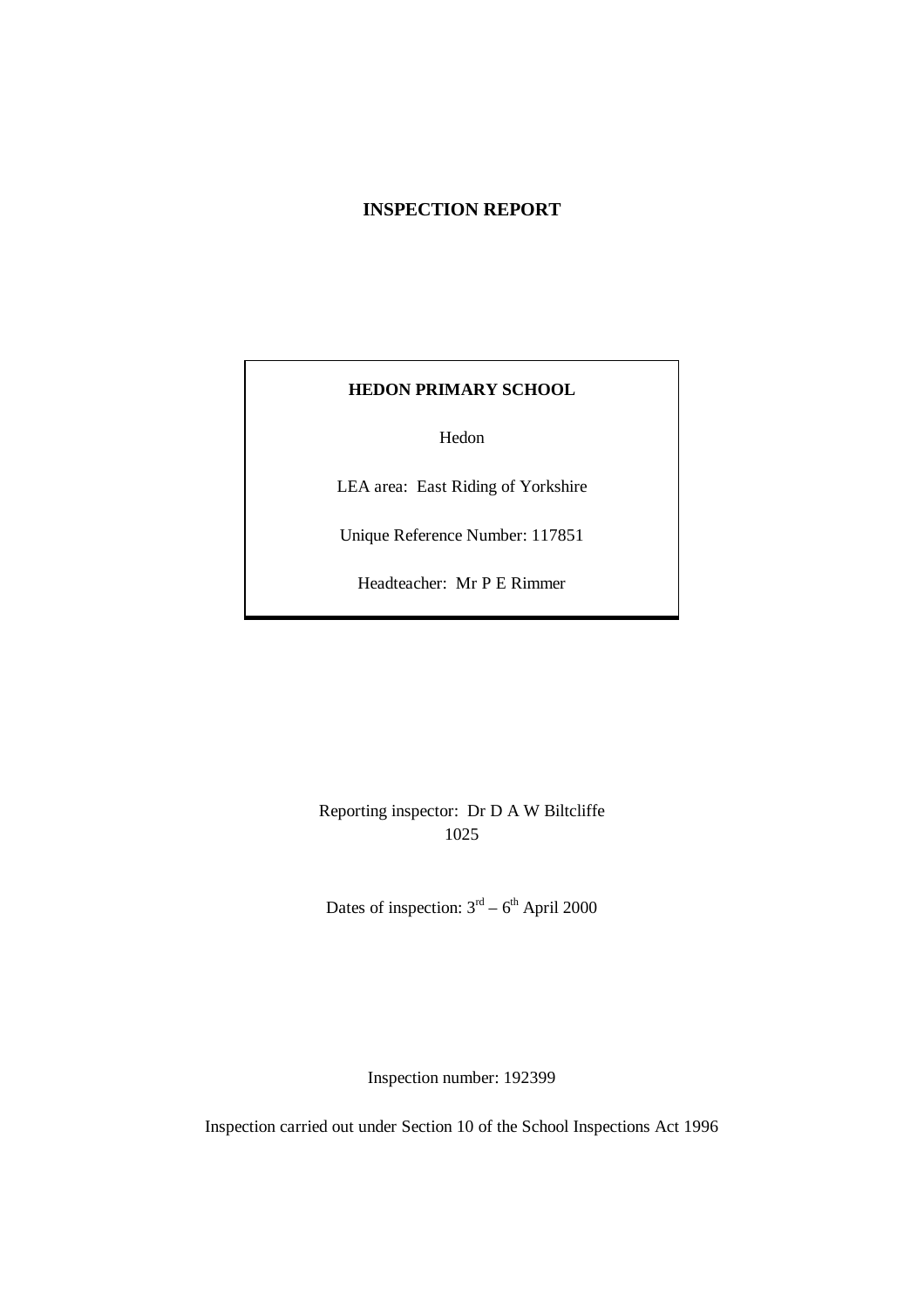#### © Crown Copyright 2000

This report may be reproduced in whole or in part for non-commercial educational purposes, provided that all extracts quoted are reproduced verbatim without adaptation and on condition that the source and date thereof are stated.

Further copies of this report are obtainable from the school. Under the School Inspections Act 1996 the school must provide a copy of this report and/or its summary free of charge to certain categories of people. A charge not exceeding the full cost of reproduction may be made for any other copies supplied.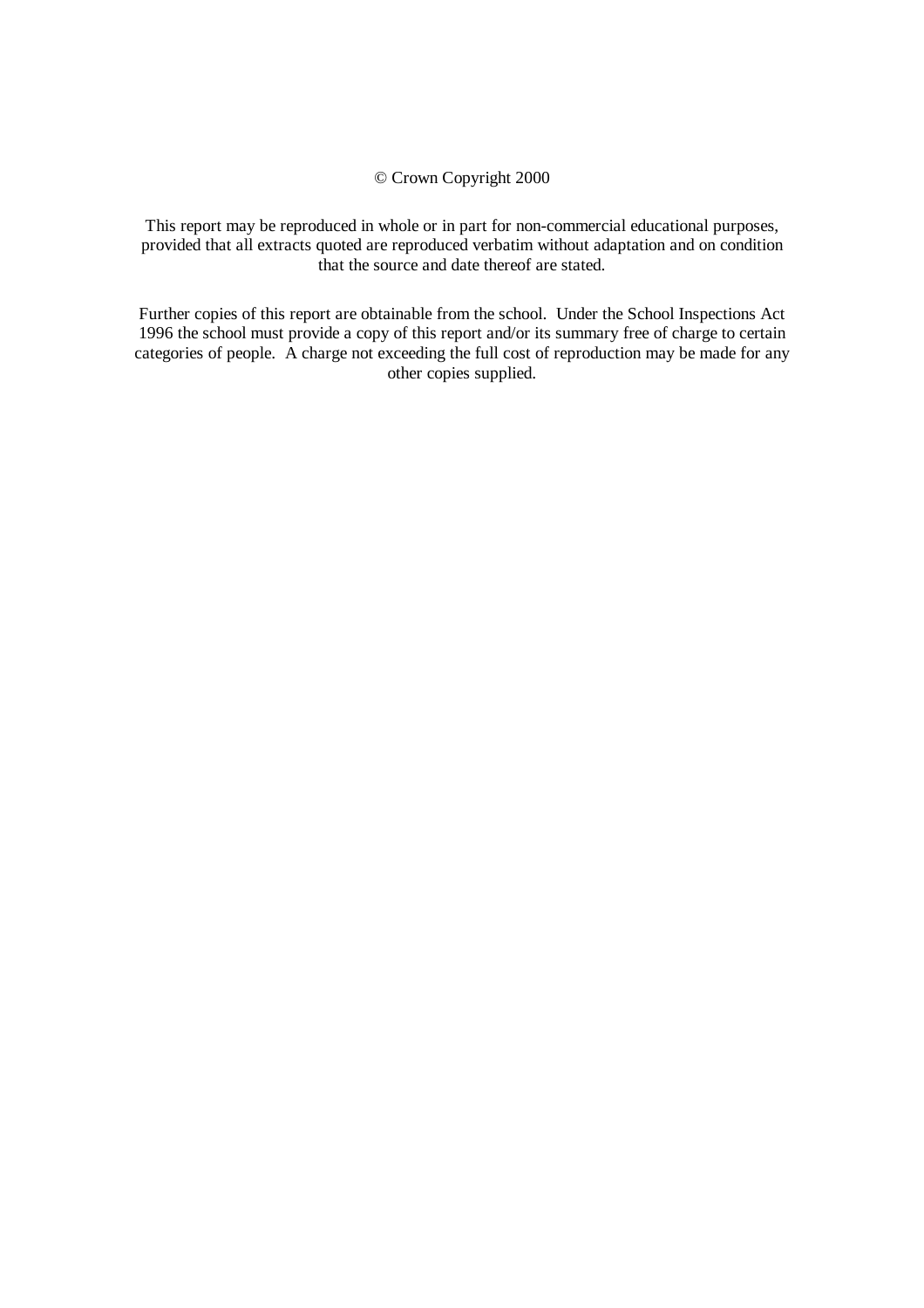# **INFORMATION ABOUT THE SCHOOL**

| Type of school:              | Primary                                     |
|------------------------------|---------------------------------------------|
| Type of control:             | Community                                   |
| Age range of pupils:         | 4 to 11                                     |
| Gender of pupils:            | Mixed                                       |
| School address:              | Ketwell Lane<br>Hedon<br>Hull               |
| Postcode:                    | East Riding of Yorkshire<br><b>HU12 8BN</b> |
| Telephone number:            | $(01482)$ 899327                            |
| Fax number:                  | (01482) 899327                              |
| Appropriate authority:       | The governing body                          |
| Name of chair of governors:  | Mr A Marshall                               |
| Date of previous inspection: | $9th - 13th$ December 1996                  |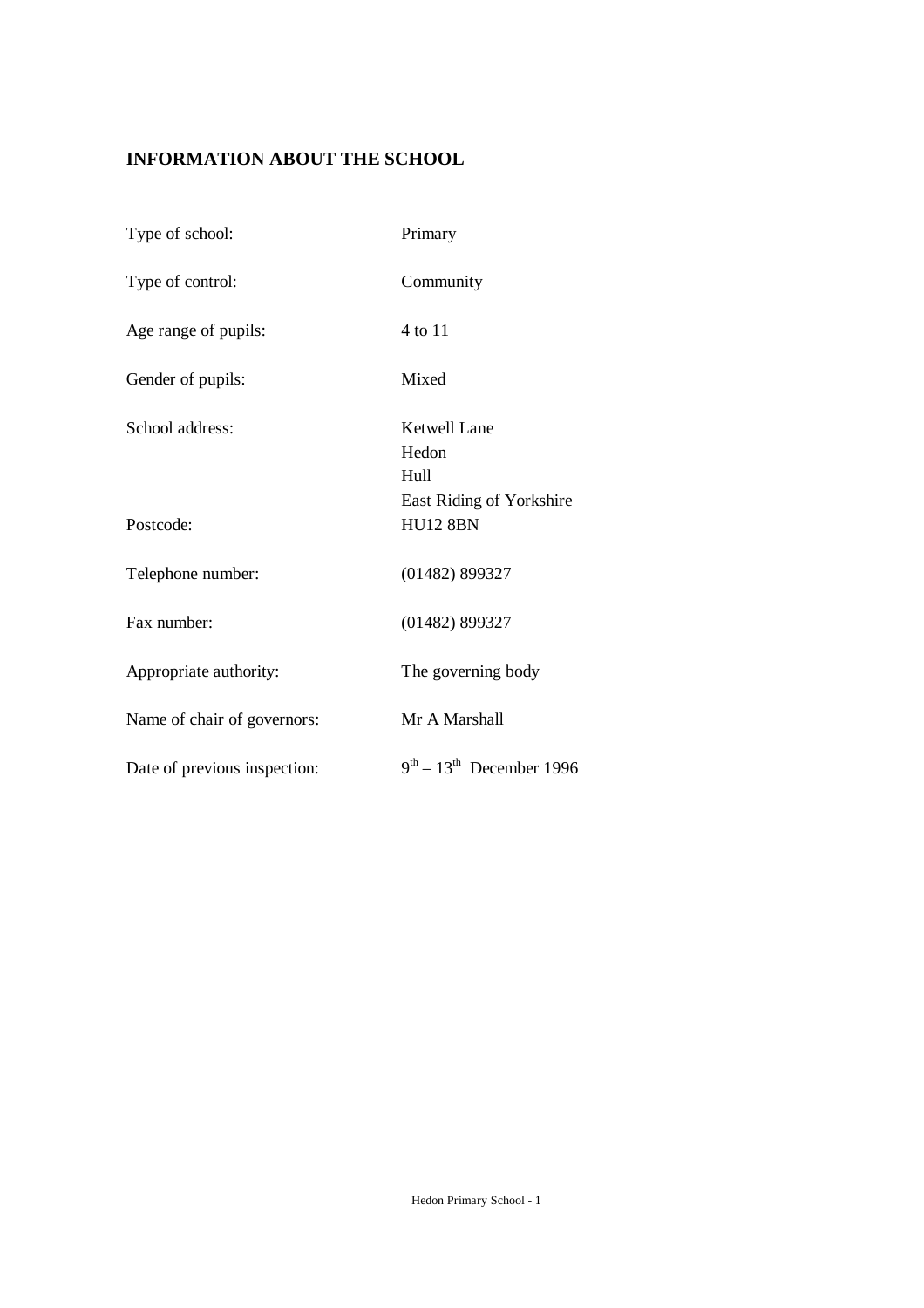|                     | <b>Team members</b>  | <b>Subject</b><br>responsibilities                            | <b>Aspect</b><br>responsibilities                                                                         |
|---------------------|----------------------|---------------------------------------------------------------|-----------------------------------------------------------------------------------------------------------|
| Dr D A W Biltcliffe | Registered inspector | <b>History</b><br>Equality of<br>opportunity                  | Results and pupils'<br>achievements<br>Teaching and learning                                              |
| Mrs J W Biltcliffe  | Lay Inspector        |                                                               | Attendance<br>School's partnership<br>with parents                                                        |
| Mr R Coupe          | Team inspector       | Design and technology<br>Geography                            | Pupils' welfare,<br>health and safety<br>Efficiency, staffing,<br>accommodation and<br>learning resources |
| Mr R Heath          | Team inspector       | <b>Mathematics</b><br>Information<br>technology               | Leadership and<br>management                                                                              |
| Mr J J Peacock      | Team inspector       | Special educational<br>needs<br>Science<br>Physical education |                                                                                                           |
| Dr J D Ward         | Team inspector       | Art<br>Music                                                  | Curriculum<br>Assessment                                                                                  |
| Miss M A Warner     | Team inspector       | English<br>Religious education                                | Attitudes, values and<br>personal development                                                             |

# **INFORMATION ABOUT THE INSPECTION TEAM**

The inspection contractor was:

PPI Group Ltd 7 Hill Street Bristol BS1 5RW

Any concerns or complaints about the inspection or the report should be raised with the inspection contractor. Complaints which are not satisfactorily resolved by the contractor should be raised with OFSTED by writing to:

The Registrar Inspection Quality Division The Office for Standards in Education Alexandra House 33 Kingsway London WC2B 6SE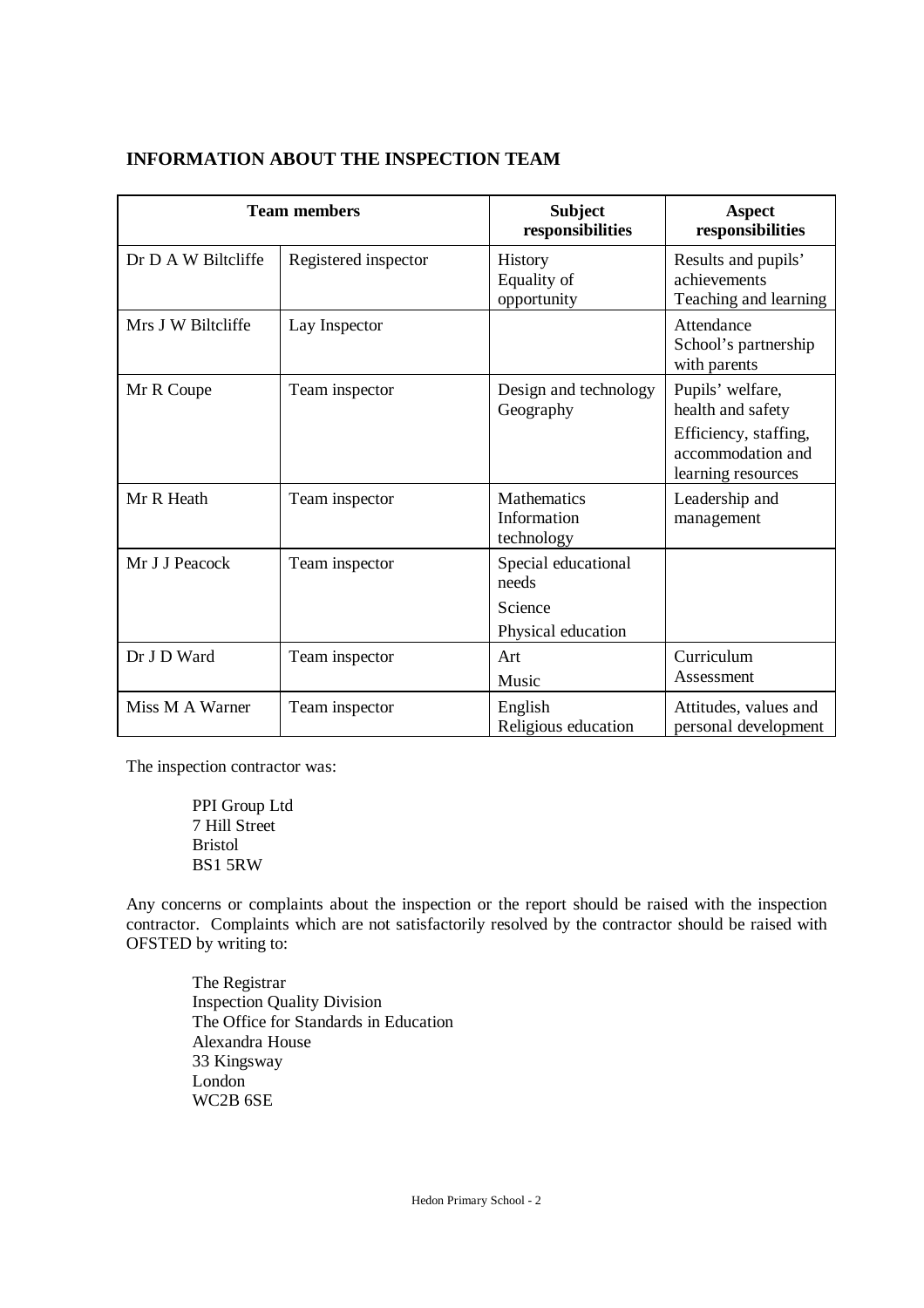# **REPORT CONTENTS**

### **PART A: SUMMARY OF THE REPORT 4 - 7**

Information about the school How good the school is What the school does well What could be improved How the school has improved since its last inspection Standards Pupils' attitudes and values Teaching and learning Other aspects of the school How well the school is led and managed Parents' and carers' views of the school

## **PART B: COMMENTARY**

| <b>HOW HIGH ARE STANDARDS?</b>                                                                    | $8 - 12$  |
|---------------------------------------------------------------------------------------------------|-----------|
| The school's results and achievements<br>Pupils' attitudes, values and personal development       |           |
| <b>HOW WELL ARE PUPILS TAUGHT?</b>                                                                | $12 - 15$ |
| <b>HOW GOOD ARE THE CURRICULAR AND OTHER</b><br><b>OPPORTUNITIES OFFERED TO PUPILS?</b>           | $15 - 17$ |
| <b>HOW WELL DOES THE SCHOOL CARE FOR ITS PUPILS?</b>                                              | $17 - 18$ |
| <b>HOW WELL DOES THE SCHOOL WORK IN</b><br><b>PARTNERSHIP WITH PARENTS?</b>                       | $18 - 19$ |
| HOW WELL IS THE SCHOOL LED AND MANAGED?                                                           | $19 - 21$ |
| WHAT SHOULD THE SCHOOL DO TO IMPROVE FURTHER?                                                     | $21 - 22$ |
| PART C: SCHOOL DATA AND INDICATORS                                                                | $23 - 26$ |
| PART D: THE STANDARDS AND QUALITY OF TEACHING IN<br>AREAS OF THE CURRICULUM, SUBJECTS AND COURSES | $27 - 44$ |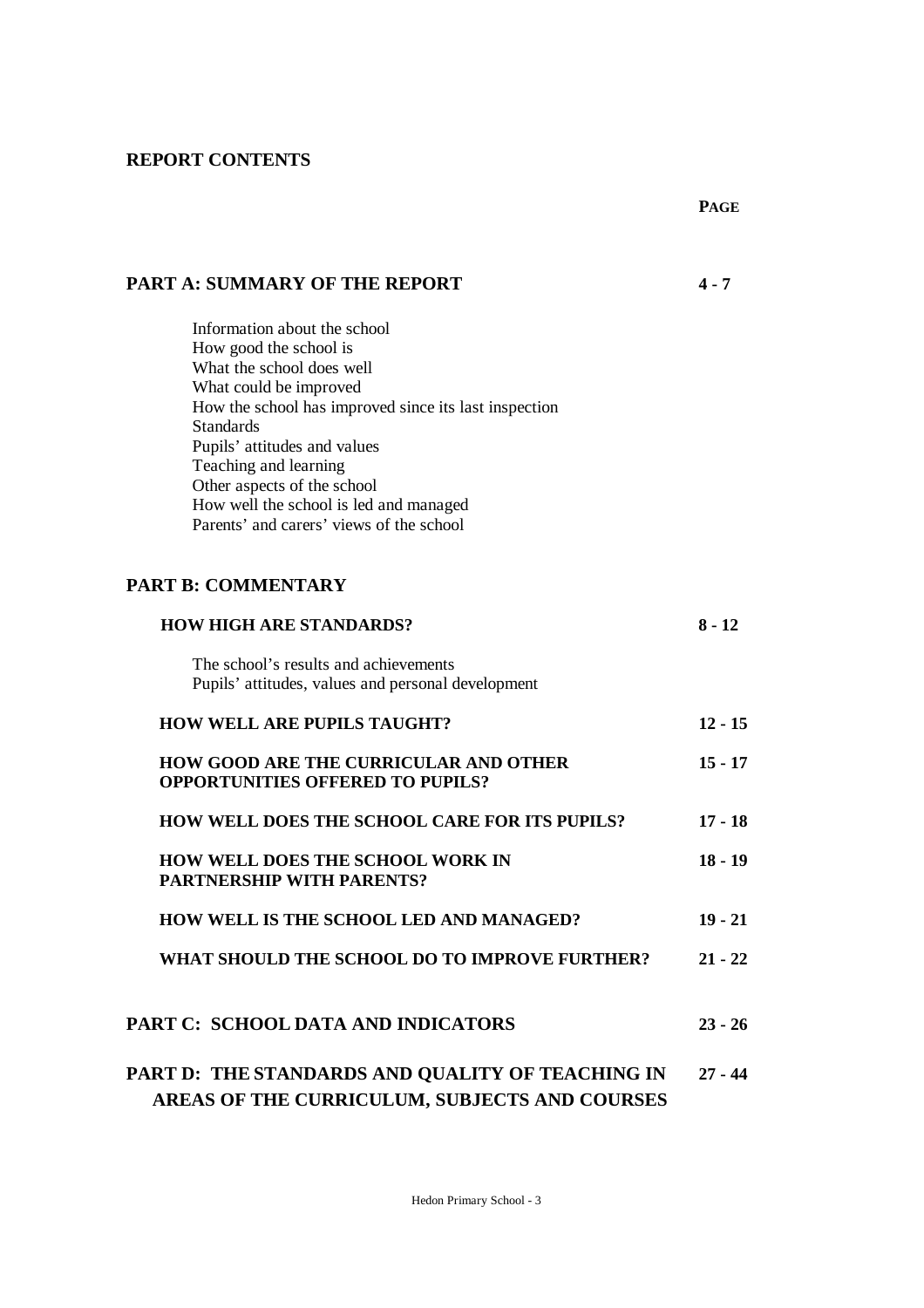# **PART A: SUMMARY OF THE REPORT**

# **INFORMATION ABOUT THE SCHOOL**

The school has 281 pupils aged 5-11 and is slightly larger than average. The social and economic background of its pupils (as measured by known eligibility to free school meals) is broadly average. The overall level of attainment of pupils on entry to the school is usually well below the national average. The proportion of pupils with statements of special educational need (SEN) is broadly average, but rising. The proportion (a quarter) of pupils on the school's SEN register is a little above average. The school's population is almost entirely white. There were no children in the school under the age of five at the time of the inspection. Pupils are always taught in mixed-age classes except in Years 5 and 6.

# **HOW GOOD THE SCHOOL IS**

The school provides a satisfactory quality of education overall. It has a powerful ethos of great care and nurturing of children. Most pupils make satisfactory progress. The overall standard of attainment by Year 6 is close to average in nearly all subjects, but could be a little higher in writing and mathematics. The school's leadership is very caring, thoughtful and committed. The school is generally very well managed and organised, but insufficient attention has been paid to tracking pupils' progress. Teaching is good overall. The atmosphere in the school is warm, very well-mannered and caring. Overall, the school has far more strengths than weaknesses and is committed to trying to improve standards. It gives good value for money on its low level of funding.

## **What the school does well**

- Outstanding ethos of care and nurture for pupils, particularly in their moral and social development.
- Teaching is good on the whole.
- Pupils are very well behaved, work and play very well together, and show interest and maturity in their studies.
- The headteacher provides clear, committed, caring and calm leadership to the school.
- Standards in art and in design and technology are above average by the end of Year 6.
- Pupils' attendance and punctuality are good.

# **What could be improved**

- Attainment in writing and mathematics could be higher by improving some weaknesses in teaching.
- The evaluation of the school's academic performance is not rigorous enough.
- Parents receive little information about what is to be taught or how homework is managed.
- Teaching time is too low in Years 3-6; the shortfall restricts the amount of content that can be taught.
- Neither the teaching of religious education nor the formal appraisal of teachers meets statutory requirements.
- Explanations and discussions are hindered by the wide spread of ages in some classes.
- The public footpath running through the school's site presents a major risk to both pupils and staff.

*The areas for improvement will form the basis of the governors' action plan.*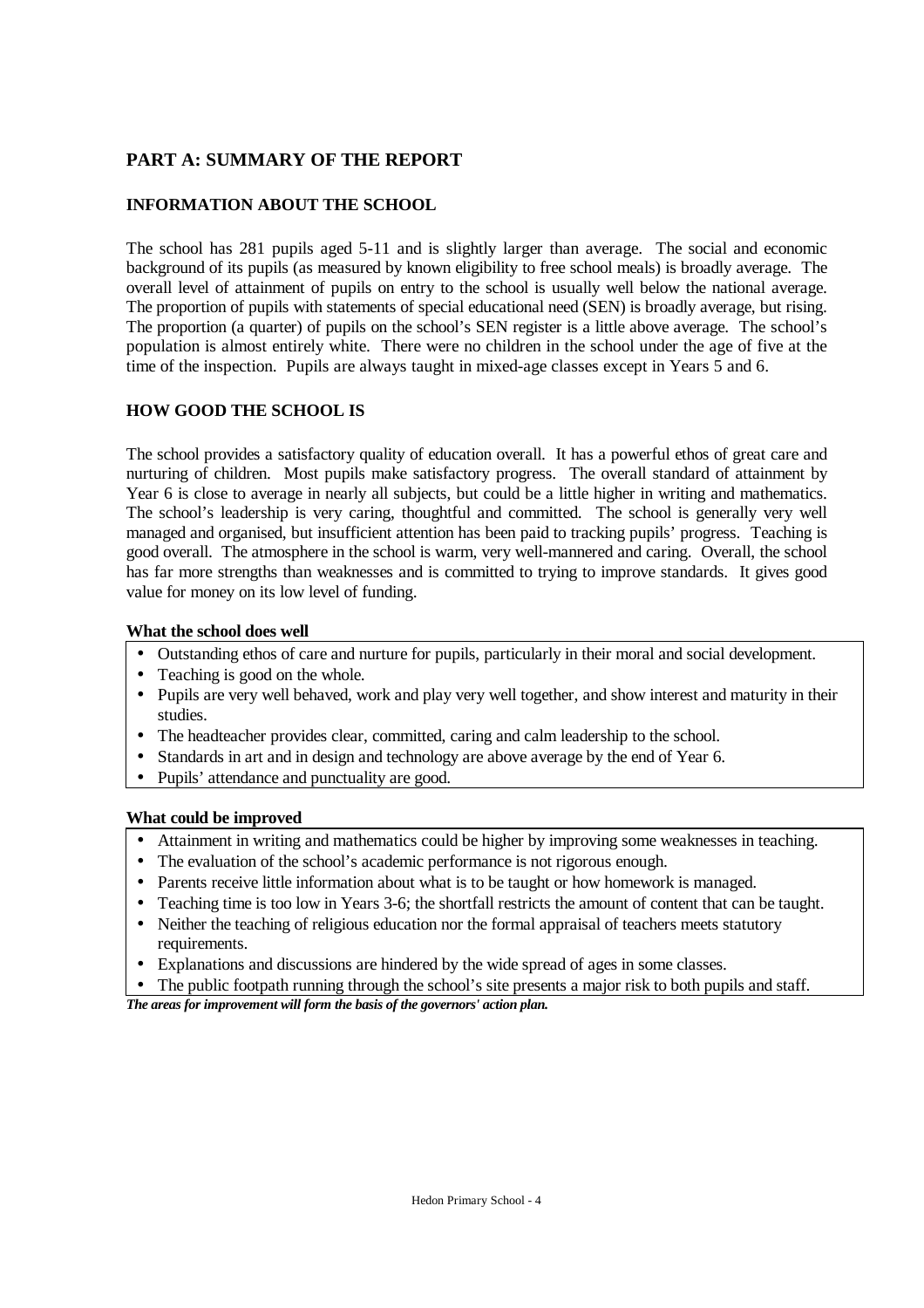# **HOW THE SCHOOL HAS IMPROVED SINCE ITS LAST INSPECTION**

The school has made broadly satisfactory progress overall since its last inspection in December 1996. Very few weaknesses were identified at that inspection and the school has partly improved them. For example:

- the school's development plan is now comprehensive, well prioritised and detailed; and
- the school has produced a thoughtful policy for higher-attaining pupils.

Insufficient progress, however, has been made in:

- evaluating whether the progress of the school overall is good enough; and
- ensuring that work is always sufficiently demanding for high-attaining pupils.

Pupils' overall standard of attainment in National Curriculum tests is lower than it was in 1996 (the school's best year for test results), but is similar to 1995. The school's good teaching has made a further slight improvement. The school's introduction of the national literacy strategy has been slow, but its emphasis on literacy and numeracy is gradually paying dividends. The school has successfully sustained its powerful ethos of care and diligence. Overall, since 1996 the school has shown a satisfactory capacity in most of its work, but with a few weaknesses remaining, to sustain and improve its practice. Its management has (rightly) identified the need to secure further improvement in literacy and numeracy as its priority.

## **STANDARDS**

The table shows the standards achieved by 11 year olds based on average point scores in National Curriculum tests.

|                        |      |             | compared with |                    |                                     |         |
|------------------------|------|-------------|---------------|--------------------|-------------------------------------|---------|
| <b>Performance in:</b> |      | all schools |               | similar<br>schools | Key                                 |         |
|                        | 1997 | 1998        | 1999          | 1999               |                                     |         |
| English                | D    | D           | Е             | $E^*$              | well above average<br>above average | A<br>B  |
| mathematics            | D    | Е           | E             | Е                  | average<br>below average            |         |
| science                | B    |             |               |                    | well below average<br>very low      | E<br>E* |

Pupils' overall standard of attainment is below average by the end of Year 2, but close to average in nearly all subjects by the end of Year 6. Results in the national tests for both 7 and 11 year olds in the core subjects of English and mathematics in 1999 were well below both the national average and the level achieved by many schools of a similar kind. The trend in the school's results is lower than the national trend. Pupils generally make satisfactory progress through the school, however, from their low overall level on entry. The standard of work seen during the inspection was at a higher and broadly average level by the end of Year 6 because of an increased emphasis on, and better teaching of, literacy and numeracy. Pupils' overall attainment by Year 6 is average in English and science; attainment in mathematics is below average and could be higher. The highest standards in the school are achieved in art and in design and technology as a result of thorough and imaginative teaching. The major reasons in the school for pupils' generally reasonable rate of progress are the quality of teaching they receive, the school's very calm and orderly atmosphere and pupils' willingness to concentrate and work hard.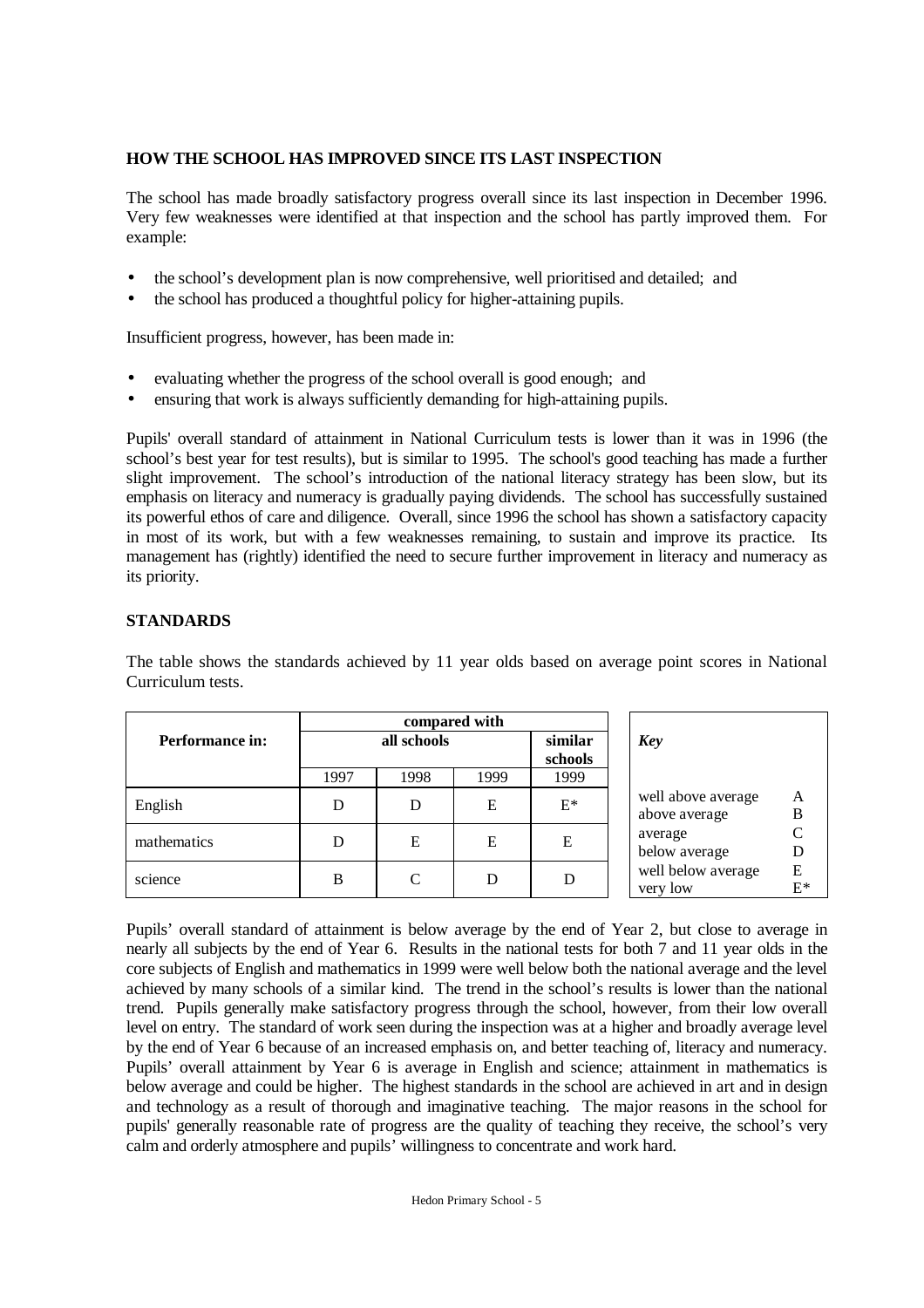## **PUPILS' ATTITUDES AND VALUES**

| <b>Aspect</b>                             | <b>Comment</b>                                                                                                  |
|-------------------------------------------|-----------------------------------------------------------------------------------------------------------------|
| Attitudes to the school                   | Nearly all pupils are keen to learn, work hard and concentrate well.                                            |
| Behaviour, in and out of<br>classrooms    | Very good. The vast majority of pupils display polite, sensible and<br>mature behaviour. A very orderly school. |
| Personal development and<br>relationships | Outstanding. A great strength of the school.                                                                    |
| Attendance                                | Good. Pupils are punctual for school and for lessons.                                                           |

# **TEACHING AND LEARNING**

| <b>Teaching of pupils:</b>  | aged 5-7 years | aged 7-11 years |
|-----------------------------|----------------|-----------------|
| in the lessons seen overall | Good           | Good            |

*Inspectors make judgements about teaching in the range: excellent; very good; good; satisfactory; unsatisfactory; poor; very poor. 'Satisfactory' means that the teaching is adequate and strengths outweigh weaknesses.*

Teaching is good overall. Teaching was at least satisfactory in 96 per cent of lessons, good in 38 per cent and very good in 16 per cent of those seen. Four per cent of lessons seen had unsatisfactory teaching. Teaching is good overall in English, mathematics and science. Pupils show good interest and concentration and work steadily. In well-taught lessons pupils make good progress through teachers' clear explanations, a brisk pace, very good discipline and rigorous work. Unsatisfactory teaching is characterised by low intellectual demand and expectations and a slow pace of work. The improvement of a range of minor weaknesses in teaching is central to raising pupils' standards of attainment further.

| <b>Aspect</b>                                                                                        | <b>Comment</b>                                                                                                                                                                                                                                               |
|------------------------------------------------------------------------------------------------------|--------------------------------------------------------------------------------------------------------------------------------------------------------------------------------------------------------------------------------------------------------------|
| The quality and range of<br>the curriculum                                                           | Generally well balanced, but not enough religious education. Teaching<br>time is too low for Years 3-6. Satisfactory range of extracurricular<br>activities.                                                                                                 |
| Provision for pupils with<br>special educational needs                                               | Good, flexible provision. Pupils soundly taught and usually make<br>satisfactory progress. Parents are closely involved in reviews of pupils'<br>progress.                                                                                                   |
| Provision for pupils'<br>personal, including<br>spiritual, moral, social and<br>cultural development | Very good overall. Pupils' spiritual and cultural development is well<br>fostered. Provision for their moral and social development is<br>outstanding and a major strength of the school. The school cultivates<br>the all-round development of pupils well. |
| How well the school cares<br>for its pupils                                                          | A very high level of care is provided. All aspects of pupils' welfare are<br>well monitored. A very friendly school.                                                                                                                                         |

# **OTHER ASPECTS OF THE SCHOOL**

The school works closely with parents and tries to keep them well informed, but there is more work to be done on providing information to parents about what is taught and the scope of homework. The school provides a satisfactory range of extracurricular activities. Not enough religious education is taught, however, in a way consistent with the local Agreed Syllabus. Children are very well looked after, but the public footpath that runs through the school's grounds is a major risk to both pupils and staff.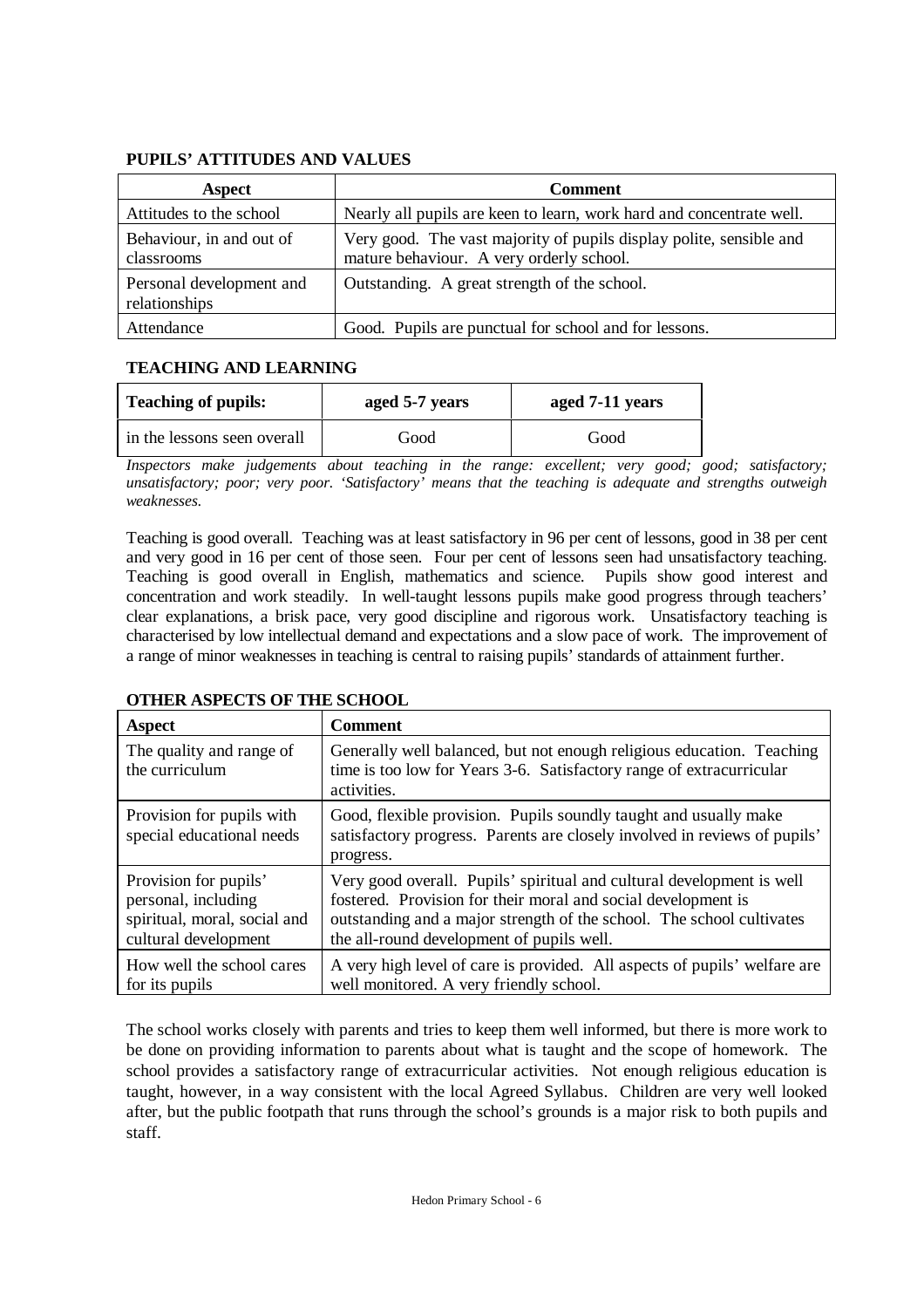# **HOW WELL THE SCHOOL IS LED AND MANAGED**

| Aspect                                                                    | <b>Comment</b>                                                                                                                                                                                        |
|---------------------------------------------------------------------------|-------------------------------------------------------------------------------------------------------------------------------------------------------------------------------------------------------|
| Leadership and<br>management by the<br>headteacher and other key<br>staff | Headteacher's leadership is of a high order and secures a very positive<br>atmosphere throughout the school. Good teamwork amongst the staff.<br>The school is very well organised and runs smoothly. |
| How well the governors<br>fulfil their responsibilities                   | Governors take an active interest in the life of the school and are<br>supportive.                                                                                                                    |
| The school's evaluation of<br>its performance                             | Careful monitoring of most aspects of the school's life - particularly<br>pupils' welfare. Inadequate monitoring, however, of school's academic<br>performance.                                       |
| The strategic use of<br>resources                                         | Good planning and monitoring of expenditure. Money carefully spent.<br>Funds are effectively used. School has good financial management.                                                              |

Most aspects of management and organisation are strong and effective. The school monitors most aspects of individual pupils' progress well and has a wide range of data, but does not evaluate its overall academic performance rigorously enough. Staff are generally well matched to their subject responsibilities and the ages of the children they teach. The school's very good accommodation and attractive site complement a good range of books and equipment well. The school looks carefully at how it spends its low budget.

# **PARENTS' AND CARERS' VIEWS OF THE SCHOOL**

| What pleases parents most |                                        | What parents would like to see improved    |
|---------------------------|----------------------------------------|--------------------------------------------|
|                           | The school's hard work and care.       | More homework and extracurricular          |
| $\bullet$                 | Their children's liking for school.    | activities.                                |
| $\bullet$                 | The good progress their children make. | National test results.                     |
| $\bullet$                 | The school's management and sense of   | More information on children's progress.   |
|                           | purpose.                               | A closer working relationship with school. |

Inspectors' judgements support the positive views that parents express. The school's leadership is enlightened, committed, well organised and very caring. Children enjoy coming to school. Most pupils make satisfactory progress.

Inspectors agree that not enough homework is set. National test results largely reflect pupils' earlier attainments, but could be higher in English and mathematics. In contrast, inspectors consider that the range of extracurricular activities on offer is reasonable and typical of a school of this size. Reports on pupils' progress are generally detailed and the meetings for parents to review pupils' progress are on a good, termly cycle. The school values the role of parents, but provides too little information to parents about what their children will study.

Overall, parents and the wider community have a very favourable view of the school.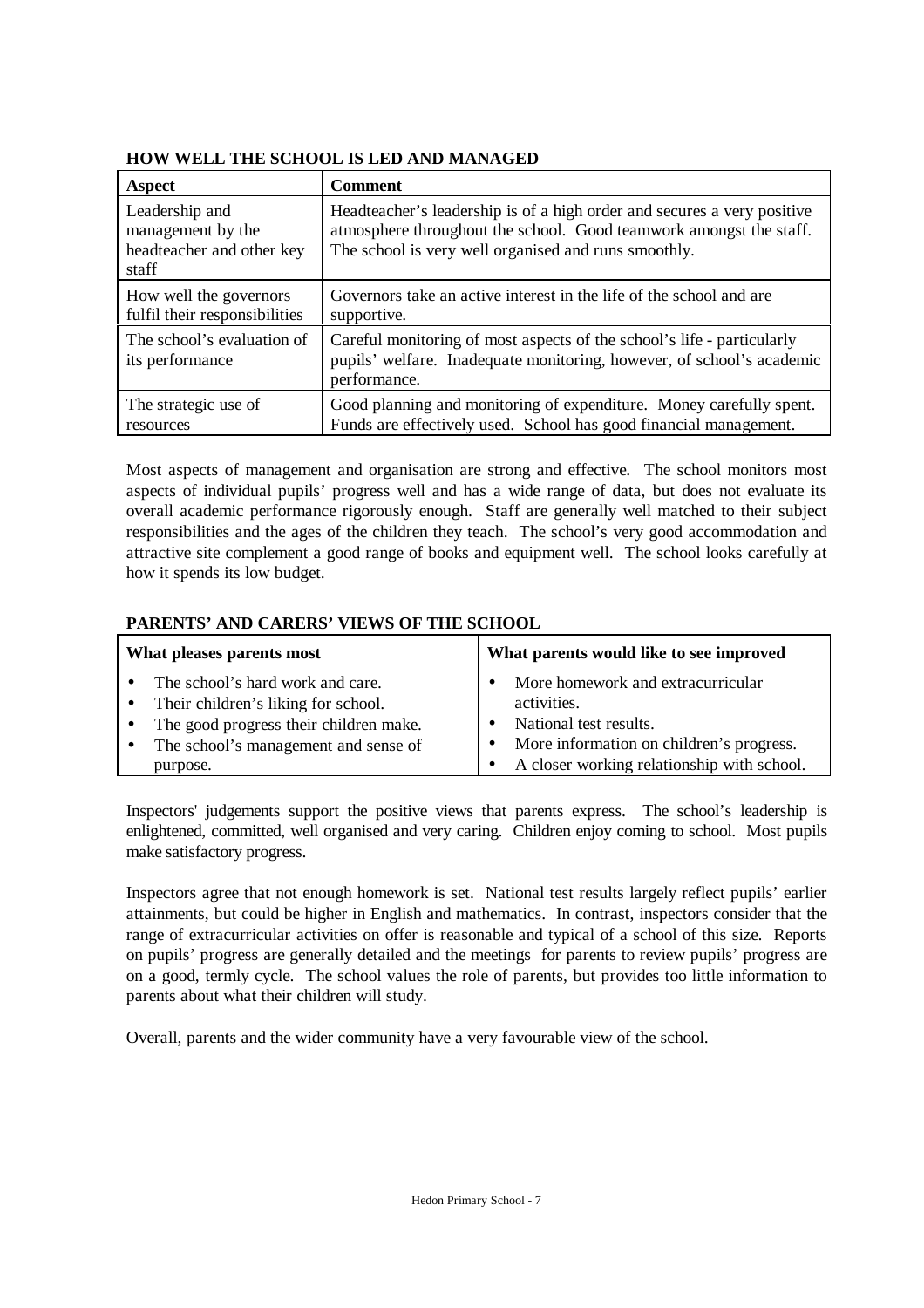# **PART B: COMMENTARY**

# **HOW HIGH ARE STANDARDS?**

## **The school's results and achievements**

1. When pupils join the school in the reception class, their level of attainment varies widely from well above average to low, but is well below average overall in most years. Pupils' overall standard of attainment in current classwork at the end of Key Stage 1 (Year 2) is below average, but is close to average by the end of Key Stage 2 (Year 6). The school's national test results were average in 1996, but have been well below average over the 1997-1999 period.

2. In 1999, in the National Curriculum tests taken towards the end of Year 2, the proportion of pupils who attained the national yardstick of at least level 2 was well below average in reading and writing, but just a little below average in mathematics. The 1998 results were similar (except for the well below average result in mathematics). The proportion of pupils reaching the higher level 3 in the tests in 1999 was average in reading, but well below average in writing and mathematics. No pupil has reached level 3 in the national tests in writing over the last three years in contrast to an average performance in reading by 1999. The lower performance in writing is at least partly explained by, until recently, insufficient emphasis on phonics and insufficient urgency in moving through the early stages of writing.

3. Based on average points scores, pupils' overall attainment was well below the national average in all of reading, writing and mathematics. Girls' overall attainment in national tests was higher than that of boys at the end of Year 2 in all three aspects in both 1998 and 1999. When they are compared with the national averages for their respective sexes, boys and girls in this school performed similarly in reading and mathematics, but girls did better than boys in writing.

4. Pupils' overall attainment in the 1999 national tests in this school at the end of Year 2, when compared with that achieved in schools with a similar background (as measured only by the proportion of pupils known to be eligible for free school meals), was well below average overall. The ratings were, however, stronger for the proportions of pupils reaching the higher level 3 in writing (just below average) and reading (broadly average), although well below average in mathematics.

5. When the pupils currently in Year 2 joined the school, the limited evidence available suggests that their overall level of attainment was well below average. The standard of their current work is broadly average in most subjects, but is a little below average overall in English and mathematics. Available evidence suggests that most pupils have made broadly satisfactory progress during their time in school and made some gains towards the national average. Within the last year the school has speeded up the early stages of pupils' writing and put much greater emphasis on "phonic" work. This change has brought about improvement in pupils' performance and confidence. Most teaching in the key stage is good, but teachers' expectations need to be raised in order to improve pupils' levels of attainment and progress further.

6. In the National Curriculum tests taken towards the end of Year 6 in 1998 and 1999, pupils' attainment of at least level 4 was well below the national average in English and mathematics. It was average, however, in science in 1998 and only slightly below average in 1999. The proportions of pupils reaching the higher level 5 in 1999 were close to average in English and average in mathematics and science - a distinct improvement on the comparable results in 1998. Teachers' assessments of Year 6 pupils in 1999 were very close to what pupils achieved in the National Curriculum tests at both levels 4 and 5. The average points score of boys in these tests over the 1996-1999 period shows a steady decline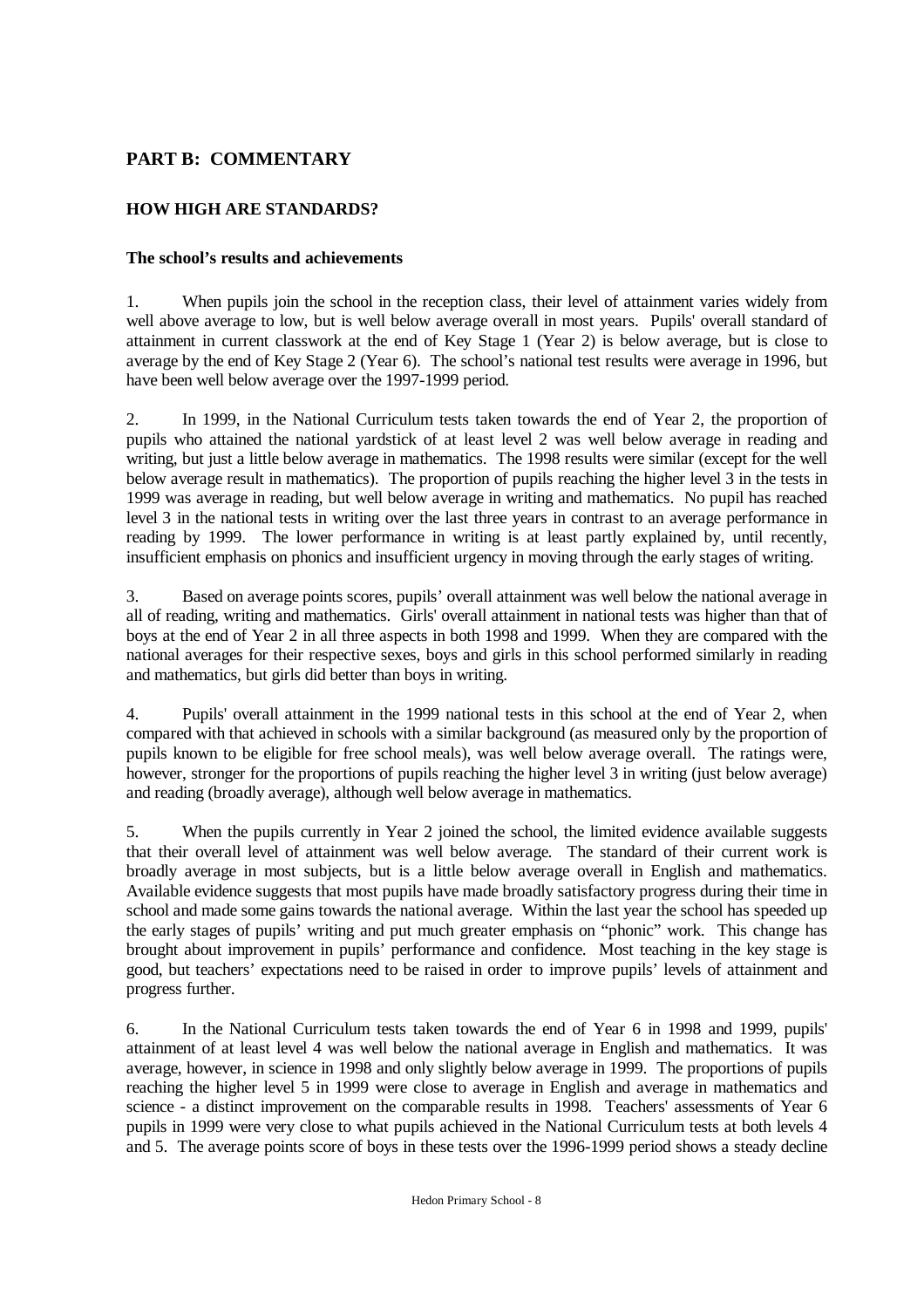in attainment - least in science and greatest in English. Girls' overall achievement during this period, however, was very similar to what girls achieved nationally in English and science, but was a little lower in mathematics.

7. When the school's results at the end of Key Stage 2 in 1999 are set alongside those of schools with a similar "free school meals" background, this school's performance was below average overall. Pupils' achievement was average for the group at level 5+ in mathematics and science, but below average in English. It was well below the group average in all three subjects at level 4+. On the basis of average points scores, pupils in this school performed at a below average level in science, well below average in mathematics and at a low level in English.

8. The overall standard of pupils' work currently in Year 6 is close to average in nearly all subjects. It is below average in mathematics, but above average in art and in design and technology. Pupils' overall level of attainment is, relative to their ages, a little higher at the end of Key Stage 2 than at the end of Key Stage 1. Pupils made reasonable overall progress in science from Year 2 in 1995 to Year 6 in 1999, but lost a little ground overall in English and mathematics.

9. The overall standard of attainment in the national tests at the end of Key Stage 2 in 1999 was lower than at the time of the last inspection in 1996, though similar to the results of 1995. The small amount of nationally standardised information available about the attainments of the Year 6 pupils in 1999 indicates that they were below average in overall capability. Other evidence, too, suggests that the 1999 results were largely consistent with these pupils' earlier levels of attainment in the school and in line with their performance in the 1995 Key Stage 1 national tests.

10. As at Key Stage 1, teachers' increasing confidence and expertise in implementing the literacy strategy are raising standards in reading and writing in Key Stage 2. The numeracy strategy shows signs of beginning to secure similar improvement in mathematics. It is yet, however, to bear full fruit. Teaching generally capitalises well on pupils' potential, but does not overall sufficiently extend the capabilities of high-attaining pupils.

11. There is considerable variation in pupils' standards of reading. The overall standard is average by the end of Key Stage 2, when pupils read well enough to understand clearly the work they are set. Pupils generally read aloud with reasonable fluency and expression. Most read non-fiction books satisfactorily to glean information, although the skimming of a variety of texts for significant snippets of information is underused by older pupils. Throughout the school pupils are helped to improve their reading by an increasing emphasis on "phonics" and by an extensive range of well-organised reading schemes. Reading standards are, however, held back a little by teachers' insufficient diagnosis and recording of the difficulties pupils find in their reading material. The location and range of books in the library limit the opportunities for older pupils (in particular) to carry out guided research.

12. By the end of Key Stage 2 the overall standard of writing is average. The majority of pupils carry out written tasks to a reasonable, average standard of content, but a significant minority are below average. In many cases pupils are helped to organise their writing well, in a variety of styles, through their teachers' provision of suitable guidelines and structures. In a minority of lessons the quantity of pupils' writing is low, because they are allowed to spend too much time on inessential preparation. In contrast, pupils produce many good examples of extended, analytical writing, as in the writing-up of scientific investigations. The taking of notes is infrequently practised and, consequently, of The taking of notes is infrequently practised and, consequently, of unsatisfactory standard. Pupils' presentation of work and their handwriting vary very widely: much extended writing of a high standard and beautifully mounted is displayed around the school, but a significant minority of everyday work lacks neatness. The school's handwriting policy is implemented inconsistently: the result is a wide variation in quality and a below average standard overall. Spelling and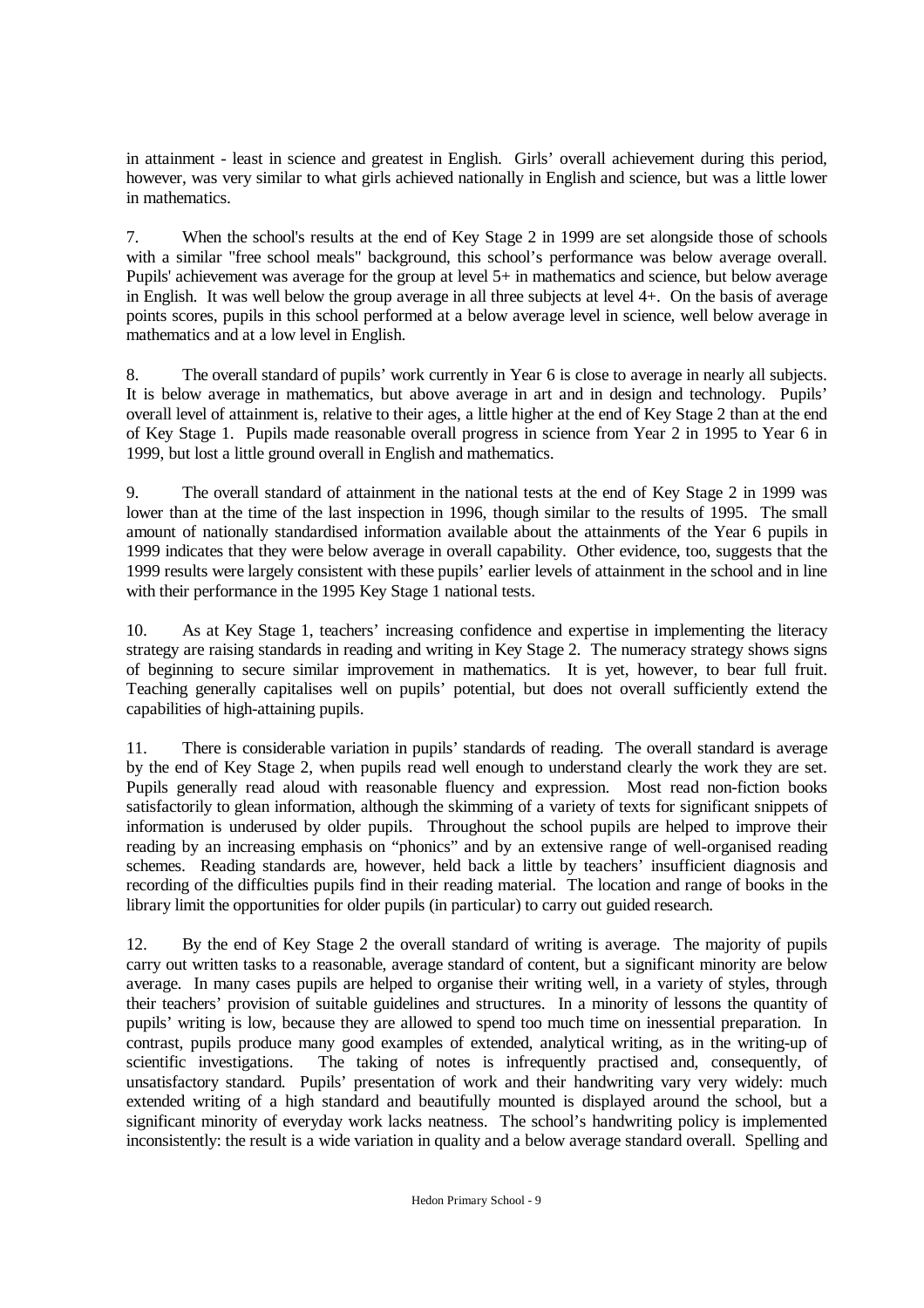punctuation are below average overall, partly because important common or specialist words are not widely enough displayed around classrooms.

13. Pupils listen very carefully to their teachers and to one another throughout the school. Irrelevant chatter is rare. Pupils' standard of speaking is broadly average in clarity, audibility and expression. Pupils very willingly answer questions. Although few pupils sustain a long conversation or confidently discuss issues in depth, many good examples were seen in Year 6 - as, for example, when the class identified how conjunctions are used or how punctuation can affect the meaning of sentences.

14. The overall standard of mathematics of five year olds and by the end of both key stages is below average. Numeracy across the curriculum is close to average: pupils generally handle written numerical problems satisfactorily, but have below average competence in mental mathematics. Pupils' application of mathematics to solving problems and interpreting data in subjects such as science and geography is broadly average. The numeracy strategy already gives evidence of helping to improve pupils' standard of work.

15. Standards of achievement in science are broadly average by the end of both key stages. Pupils' knowledge of the subject is sound: most acquire a good range of knowledge about scientific processes in everyday life, understand their work satisfactorily and show confidence in applying what they have learned to new problems. The quality of discussion, scientific exploration and written summaries of experimental work are generally of good quality, owing largely to well-informed teaching. Pupils show great interest in the subject.

16. Pupils' attainment in IT is close to average at the end of both key stages. Pupils are generally competent in word processing and a few manipulate computerised images very well. Pupils' ready access to computers in all classrooms is an important reason for their competence. Attainment in religious education (RE) is broadly average and in line, at the end of both key stages, with the level required by the local Agreed Syllabus. It lacks, however, the required breadth of study to meet requirements because of insufficient teaching time. By the age of 11, pupils therefore have a below average breadth of knowledge of the beliefs, faiths and traditions of major world religions.

17. Pupils' overall level of attainment in other subjects is broadly average by the ends of Year 2 and Year 6. Attainment is, however, above average by the end of Year 6 in art and in design and technology. This higher level has been achieved as a result of the high expectations, thorough planning and subject confidence of teachers as well as the considerable enthusiasm and high work rate of pupils. The considerable improvement in design and technology since the last inspection has come about through the school's thorough overhaul of how the subject is taught and by positive planning to secure the necessary changes.

18. The school has a good basis overall for reliably charting and reviewing its progress and accomplishments. It has a generally sound range of data on pupils' attainments, but lacks sufficient data when pupils join the school for the school's management to gauge accurately the school's progress over time. The school's targets for pupils' achievement at the end of Key Stage 2 in this year's national tests are appropriately higher than those achieved in 1999. The evidence of the inspection suggests that the school's targets should be broadly in line with the national average - with due allowance made for any unusual proportions of pupils at either end of the ability scale. The level of attainment of pupils with special educational needs is generally reasonable and in line with the targets set in their individual educational plans. They make satisfactory overall progress throughout the school.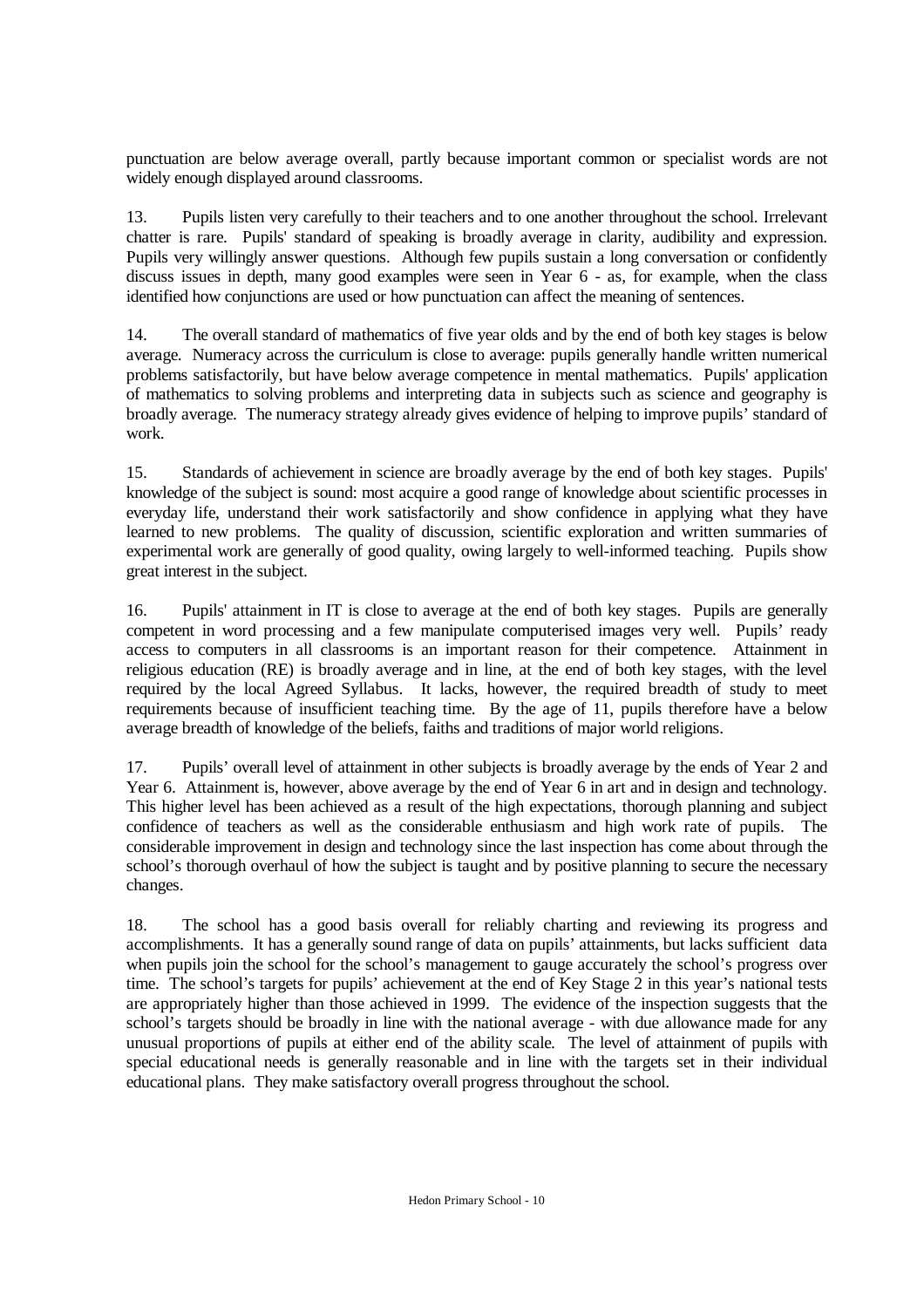## **Pupils' attitudes, values and personal development**

19. Pupils' attitudes to school are good and their behaviour is generally very good. These attributes are similar to what they were at the previous inspection, contribute substantially to pupils' good learning and are a great strength of the school. In the reception class, for example, pupils discuss work well in plenary sessions and are lively, well behaved and excited about their work. Throughout Key Stage 1, pupils are generally keen on their work and maintain their interest throughout lessons. Only occasionally - as in one class where a high-attaining pupil's keenness to answer questions was inadequately channelled - do pupils show signs of disillusionment or coasting.

20. In Key Stage 2, pupils are eager to get on with their work and show enthusiasm. They have positive attitudes, are willing to participate and, overall, have a good level of concentration. Occasionally, they become fidgety or a little noisy when the introductory part of the lesson is too long. Difficulties with individual pupils are usually handled very well. In a physical education (PE) lesson, for example, the teacher controlled and redirected well the unsatisfactory behaviour of a pupil with special educational needs, when other pupils became annoyed with his behaviour. Pupils usually listen carefully in RE and as a result are able to answer questions about biblical stories well. By the end of the key stage pupils show sustained concentration in literacy lessons, work hard to improve their work and are very well motivated. Boys in particular show enjoyment of English and put up their hands to answer most questions.

21. When working in groups or with a partner, pupils are very well focused on their work. In mathematics, for instance, they show a good level of application and a serious approach to the subject. In most lessons they have a mature attitude and get down to work quickly. Pupils with special educational needs take a full part in lessons: when working in groups, they work hard, enjoy the success they gain and appreciate the attention they receive. In a very small minority of lessons pupils (particularly girls) are passive when the whole class is being taught, because the teacher does not identify and encourage those who do not contribute orally.

22. Pupils' behaviour in lessons and about the school is very good indeed. Pupils are polite and, for example, hold doors open for both adults and one another. There is a very purposeful calmness about the school. Pupils have many opportunities for taking responsibility and carry out duties with maturity and reliability. Younger pupils, for example, regularly carry out tasks in their own classrooms. Older pupils set up the hall for assembly each day and take responsibility for operating the hi-fi system. In Year 6 there are compulsory litter and library patrols as well as voluntary opportunities to help to supervise younger pupils at playtimes or lunchtime. Pupils look after the school's musical instruments, the outdoor courtyard and the indoor plants carefully and help with gardening. They also show initiative in Year 6 when making formal suggestions to the headteacher, before they leave the school, as to what improvements could be made to the life and work of the school.

23. Provision for pupils' personal development is very good. The whole ethos of the school is very supportive and helps pupils to realise their impact on others. Pupils are given confidential opportunities to talk through any problems they may have and to find ways of solving them themselves, but any signs of oppressive behaviour are dealt with very firmly. The staff know their pupils very well as individuals and provide sensitively and flexibly for their individual needs. At times, the values of the school and home may not be consistent, but within the school pupils are very clear as to what behaviour is acceptable and behave well. Adults foster a calm approach in school, take a firm stand when necessary and have a purposeful way of encouraging pupils. Relationships in the school are very good. The whole ethos of the school contributes very powerfully to pupils' very good attitudes, behaviour and personal development. Nearly all parents who responded to the pre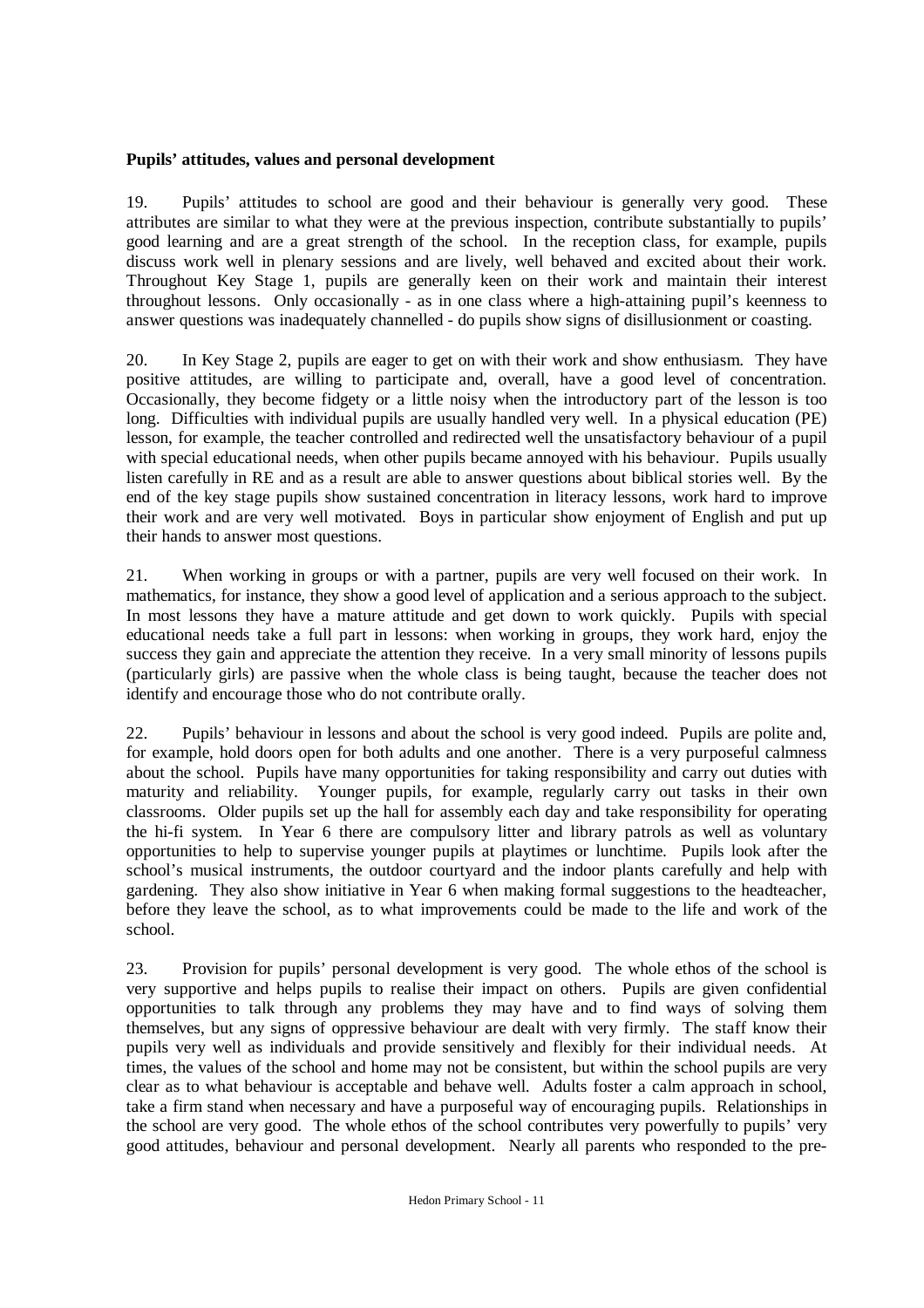inspection questionnaire believe that the school helps their children to become mature and responsible, that behaviour is good and that their children like coming to school. The inspection strongly confirms these views.

24. Pupils' attendance is good and shows further improvement on the good position at the last inspection in 1996. In the 1998-1999 academic year, for example, pupils' overall attendance was 94.4 per cent - in line with the pattern of attendance nationally. The level of authorised absence in the same year (5.3 per cent) was close to the national average, but the amount of absence without good reason (0.3 per cent) was lower than average. Attendance improved further to 95.3 per cent in the Autumn Term of 1999. These good levels of attendance are partly achieved through the high importance that the headteacher and his staff place on all aspects of encouraging, monitoring and recording attendance.

25. Pupils' punctuality for school is good. Pupils are also punctual for lessons: at the end of breaks and lunchtime the vast majority enter school quickly and the few stragglers are suitably chivvied along. Pupils settle down promptly and quietly to work.

# **HOW WELL ARE PUPILS TAUGHT?**

26. Teaching in the school ranges from very good to unsatisfactory, but is good overall. It is broadly satisfactory or better in nearly all lessons. In almost two-fifths of all lessons the teaching is good and in a further sixth it is very good. In four per cent of the lessons inspected the quality of teaching was unsatisfactory. The evidence of the lessons seen shows clearly that in lessons where there is very good teaching pupils achieve noticeably greater depth of learning, high standards and good progress.

27. The quality of teaching is slightly higher than that reported at the last inspection in 1996 and most of the weaknesses noted then have been improved. Pupils' knowledge and understanding in design and technology is now good and is above, rather than below, average by the end of Year 6. Classroom support assistants generally work closely with teachers and sometimes help children in an impressive way. An appropriate balance is now struck in physical education (PE) between practical work and pupils' observations of the quality of work of their peers. In contrast, the lack of challenge for the highest attaining or most able pupils identified in 1996 still remains a weakness in a minority of lessons.

28. Teachers generally have a sound knowledge of the subjects they teach, based either on appropriate initial training or expertise acquired later. This knowledge enables teachers to give clear explanations, to select appropriate topics for study or illustration, and to pose probing questions. In an English lesson with pupils in Year 6, for example, the teacher guided pupils very well to identify how complex sentences are constructed and punctuated and to note how a feeling of suspense can be created in writing by varying the length of sentences. In a mathematics lesson in Years 3 and 4 the depth of the teacher's knowledge was clearly revealed by her use of penetrating questions to extend pupils' understanding into associated areas of study. Teachers are sometimes very confident in posing openended questions, because they have the extensive knowledge on hand to answer pupils' questions convincingly and accurately.

29. This academic year the school has put much effort, with increasing success, into the improvement of pupils' literacy. This is in contrast to its earlier emphasis on "look and say" methods and its insufficient practice of phonic work. It has also become much more proactive in Key Stage 1 in encouraging pupils to write at an early stage rather than to wait for writing "to emerge". The inadequacies in the school's earlier ways of teaching reading and writing are partly responsible for the below average standard of literacy recorded in national tests.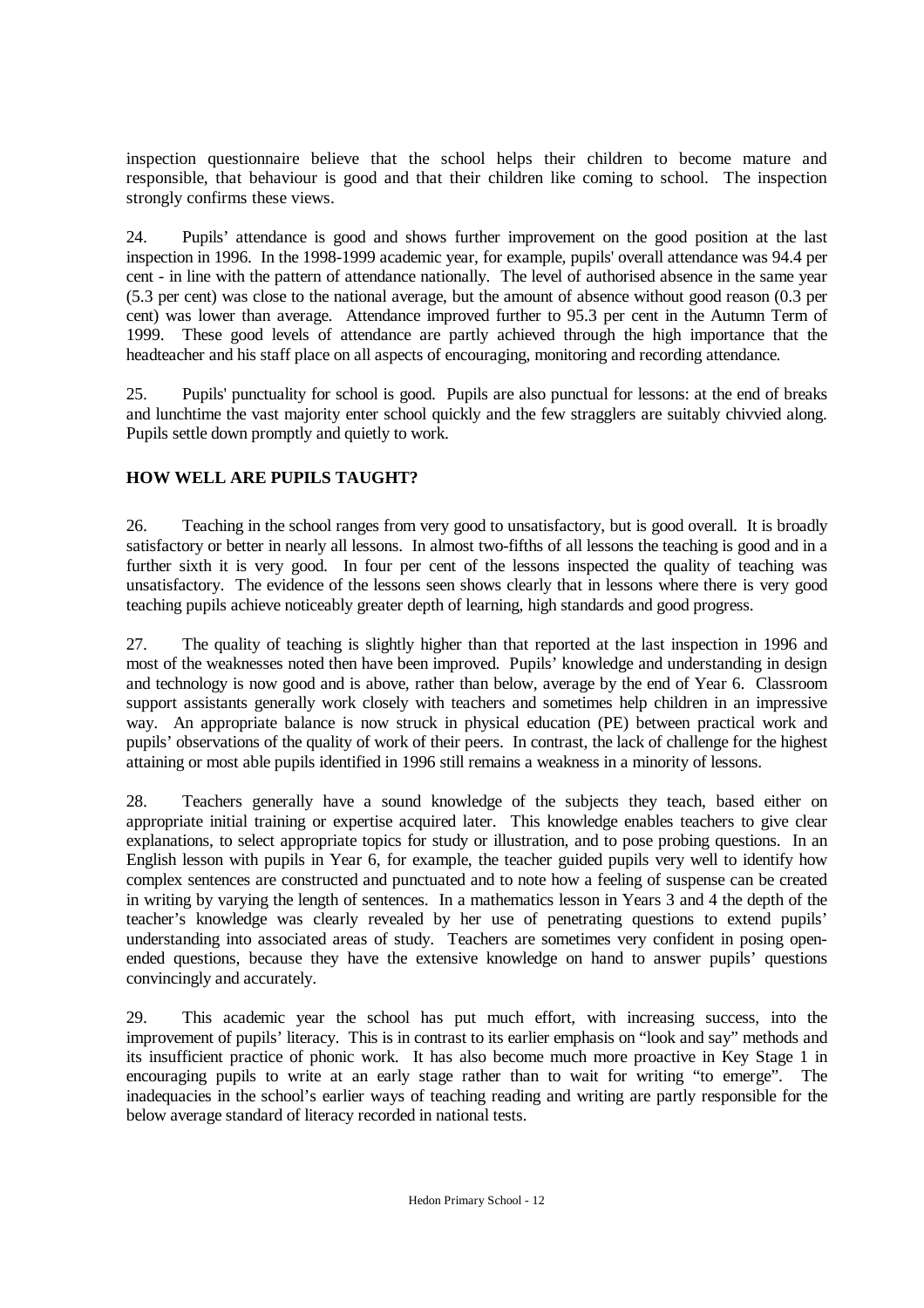30. The school's more recent clear focus on the structure of language has yet to feed through into improved external results. It has, however, already resulted in an improved quality of work in class and a much greater interest amongst boys in the structure and mechanics of language. The teacher-led discussion on expressive language in Jack Prelutsky's poem *The Invisible Beast*, for example, led Year 4 pupils to comment that such learning "really opens your eyes". In another lesson pupils' writing was brighter and sharper as a result of their confidence in using a greater range of conjunctions. Words sometimes remained misspelled for long periods of time, however, because they had not been corrected sufficiently at an early stage or (especially in Key Stage 1) displayed prominently around the classroom or in topic-related word lists.

31. The organisation and teaching of numeracy are satisfactory overall. Teachers generally make clear and specific introductions to new work, though these are occasionally too long. Their main teaching activities are well organised, linked carefully to previous work and incorporate a suitable range of wholeclass, paired or group work. Teachers are good at using pupils' mistakes to improve the latter's thinking or calculations, but weaker on ensuring that pupils can work without immediate recourse to them if they need help, finish early or require resources. Plenary sessions are used well to summarise key facts or to sort out misconceptions, but only a little for forming mathematical generalisations. Number lines and mathematical vocabulary are displayed and used, but not enough.

32. In most lessons teachers set and achieve appropriate standards of learning for pupils, but their expectations of what pupils can achieve are too low in a minority of lessons. In these lessons pupils' thinking, knowledge or understanding are insufficiently extended. This is sometimes because the work set is too easy, because too little ground is covered in the time available or because fairly simple answers are accepted without deeper probing or alternative ideas and explanations being thoroughly examined. Sometimes far too much time is spent on such things as colouring in outlines and drawing fancy patterns or columns rather than on extended writing and rigorous discussion. This unprofitable use of time and consequent skimpy written work is partly responsible for the quality of some pupils' written work being lower than what they are capable of producing. Pupils of high capability are not consistently provided with work which makes them think hard and solve problems to a high oral or written standard.

33. In the best lessons teachers explain the purpose of lessons precisely, set appropriate and clear timescales for each activity (and, importantly, keep to them), pose thoughtful questions and require pupils to give answers in suitably precise or technical language. They encourage pupils to explain the basis of their thinking and the steps in their arguments, so that everyone is clear about their meaning. In history, for example, the youngest pupils were asked to look closely at photographs of local buildings they had visited and then answer such questions as "how do we know which building is old or new?" In English, pupils in Year 6 analysed how an author achieved a sense of urgency, suspense or action by variations in the length of sentences. Such thoroughness and intellectual rigour stimulated pupils to think critically and deeply and was often the key in lessons to pupils producing a high standard of work.

34. Teachers plan lessons well. They generally have clear structures and suitably detailed notes for their lessons, often drawn appropriately from cooperative planning across the school. Teachers are usually clear about what they want to achieve: they map out the use of time well and most adhere to suitable timescales. They generally revise briskly and coherently the content of previous lessons and divide up the main time into suitable activities.

35. In the best lessons teachers share the aims and stages of lessons clearly with their pupils, but in a significant minority of lessons give insufficient detail about what is to be studied and why, thereby missing the opportunity to raise pupils' interest in what is to come. The ends of lessons are quite often weaker than the beginnings, because teachers do not always spend the last few minutes drawing cogently and briskly together precisely what has been achieved and learned earlier. As a result, pupils are not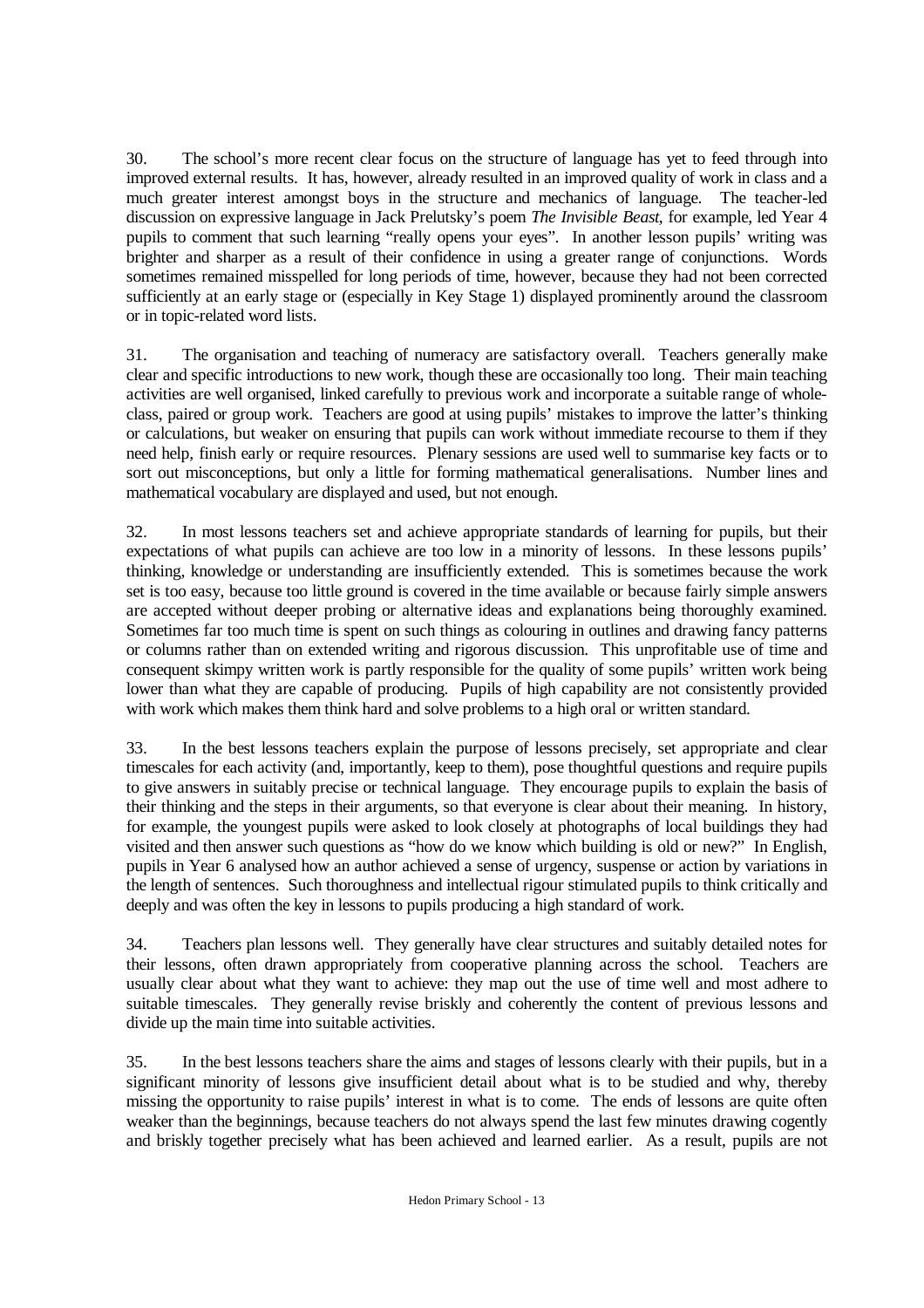always clear about the full significance of the lesson and teachers are not sure about the depth of pupils' understanding. The best-paced lessons often had brief intermediate plenary summaries that sharpened pupils' thinking and moved work along briskly and rigorously.

36. Most lessons have an appropriate balance of explanation and direction from teachers, interspersed by pupils working individually, in pairs or in groups on specific tasks. As a result, pupils are generally confident in expressing a point of view and listen carefully to what others have to say. Teachers are generally good at using question and answer sessions to take pupils over new ground, gradually leading them on to understand new ideas.

37. In the best lessons the steps taken and language used provide extensive basic information and ideas for all pupils, but also extend the thinking, knowledge and imagination of those who are most capable. In these lessons teachers ensure that pupils use suitably precise vocabulary, take pleasure in the use of technical or expressive words, clarify misconceptions and encourage pupils to examine ideas in fine detail. In a few lessons brainstorming and note-taking are well used. On the whole, however, teachers do not encourage pupils sufficiently to take quick notes of significant points that can be used later in paired or group work, for whole-class discussion or for extended written work. This omission helps partly to explain why the overall standard of writing in the school is lower than it is in reading.

38. Most lessons are very well managed. Pupils know exactly what is expected of them - as they do in their conduct around the school - and respond well. The control and direction of pupils are calm, precise, caringly positive and unfailingly courteous. For example, pupils take out and put away a wide range of gymnastic equipment with minimal direction and without fuss. The level of noise in classes is very low: the atmosphere is quiet and purposeful. Pupils nearly always come quickly to order. Only occasionally do a minority wish to carry on working when their teacher requires their attention - usually because the teacher has not given them clear guidance that the time for a change of activity is imminent.

39. Time is usually used satisfactorily, though too little is accomplished in a minority of lessons. This is sometimes because too much time is spent on superficial activities or because the lesson is allowed to move along at too slow a pace. Books and equipment are very well organised throughout the school. Both teachers and pupils use IT well for word processing and desktop publishing.

40. Teachers generally assess pupils' work and progress satisfactorily during lessons. They usually check pupils' progress by suitably circulating round the class and making quick assessments. In a mathematics lesson in Year 6, for instance, the teacher appropriately praised good work and helped some pupils, through discussion, to detect their own mistakes and make improvements. Most teachers mark work carefully with helpful advice on how future work can be improved. Teachers do not, however, set homework to a regular pattern, and during the inspection virtually no homework was set. This underuse of homework is a weakness and one of the very few aspects of the school with which a minority of parents express dissatisfaction.

41. Teaching is good overall throughout the school. It is satisfactory in geography in Key Stage 2 and in information technology (IT), PE and RE throughout the school. It is very good in design and technology in Key Stage 2. In no subject is it unsatisfactory overall. In all other subjects and key stages it is good.

42. Pupils generally make satisfactory progress in their studies because of the quality of teaching they receive and the school's powerful ethos of orderly calm. Pupils with special educational needs - and especially those with statements - usually make reasonable progress in literacy and numeracy. Higherattaining pupils often make appropriate progress, but do not do so in a significant minority of lessons,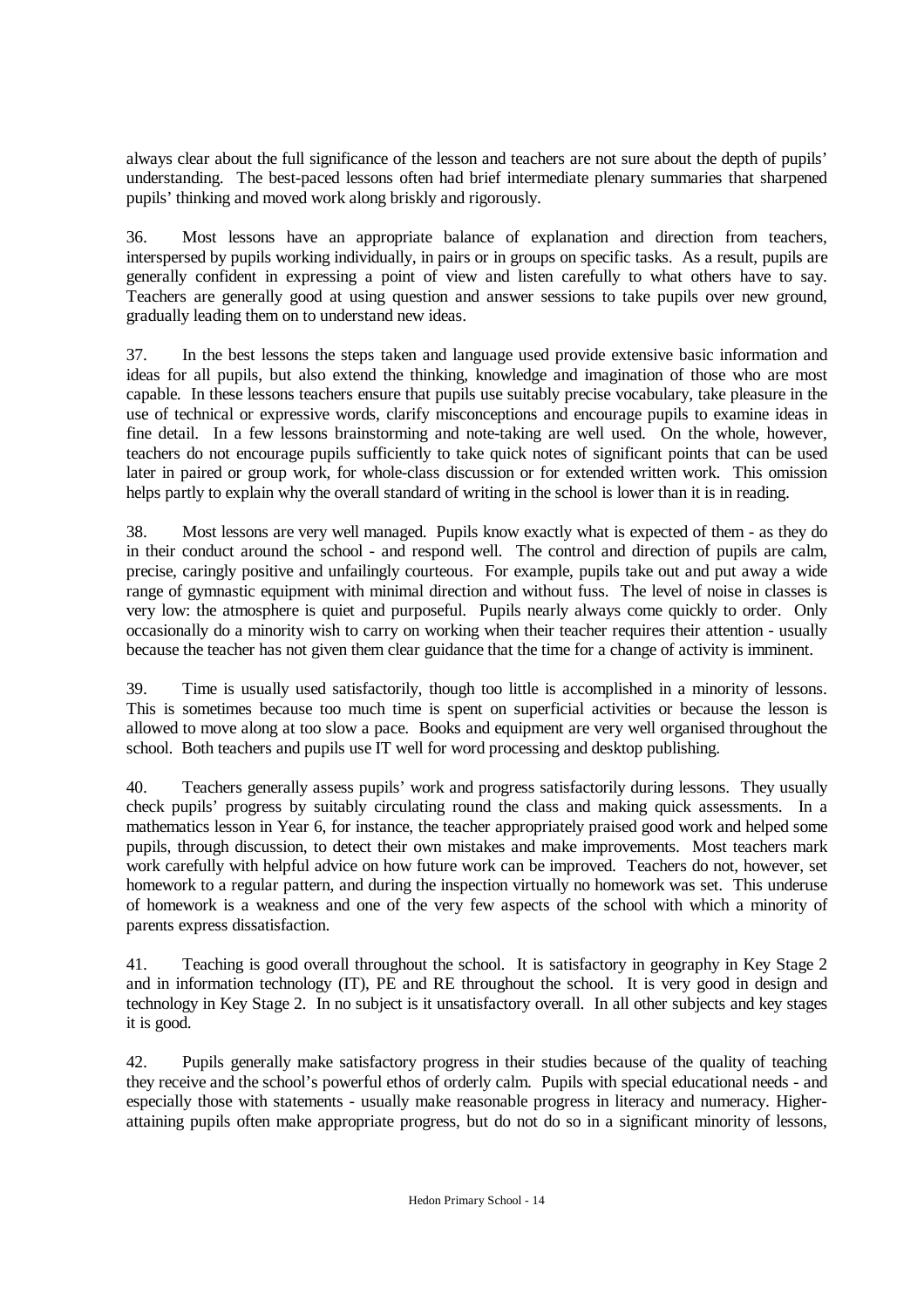because work is too easy for them. Boys and girls, on the whole, make similar progress: both sexes generally concentrate well and are conscientious in carrying out their work.

43. Most pupils try hard and take part in lessons with obvious enjoyment or curiosity. They settle down quickly and calmly to work and persevere with the tasks set for them. They can be trusted from an early age to search out information and exercise sensible initiative. Pupils make broadly satisfactory progress in their learning in Key Stage 2 in geography, and throughout the school in mathematics, history, IT, PE and RE. They make good progress in their learning in all other subjects and key stages. Taking into account the fact that pupils' overall standard of attainment is, in most years, well below average when they enter the school, is below average by the end of Key Stage 1, but is close to average overall by the end of Year 6, the rate of pupils' progress represents a broadly satisfactory achievement by the school – but it could be greater. The school's central task is now to secure a greater rate and depth of progress in the knowledge and understanding that pupils acquire as they move through the school.

## **HOW GOOD ARE THE CURRICULAR AND OTHER OPPORTUNITIES OFFERED TO PUPILS?**

44. Taken as a whole, the curriculum provides a broad range of very worthwhile opportunities for learning which meet the overall needs of all pupils well. The curriculum cannot, however, be regarded as wholly satisfactory, because it does not fully meet statutory requirements in the provision of religious education. In all other subjects work is well planned. Long-term plans, for example, follow a two-year cycle, and the plans for both the medium and the short term give clear guidance, in appropriate detail, as to what is to be taught. The school achieves a suitable balance between the learning that goes on within topics and what is more appropriately taught under subject headings.

45. Although the use of phonics in a whole-school approach to the teaching of reading and writing was slow to be implemented, the teaching of literacy is now based on an effective range of methods. Both literacy and numeracy are now taught in line with the national guidelines for promoting these aspects. In most lessons the strategies are followed very well: they are not only improving standards, but also are popular with pupils. In a few instances, however, the time devoted to whole-class activities is too long, resulting in a loss of pupils' attention.

46. Health education and sex education are given defined time in the curriculum. Good opportunities are also taken to reinforce pupils' learning about these matters within topics and subjects - as, for example, hand-washing in studies about *Myself* for young pupils and knowing about reproduction in *Life Processes* with the older pupils in Key Stage 2. A satisfactory range of extracurricular activities provides further enrichment for pupils. These activities include chess and drama clubs as well as opportunities to learn particular skills in writing, guitar-playing, judo and football. A good proportion of pupils are involved in these activities: up to 80 boys and girls, for example, receive coaching from members of Hull City football club.

47. Links with the school's local community significantly enhance the curriculum. A strength in pupils' studies of Economic and Industrial Understanding (EIU), for example, is that pupils gain real knowledge of working processes. These studies include a mini-enterprise that involves the business of making and selling, the use of clothing and equipment to protect the body and the ears, and newspaper communication. The curriculum is kept regularly under review, so as to use the resources and expertise of major local manufacturers and service industries. There is also an extensive range of links with many aspects of the school's local community such as the town council, the police and churches as well as local residents.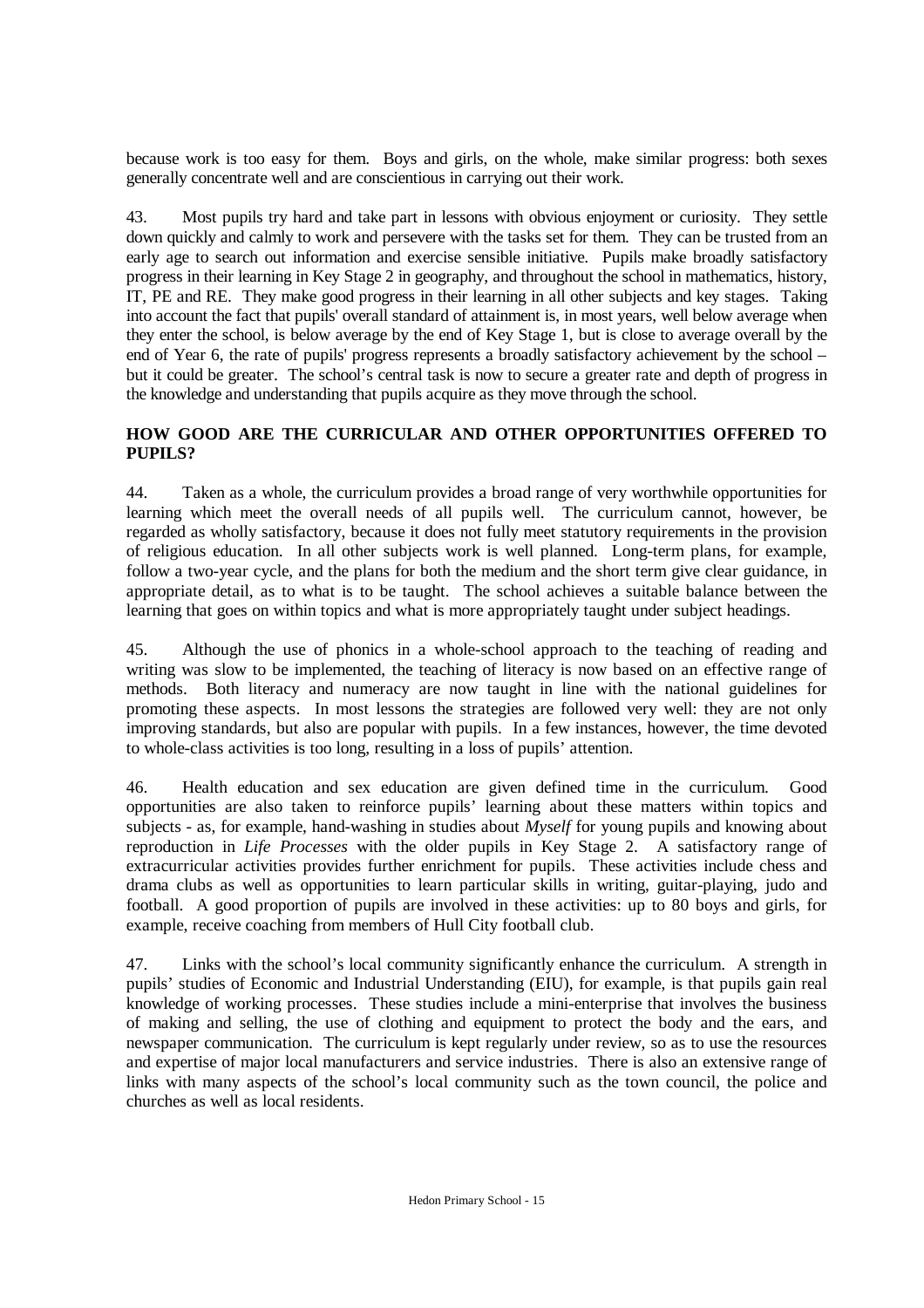48. Satisfactory links exist with both the local nursery school (which the majority of pupils have previously attended) and the nearby secondary school to which most pupils transfer. A good range of two-way visits, involving both staff and pupils, contributes to the smooth transition of pupils from one phase to another. These visits focus both on the personal and social needs of pupils as well as on curricular matters. There is, however, insufficient shared information about individual pupils' attainments at the age of five.

49. Pupils with special educational needs have good access to the whole curriculum. Where pupils are withdrawn for additional specialised teaching, care is taken to ensure that they do not miss the same weekly class lessons. The time allocated for teaching all pupils in Key Stage 2 falls well short of the nationally recommended time of 23.5 hours. An increase in taught time is an important component in helping to raise further the attainment and progress of pupils by broadening the amount of study in the non-core subjects.

50. The school's provision for pupils' spiritual, moral, social and cultural development is very good overall. This represents an improvement since the last inspection, because the cultural aspect was reported at that time to be "less well developed". Spiritual development is well promoted, especially through the daily assemblies for the whole school: these include carefully chosen pieces of music, a short prayer and hymn, and a story. Religious themes presented in assemblies are mainly of a Christian character.

51. The school has a strong commitment to the teaching of art, drama and music and to the spiritual dimension which these subjects can offer - as, for example, the feelings of wonder when looking at pictures by important artists or listening to classical music. The very calm ethos which permeates the whole school is a significant reflection of the respect pupils have for other people. Very close attention is paid to the aesthetic appeal of the school's site and buildings, and these contribute greatly to pupils' spiritual development. The spiritual dimension is also promoted day by day within lessons - as, for instance, in art by the creation of a "Klimt" display and "environment" and in science where pupils found delight in comparing real daffodils with artificial examples.

52. Pupils' moral development is outstandingly promoted. This is achieved largely by the firm and clear examples displayed by the headteacher and all other adult staff. Staff also have very high expectations of pupils' behaviour. These expectations are very well embedded in all aspects of the school's life. Moral messages are given to pupils through, for example, the stories presented in assembly that incorporate such issues as unfairness, hasty judgements of others and forgiveness. There is a well-understood system of sanctions and rewards. These are, however, used as a last resort, because teachers frequently and patiently insist that pupils reflect on their behaviour, if it becomes unacceptable. Moral development is carefully and consistently reinforced within subjects - as, for instance, in PE where pupils learn the rules of games and accept competition fairly. In nearly all lessons teachers' careful organisation and methods ensure that pupils are fully engaged in learning. Disruption in lessons is very rare.

53. Provision for pupils' social development is also outstanding. The school is a very orderly community. Pupils are trained to move around school quickly, yet with care and consideration for the free access of others. Pupils wait politely at doorways and greet one another and visitors in a very friendly and mature manner. Lunchtime supervisors work in a very positive but unobtrusive way with the pupils, so producing both a civilised social atmosphere for eating and very pleasant playtimes. Pupils themselves are involved in the overall care and conduct of the school - for example, as members of the litter patrol, as helpers of younger pupils and as delegates at meetings that discuss how improvements can be made to the school.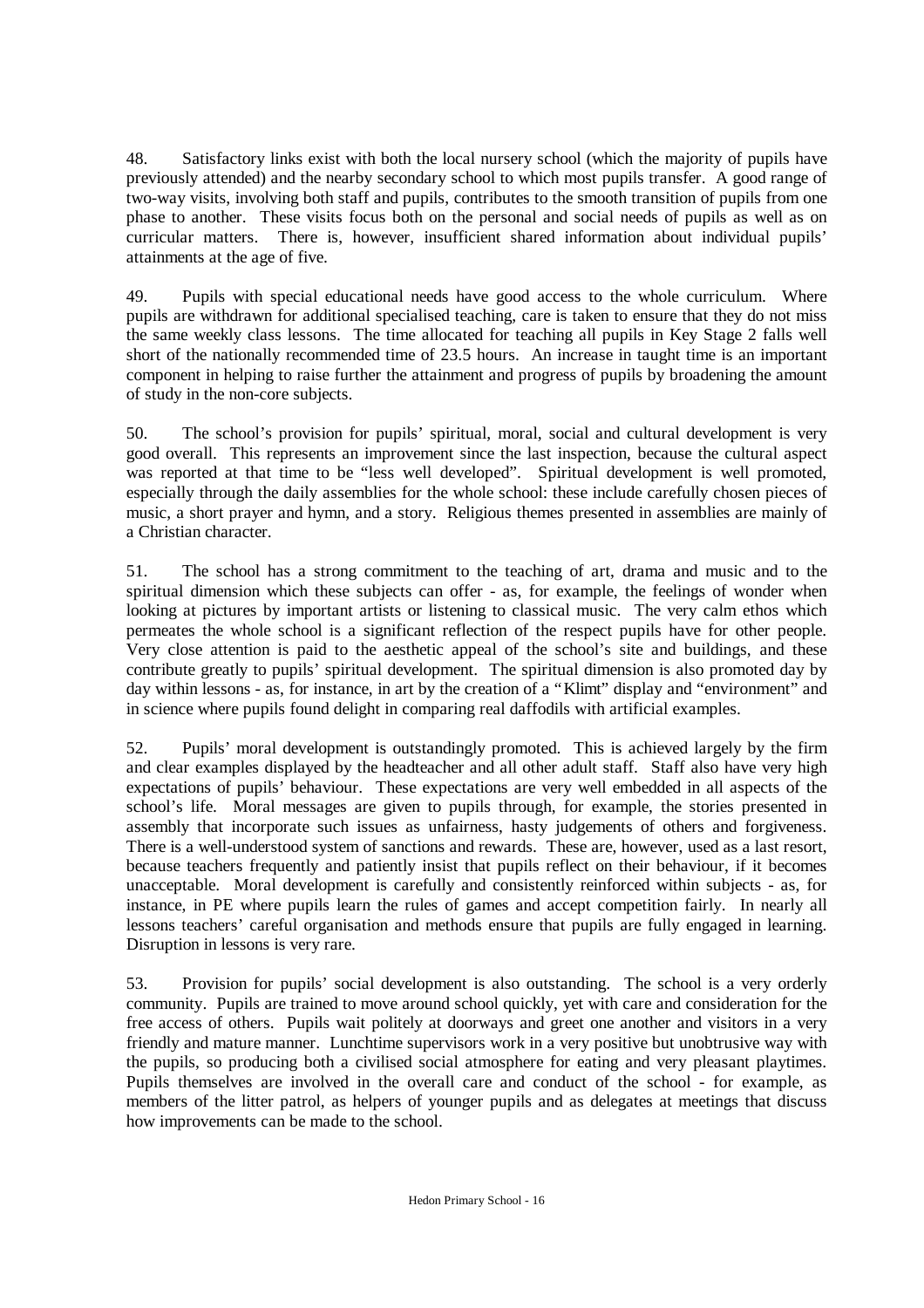54. In lessons pupils work very well in pairs or groups, frequently without direct supervision from their teachers. This independence is very noticeable in the youngest pupils and continues throughout the school. A satisfactory range of extracurricular activities provides a variety of friendship groups for pupils and also reinforces their acceptance of the strengths and weaknesses of their peers. Pupils benefit socially from their involvement in a good spread of educational visits and particularly from the residential visit arranged for Year 6. The school ensures that pupils meet people from a wide range of backgrounds and ages - as, for instance, in grandparents' story sessions and with people from sport, industry and community services.

55. Pupils' cultural development is promoted well. Much of this comes through the daily assemblies, especially as a result of listening to a very wide range of music. Extensive and very attractive displays around the school of work pupils have done in topics (such as those on Ancient Egypt) reinforce pupils' learning significantly, alongside the displays connected with different cultures, religions and beliefs (as, for instance, African musical instruments and pictures connected with Islam and Judaism). Pupils meet professional artists, musicians and dancers who provide instruction, workshops and entertainment. Both through work in lessons and as a result of educational visits pupils are introduced to such important cultural and artistic influences as sculpture by Henry Moore, traditional dance and pictures by David Hockney and Cezar Manrique.

# **HOW WELL DOES THE SCHOOL CARE FOR ITS PUPILS?**

56. The school pays a great deal of attention to pupils' safety, health, welfare and personal development. Its provision for pupils' personal support and guidance and its monitoring of this provision are of a very high order. Good arrangements are in place for child protection. The named members of staff responsible for this aspect undertake the role in a dedicated, responsible and sensitive manner. There is a close partnership between the school, parents and agencies such as educational psychology, the school nursing service and social services. Inspection findings concur with the very high regard that they have for the school's provision, cooperation and level of care.

57. The school regards health and safety as a matter of very great importance. The governors and headteacher regularly carry out assessments of risks. Almost all staff members possess first aid qualifications, although these are now ready for renewal. Pupils with specific medical needs, such as those suffering with asthmatic conditions, receive appropriate and consistent support. There are generally good procedures in place to contact parents and carers in the event of accidents or for pupils becoming ill whilst at school. Pupils are made aware of safe practice in classrooms and playgrounds, whilst using equipment and during their PE lessons. The governors and the school's management are acutely aware of the unacceptable danger presented to pupils' health, welfare and safety through the presence of a public footpath running through the school's grounds. They are also aware of the need for urgent action to address the problem.

58. Procedures for monitoring attendance are thorough and very effective. Any problems over attendance are quickly followed up by the school in the first place or, in the rare cases that it is necessary, by the involvement of the education welfare officer. Similarly, procedures for the necessary, by the involvement of the education welfare officer. monitoring of good behaviour are well established and are effective in practice. All staff, including midday supervisory assistants, are fully informed of these procedures and work in close cooperation.

59. The school has the expertise amongst its teaching staff to provide health education of good quality, including a sensitive and well-structured programme of sex education. Additionally, it provides within the curriculum good opportunities for raising pupils' awareness of the dangers of misusing drugs and other substances harmful to health. There is appropriate provision for pupils with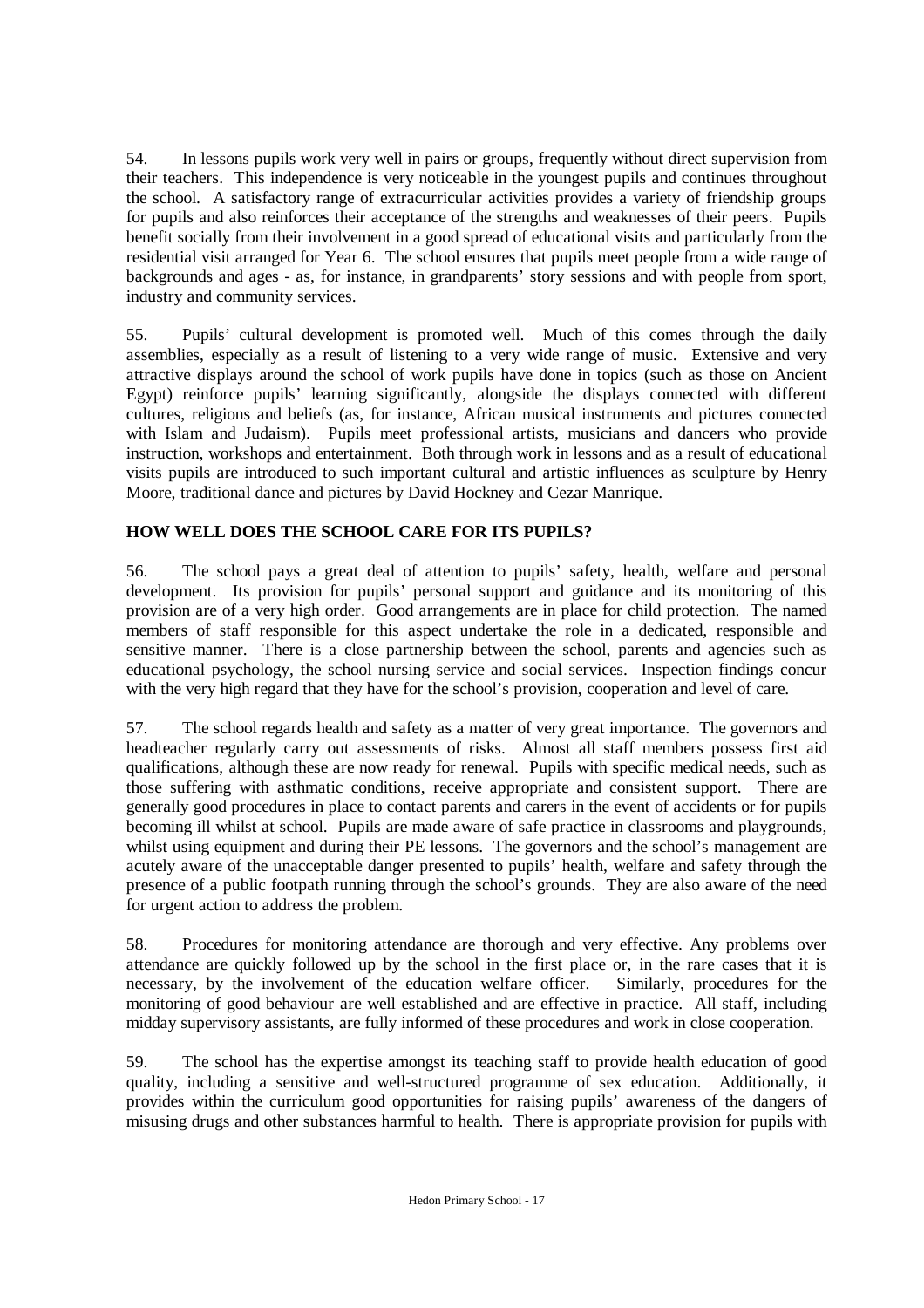special educational needs, so that they enjoy a similar education to other pupils and make satisfactory progress.

60. The school has an effective policy on the assessment, recording and reporting of pupils' work that gives very clear guidance to teachers. Assessment procedures are good, with appropriate emphasis placed on the core subjects. In mathematics, for example, teachers clearly identify precise learning objectives for pupils. This clarity enables them to assess and record pupils' attainment and progress very thoroughly.

61. A full range of standardised tests is given to pupils in all year groups. Additionally, pupils produce a piece of unaided writing and a drawing every year for assessment. These examples of work are carefully assessed and retained in individual files, together with other evidence of attainment and progress. The system of assessment is kept under regular review: in most subjects folders of work are kept to enable teachers to moderate their judgements and to compare their standards with national expectations. Targets for individual pupils are well identified and are written in simple language that pupils can understand.

62. Assessment data is generally used well to place pupils in groups with peers whose attainment is similar. In mathematics, pupils are placed in sets of similar attainment across Years 5 and 6 as part of the drive the raise standards. These arrangements generally work well, but summer-born children are under-represented, for example, in designated high-ability groupings. Insufficient attention is given to the all-round assessment of pupils on entry to the school at the age of five, with the result that the school has an insecure base from which to measure pupils' progress and that of the whole school. Teachers make satisfactory use of assessments to judge how well particular units of work have been covered and learned.

63. The school has a satisfactory collating and recording system which provides a sound means of tracking individual pupils' progress in school. Pupils with special educational needs have additional records which enable their teachers to evaluate how well they are meeting the targets set for them. Reports to parents are of good quality. In the core subjects they give clear indications of children's attainment and progress, particularly because the use of jargon is kept to a minimum. This good quality reflects the school's strong commitment to the care it takes of pupils.

# **HOW WELL DOES THE SCHOOL WORK IN PARTNERSHIP WITH PARENTS?**

64. The evidence of both the pre-inspection questionnaire to parents and the parental meeting itself is that parents are very satisfied overall with most aspects of school life and especially with what the school does for their children. The vast majority feel strongly, for example, that the school expects their children to work to the best of their ability, helps them to grow up responsibly and enables them to make good progress. One parent, for instance, described it as "an excellent school with superb leadership, excellent teachers and a happy environment". Parents indicated that they felt comfortable in approaching the school about any issues to do with their children - a clear endorsement of the school's open-door policy.

65. Those parents who attended the pre-inspection meeting expressed very high satisfaction with virtually all aspects of the school's work. In particular, they felt that they had close and very fruitful links with the school. Just over a third of parents returned the questionnaire and the majority agreed with the views expressed at the meeting. A substantial proportion (varying between a quarter and two-fifths) of this minority sample, however, expressed degrees of reservation on three issues: they felt that they had insufficient information about their children's progress, that children did not receive sufficient homework or that the school did not provide sufficient activities outside lessons.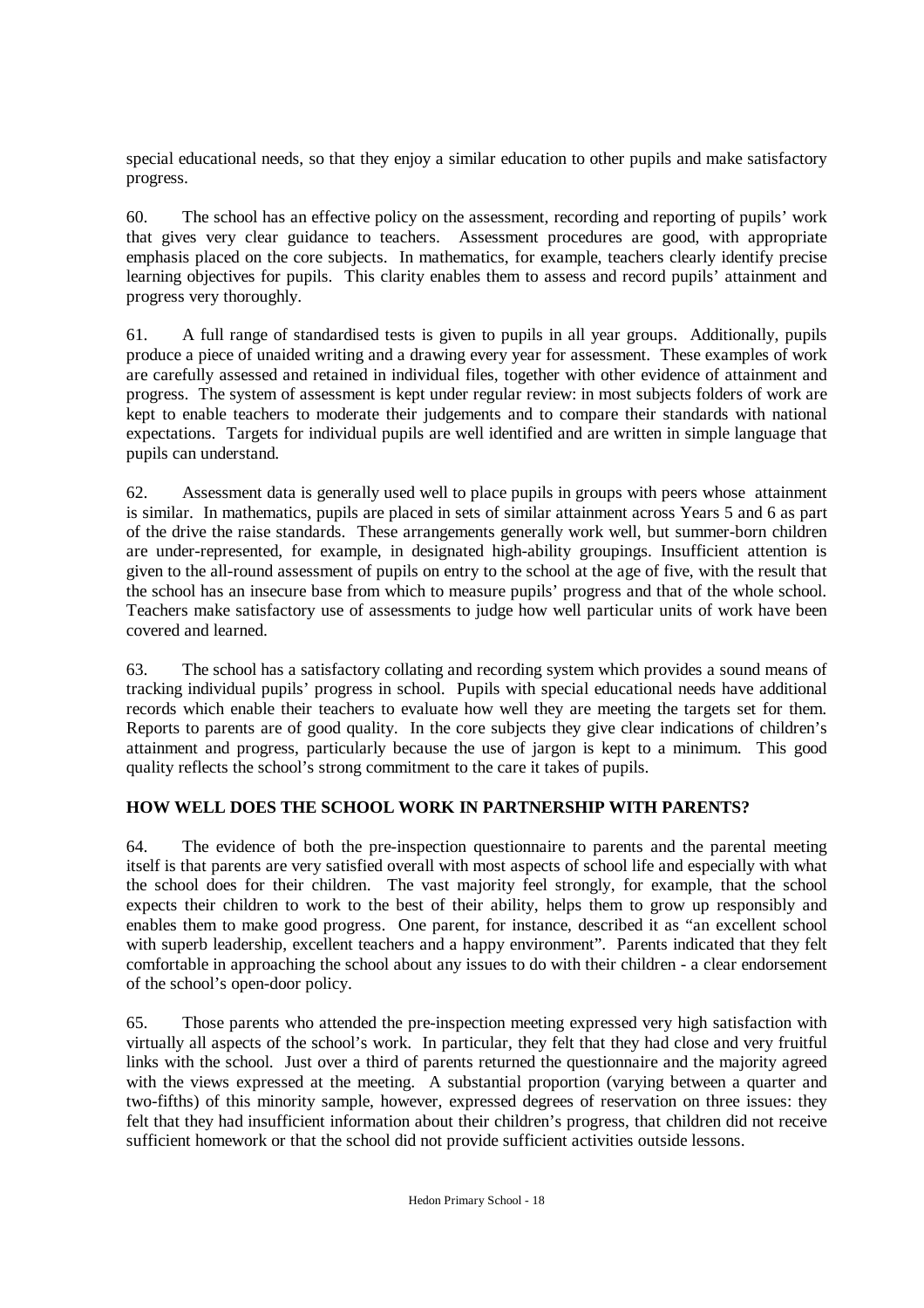66. The inspection team's judgement is that the school's annual written reports to parents are good: they usually give a clear and detailed picture of pupils' attainments, progress and effort and are issued at a reasonable time of the year towards the end of the summer term. Parents' evenings are well attended and are held at the good frequency of three times each year; no specific problems with progress information were identified by parents. Homework is not, however, set to a clearly understood pattern or set sufficiently. The amount set in Year 6 is not significantly greater than that in earlier years. In contrast, the range of extracurricular activities is judged to be broadly reasonable and typical of what is found in a primary school of this kind and size. The school does not currently have clubs that extend normal classroom subjects, although it has had thriving provision for science and writing in the recent past.

67. Parents are provided with a satisfactory range and quality of information about the school's work and life. The school's partnership policy emphasises its keenness to involve parents, a view strongly endorsed at the pre-inspection meeting for parents. The school's prospectus is generally clear and explicit, but lacks detail on how parents can assist their own children's education. The monthly newsletters are informative and valued. Parents are provided with little advance written information, however, about what is taught, although recent sessions on literacy and numeracy were much appreciated by those parents who attended.

68. The school has implemented a written home-school agreement and the vast majority of parents have signed up to it. Parents are encouraged to help their children at home by, for example, listening to their children read. The school encourages parents to help in school. A quarter of the parents who attended the pre-inspection meeting indicated that they helped on a regular basis in the school with such matters as reading, mounting work or accompanying children on visits. The total number of parents on the school's Parental Volunteer Helpers' Register is 25: during the inspection voluntary helpers gave valuable support to both teachers and pupils.

# **HOW WELL IS THE SCHOOL LED AND MANAGED?**

69. The leadership of the headteacher ensures that a very positive ethos prevails throughout the school. Pupils feel secure. His presence around the school and attention to detail enable it to run very smoothly on a day-to-day basis and his visits to classrooms contribute effectively to the high morale of staff and the climate of trust and confidence. Teachers, non-teaching staff, pupils and parents feel valued and share a strong commitment to the school.

70. The school's aims and values are reflected in practice through a very strong emphasis on pupils' personal development and great success in achieving this. Staff share a commitment to secure a high standard in all aspects of the school's life: this is generally achieved, but pupils' overall standard of attainment could be a little higher. Very good relationships are evident in all that the school does.

71. The governing body meets regularly and, together with its committees, supports the school well. Governors have high confidence in the headteacher and are actively involved in the life of the school. For example, each governor has a close interest in at least one aspect or subject in the school's curriculum and several manage to visit the school while lessons are in progress. The chair of governors regularly shares with pupils his expertise in computers. The governing body gives much appropriate attention to ensuring that all pupils have equality of opportunity to develop their talents and interests.

72. The deficiencies in the school's planning to meet the learning needs of the more able pupils that were identified in the previous inspection report have been addressed, but more remains to be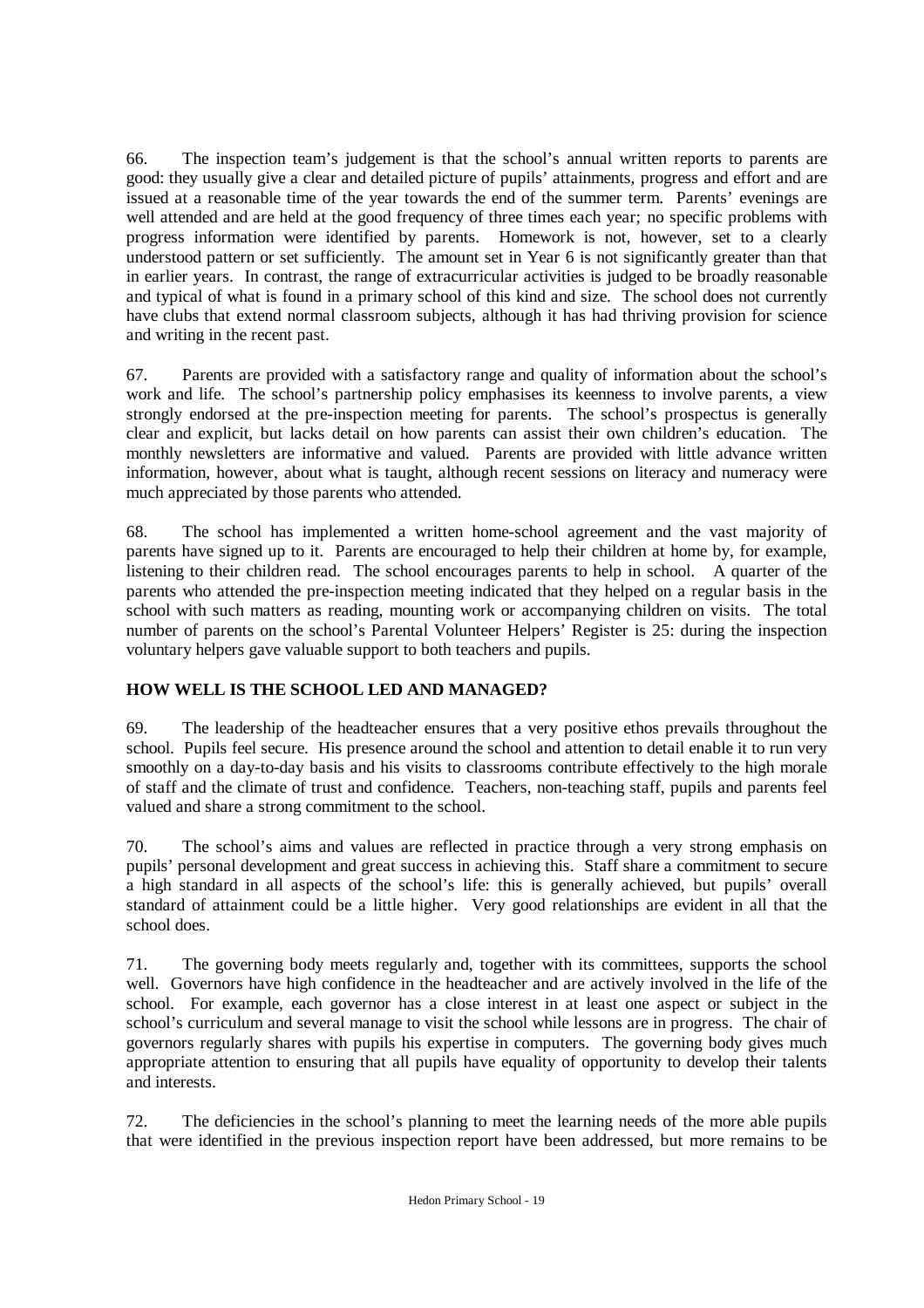done. The monitoring and evaluation of standards and quality are carried out extensively, but not always with sufficient analysis to pinpoint the ways to improve pupils' standard of attainment. Pupils are assessed regularly and individual pupils' progress is tracked satisfactorily. Such data is not, however, used to determine underlying trends in the school's overall performance nor to identify areas of common weakness. The headteacher frequently sees lessons in progress and evaluates the quality of teaching. The focus of these evaluations is on teaching methods and organisation, but lacks evaluation of their effect on learning.

73. Development planning is thorough and comprehensive. Action plans are specific and establish clear expectations. The emphasis given to the roles of the deputy headteacher and curriculum coordinators and to the corporate planning of lessons has developed a strong sense of teamwork amongst the staff. In the recent introduction of the national numeracy strategy, for example, good arrangements were made for the mathematics coordinator to guide and support other teachers in the teaching of numeracy. This has improved teachers' confidence in teaching the subject and has raised pupils' numerical skills.

74. The school's governors and headteacher effectively and efficiently manage and monitor the school's finances. They are well informed on matters of income and expenditure. The governors consider how to achieve best value for money and monitor expenditure carefully in relation to the identified priorities in the school's development plan. Alternative strategies are considered for the allocation of the budget, with the main emphasis being put on improving standards and the quality of education provided. For example, a planned underspend of the school's budget is being used to fund an additional teacher, thereby avoiding mixed age-group classes in Years 5 and 6 as part of the strategy to raise standards.

75. In contrast, the governing body neither meets its statutory responsibilities of ensuring that teacher appraisal is established nor that religious education is taught sufficiently in accordance with the requirements of the local Agreed Syllabus. Appropriate systems, but no formal policy, exist to support the induction of staff and newly qualified teachers. Relationships between the headteacher, staff and governors are very good, resulting in a firm commitment by all to their shared vision.

76. The school's planning clearly identifies whole-school priorities, which are fully costed and include targets for their completion within a reasonable time scale. The governors have not, however, established an adequate system to monitor the effect and success of their spending decisions. Furthermore, the governors have not considered increasing the length of the school day in Key Stage 2 to at least match the minimum national recommendation of 23.5 hours.

77. The school makes very good strategic use of its resources, including specific grants and additional funding. The national literacy and numeracy strategies and the provision for pupils with special educational needs are adequately resourced. Additional funds for the development of IT and staff training have been effectively used. The last local authority audit acknowledged the school's good financial management.

78. The school is appropriately staffed. The expertise of most teachers is appropriately matched to their subject responsibilities and the age of classes that they teach. The absence of a specialist music teacher does, however, lower the quality of the school's provision. The staff carry out duties conscientiously and in accordance with their job descriptions. The support staff in the school are suitably qualified. Administrative support is efficient in assisting the headteacher in the daily management of the school and provides a friendly welcome to parents and visitors. The site manager and staff work hard. They are dedicated to providing a consistently clean, safe and tidy environment both within the building and the school grounds.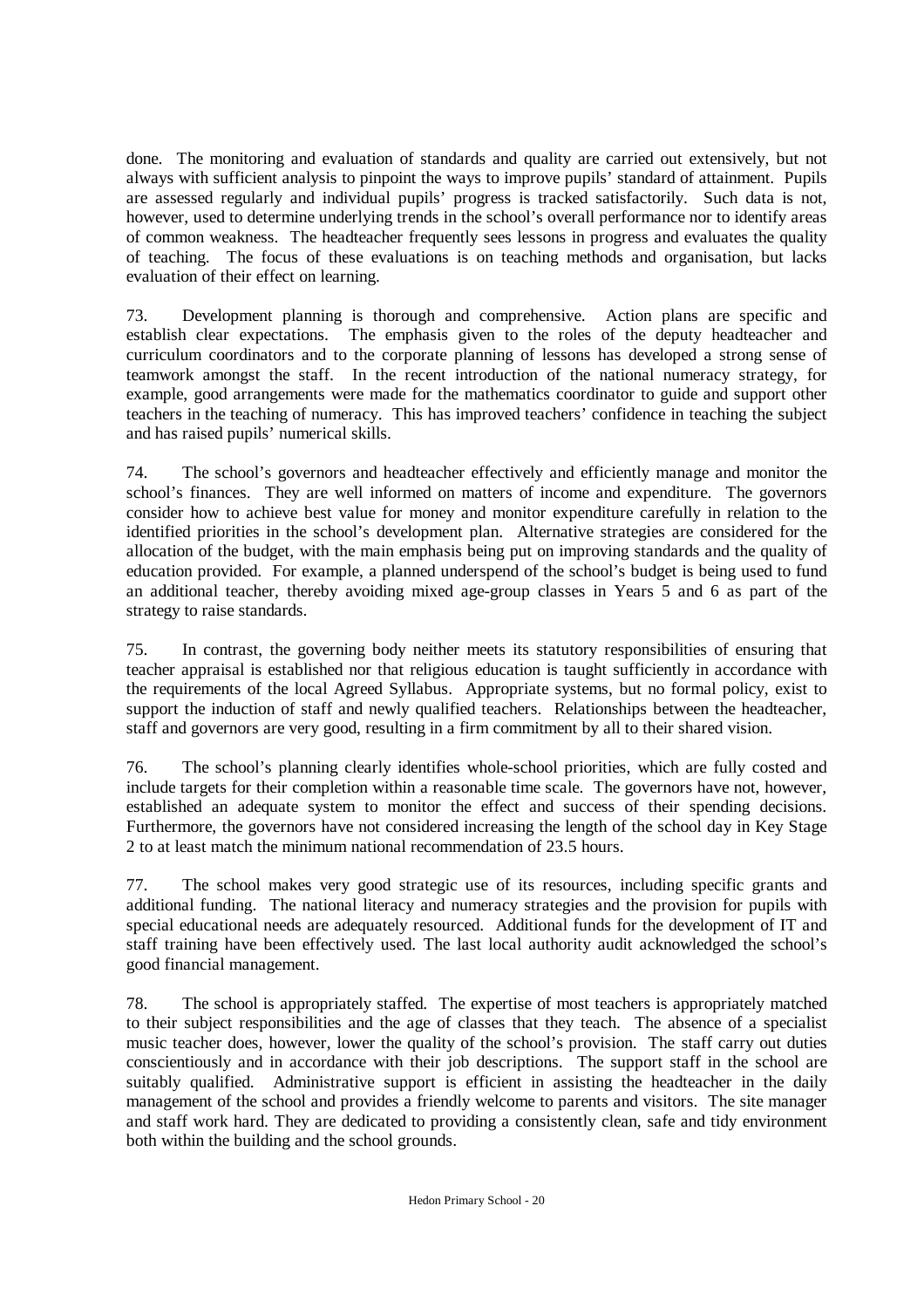79. The school buildings offer, in the main, very good provision for the teaching of the curriculum. The school hall is effectively used for PE, assemblies, lunches and a range of extracurricular activities. Classrooms are adequate for the number and ages of the pupils. The school's library provision is, however, inadequate and contributes little to the development of independent research skills in pupils. Once the ongoing programme of window replacement in the Key Stage 2 area is completed, there is an urgent need to attend to the remaining rotten woodwork before repainting the rather shabby exterior of the school. The crumbling tarmac outside the Key Stage 1 entrance has left exposed a potentially dangerous manhole cover.

80. A much more serious danger to the health, safety and welfare of both staff and pupils is the public footpath that runs through the school's grounds. Urgent action is required to achieve a solution to the risks posed, either by a diversion or/and by comprehensive fencing to ensure that all connected with the school's work are secure.

81. Learning resources are satisfactory overall for the effective teaching of the curriculum. They are good for art, science, IT and for design and technology, but are unsatisfactory for RE. Overall, the school is well placed to grow and develop satisfactorily.

# **WHAT SHOULD THE SCHOOL DO TO IMPROVE FURTHER?**

82. To improve and build upon the satisfactory quality of education that pupils already receive, the governors and senior management of the school should:

- (a) raise still further pupils' level of attainment and rate of progress, particularly in English and mathematics, by:
	- evaluating thoroughly the effectiveness of teaching, in order to reinforce what is good and improve the minority of unsatisfactory features (## 20-21 27 31-32 35 37-39 72 89 96-97 99 112-114 127 146 151 153 160 179 184 187);
	- ensuring that all work has sufficient intellectual rigour, depth and pace and that it is always (especially in the case of higher attainers) closely matched to pupils' level of attainment and capability (## 10 12 19 27 32 42 62 71 86-88 96-97 99 103 112 122 125 151 158 185);
	- establishing a comprehensive system of assessing pupils' capabilities on entry to the school (## 18 48 62);
	- making full use of existing data about pupils' attainments to measure accurately both the progress of pupils as they move through the school and the school's overall performance (## 71-72);
	- increasing teaching time at Key Stage 2 to at least the minimum amount of 23.5 hours nationally recommended and ensuring that the pattern of the school day makes the most efficient use of time (## 49 76 153 160 181-182 188);
	- providing suitable homework for pupils on a regular pattern that is clearly publicised to pupils and their parents (## 40 66 87 115 126);
	- indicating clearly to parents an outline of what their children will study in school and how they can help their children to study at home and do well in school (## 65 67);
	- reducing to as narrow a range as possible the wide spread of ages in many classes (#100) 105); and
	- ensuring that the recent increase of phonic work is rapidly and consistently embedded into all the school's learning (##2 5 12 30 45 86 90 97 100).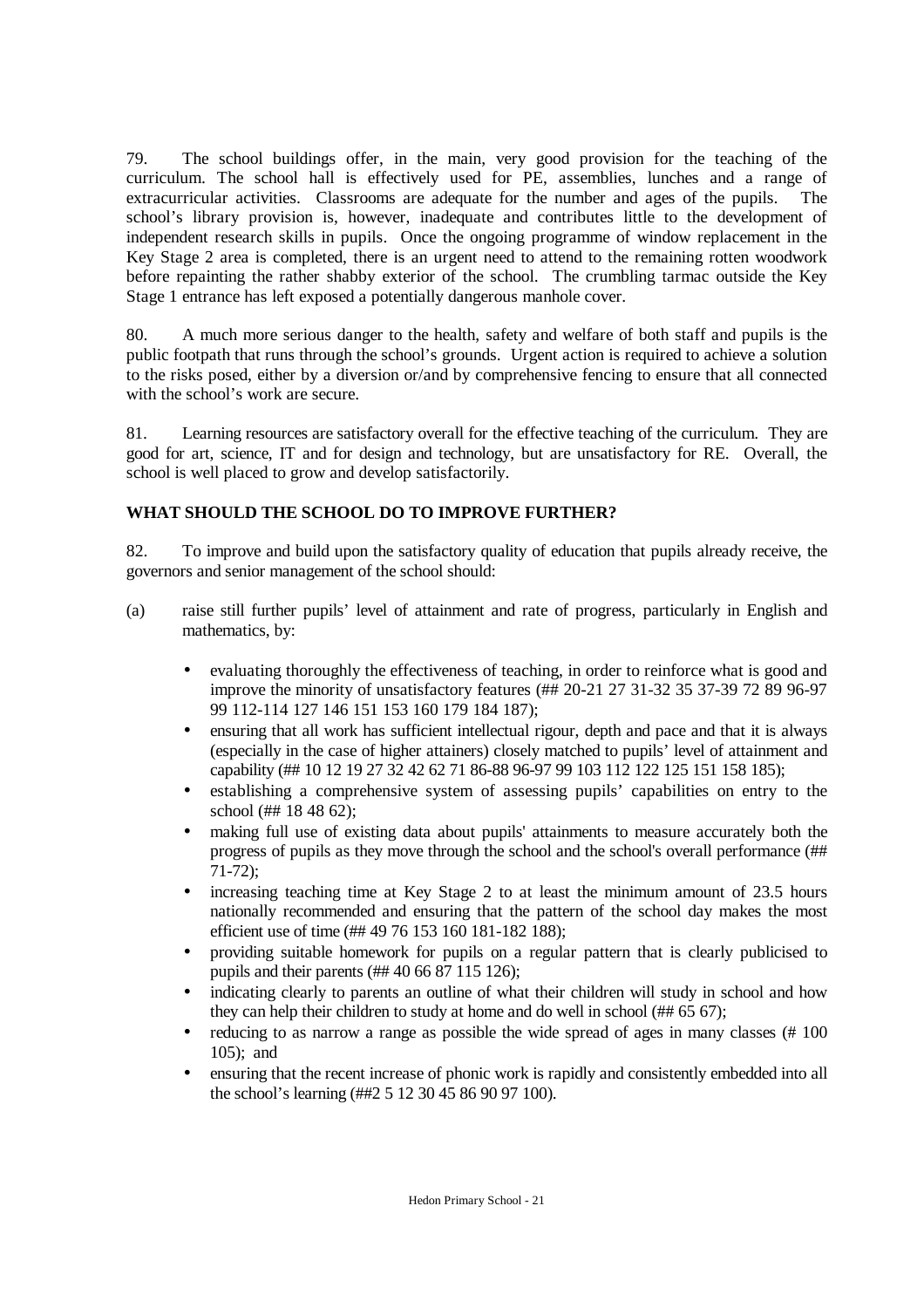- (b) provide, in partnership with the appropriate authorities, adequate security for children within the school's grounds (to complement the school's otherwise very high standard of care) either by
	- erecting a substantial security fence to separate both the school's playground and playingfield from the public footpath that runs through the school's site, or
	- diverting the public footpath to one side of the school's grounds and separating the new route from the school's site by a security fence (## 57 80 180).
- (c) ensure that statutory requirements are met by
	- teaching religious education throughout the school for a sufficient period of time to meet the requirements of the local Agreed Syllabus (## 16 44 75); and
	- carrying out the formal appraisal of teachers (#75).

In addition to the key issues above, other less important weaknesses should be considered for inclusion in the school's future plan of action. These are indicated in paragraphs 11-12 31 76 78-79 81 and in subject sections.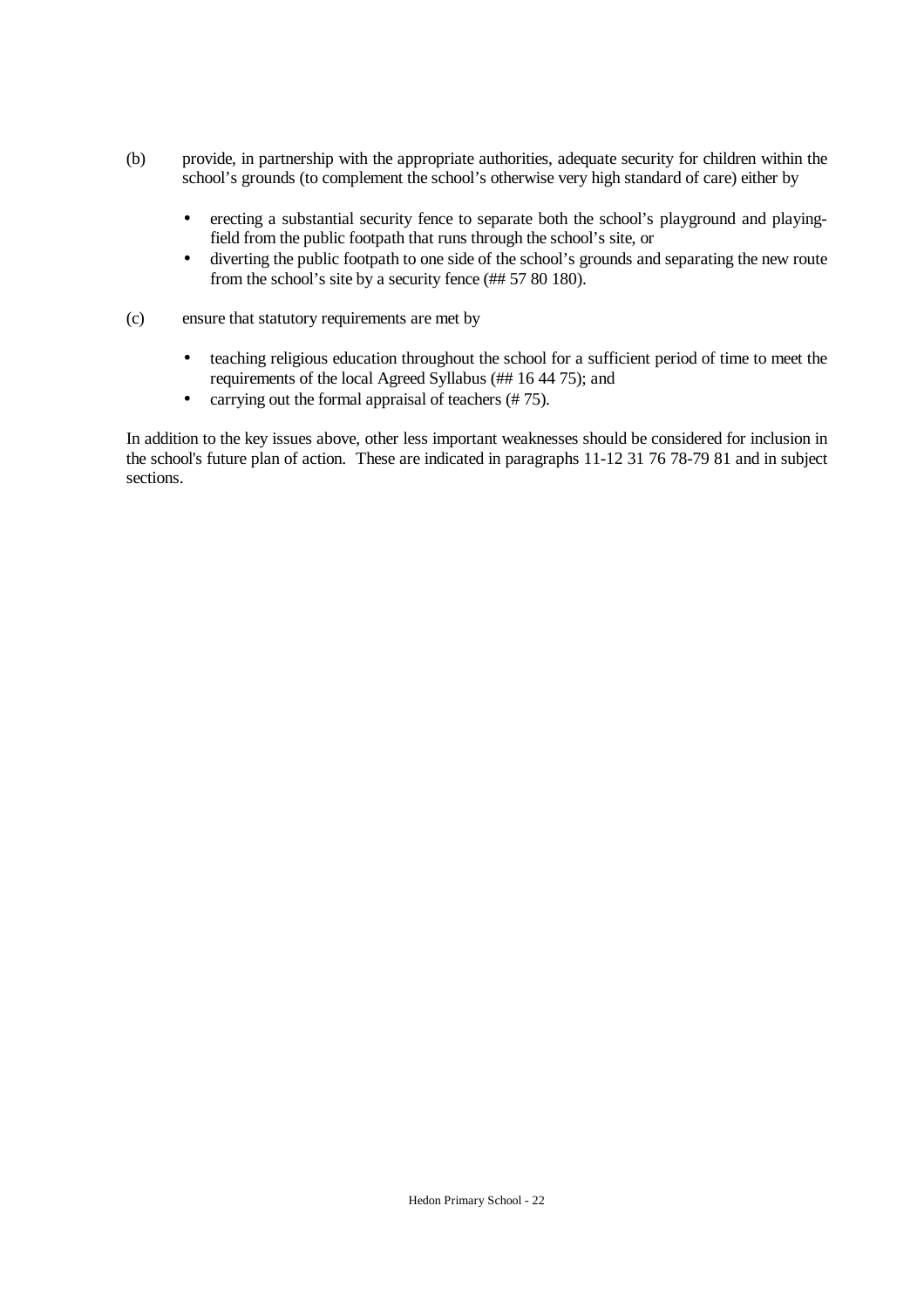# **PART C: SCHOOL DATA AND INDICATORS**

### *Summary of the sources of evidence for the inspection*

#### Number of lessons observed

Number of discussions with staff, governors, other adults and pupils 43

#### *Summary of teaching observed during the inspection*

| Excellent | Very good | Good | Satisfactory | T<br>Unsatisfact. | Poor | Very Poor |
|-----------|-----------|------|--------------|-------------------|------|-----------|
|           | 10        | 38   | 41           |                   |      |           |

*The table gives the percentage of teaching observed in each of the seven categories used to make judgements about lessons. The total of percentages does not total 100 because of "rounding".*

#### *Information about the school's pupils*

| Pupils on the school's roll                               | No of pupils |
|-----------------------------------------------------------|--------------|
| Number of pupils on the school's roll                     | 281          |
| Number of full-time pupils eligible for free school meals | 52           |
| FTE means full-time equivalent.                           |              |

| Special educational needs                                           | $YR-Y6$ |
|---------------------------------------------------------------------|---------|
| Number of pupils with statements of special educational needs       |         |
| Number of pupils on the school's special educational needs register | 69      |

| English as an additional language                                            | No of pupils |
|------------------------------------------------------------------------------|--------------|
| Number of pupils with English as an additional language                      |              |
|                                                                              |              |
| Pupil mobility in the last school year                                       | No of pupils |
| Pupils who joined the school other than at the usual time of first admission | 30           |

| Pupils who left the school other than at the usual time of leaving |  |  |  |
|--------------------------------------------------------------------|--|--|--|
|                                                                    |  |  |  |

#### *Attendance*

#### **Authorised absence Unauthorised absence**

|                           | $\%$ |                           | $\frac{0}{0}$ |
|---------------------------|------|---------------------------|---------------|
| School data               | 5.3  | School data               | 0.3           |
| National comparative data | 5.4  | National comparative data | 0.1           |

*Both tables give the percentage of half days (sessions) missed through absence for 1998-1999.*

| 73 |  |
|----|--|
| 43 |  |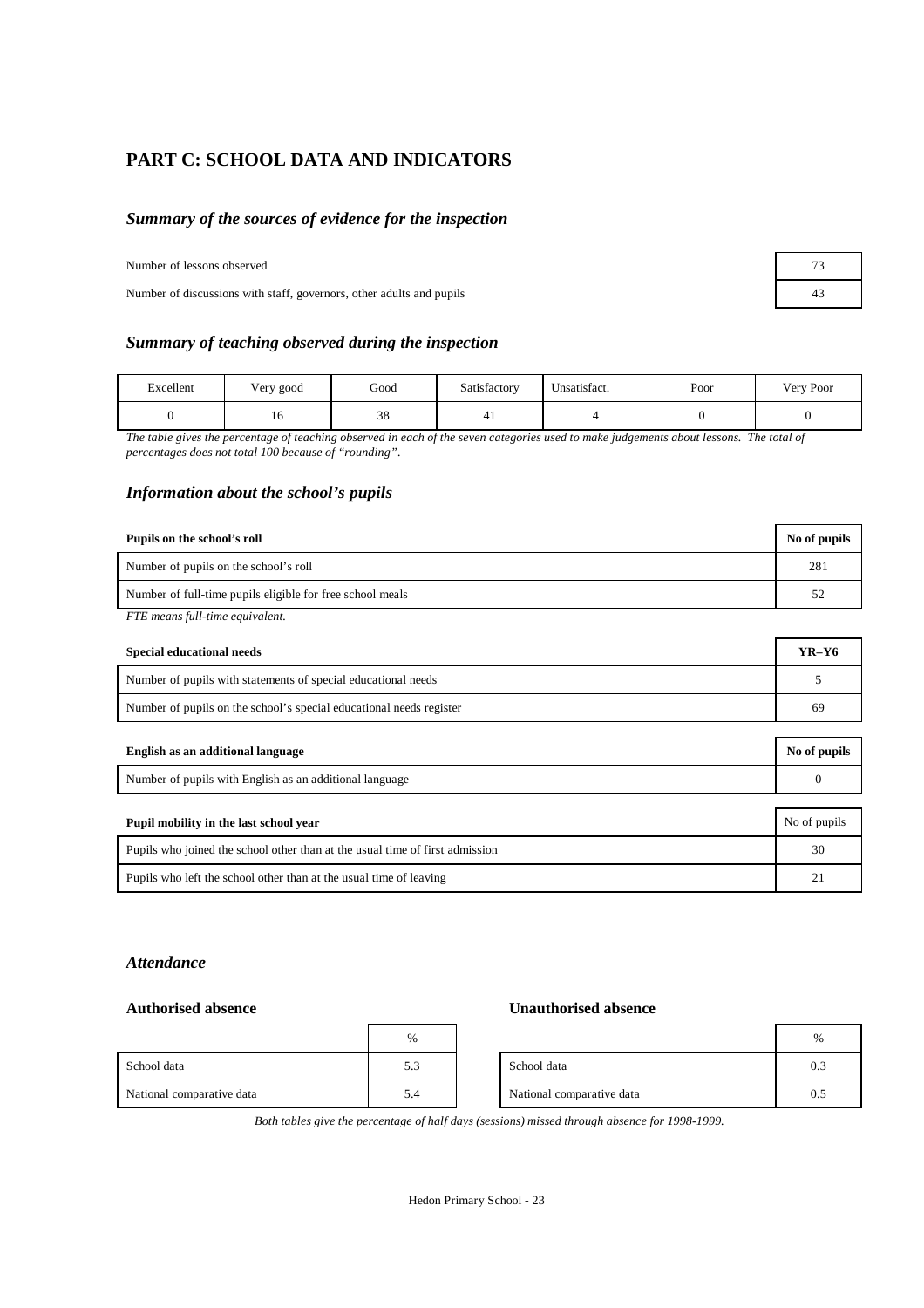# *Attainment at the end of Key Stage 1*

|                                                                                        | Year        | <b>Boys</b> | Girls    | Total   |         |                    |  |
|----------------------------------------------------------------------------------------|-------------|-------------|----------|---------|---------|--------------------|--|
| Number of registered pupils in final year of Key Stage 1 for the latest reporting year | 1999        | 22          | 24       | 46      |         |                    |  |
|                                                                                        |             |             |          |         |         |                    |  |
| <b>National Curriculum Test/Task Results</b>                                           |             | Reading     |          | Writing |         | <b>Mathematics</b> |  |
| Numbers of pupils at NC level 2 or<br>above                                            | <b>Boys</b> | 12          |          | 11      |         | 17                 |  |
|                                                                                        | Girls       | 17          | 18<br>21 |         |         |                    |  |
|                                                                                        | Total       | 29          | 29       |         |         | 38                 |  |
| Percentage of pupils                                                                   | School      | 63(67)      | 63(65)   |         |         | 83 (70)            |  |
| at NC level 2 or above                                                                 | National    | 82 (80)     |          | 83 (81) | 87 (84) |                    |  |

| <b>Teachers' Assessments</b>                |             | English | <b>Mathematics</b> | <b>Science</b> |
|---------------------------------------------|-------------|---------|--------------------|----------------|
|                                             | <b>Boys</b> | 12      | 16                 | 22             |
| Numbers of pupils at NC level 2 or<br>above | Girls       | 19      | 19                 | 22             |
|                                             | Total       | 31      | 35                 | 44             |
| Percentage of pupils                        | School      | 67 (67) | 76(63)             | 96(74)         |
| at NC level 2 or above                      | National    | 82 (81) | 86(85)             | 87 (86)        |

*Percentages in brackets refer to 1998.*

# *Attainment at the end of Key Stage 2*

|                                                                                        | Year        | <b>Boys</b> | Girls   | Total              |                |         |  |  |
|----------------------------------------------------------------------------------------|-------------|-------------|---------|--------------------|----------------|---------|--|--|
| Number of registered pupils in final year of Key Stage 2 for the latest reporting year | 1999        | 26          | 21      | 47                 |                |         |  |  |
|                                                                                        |             |             |         |                    |                |         |  |  |
| <b>National Curriculum Test/Task Results</b><br>English                                |             |             |         | <b>Mathematics</b> | <b>Science</b> |         |  |  |
| Numbers of pupils at NC level 4 or<br>above                                            | <b>Boys</b> | 10          |         | 12                 |                | 18      |  |  |
|                                                                                        | Girls       | 14          |         | 11                 |                | 16      |  |  |
|                                                                                        | Total       | 24          |         | 23                 |                | 34      |  |  |
| Percentage of pupils                                                                   | School      | 51 (54)     | 49 (39) |                    |                | 72 (70) |  |  |
| at NC level 4 or above                                                                 | National    | 70(65)      |         | 69 (59)            | 78 (69)        |         |  |  |
|                                                                                        |             |             |         |                    |                |         |  |  |
| ___<br>.                                                                               |             |             | -- -    |                    | $-1$           |         |  |  |

| <b>Teachers' Assessments</b>                |             | English | <b>Mathematics</b> | <b>Science</b> |
|---------------------------------------------|-------------|---------|--------------------|----------------|
|                                             | <b>Boys</b> | 10      | 12                 | 18             |
| Numbers of pupils at NC level 4 or<br>above | Girls       | 14      | 11                 | 16             |
|                                             | Total       | 24      | 23                 | 34             |
| Percentage of pupils                        | School      | 51 (57) | 49 (57)            | 72 (84)        |
| at NC level 4 or above                      | National    | 68 (65) | 69(65)             | 75(71)         |

*Percentages in brackets refer to 1998.*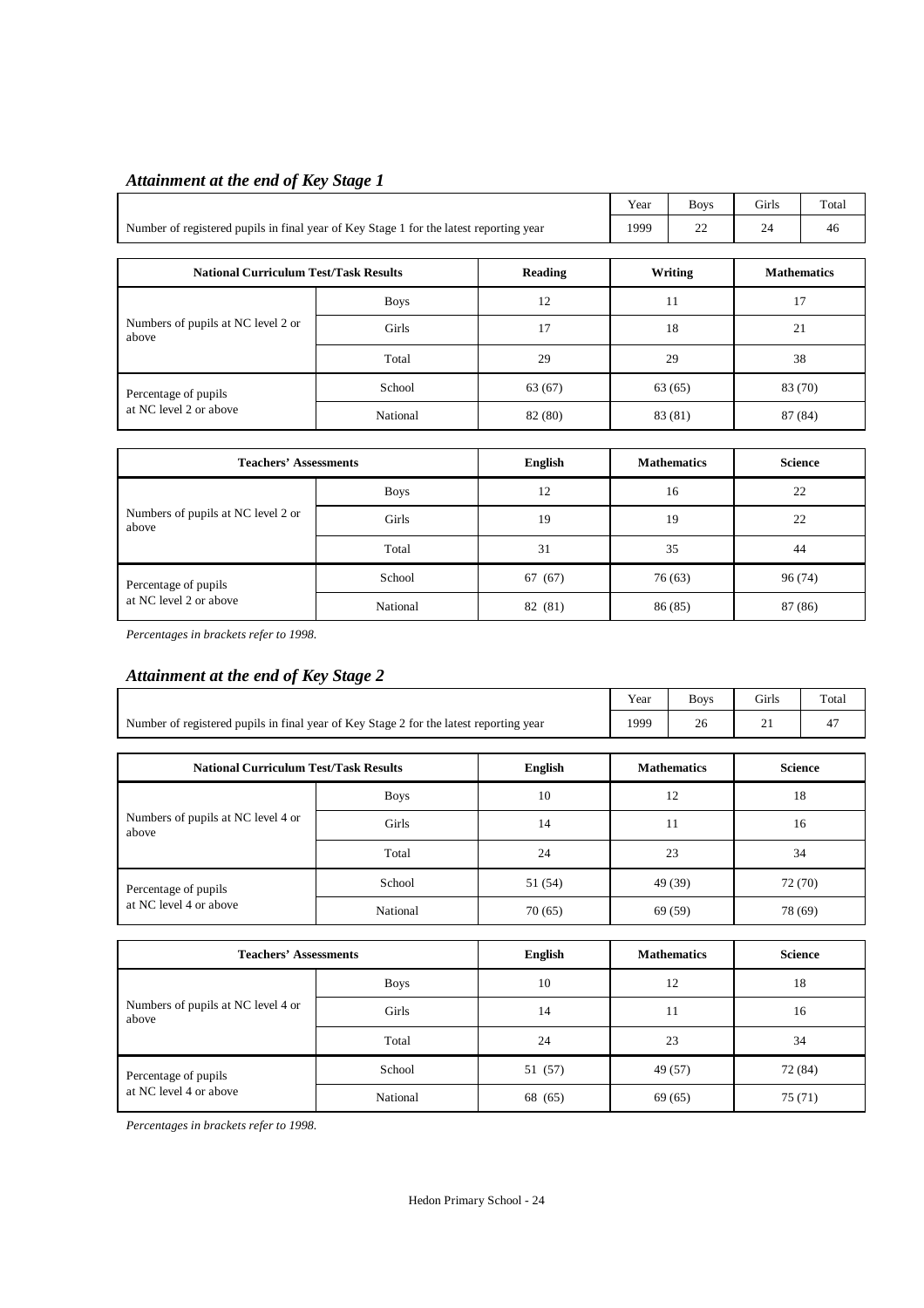|                                 | No of pupils |                              | <b>Fixed period</b> | Perma       |
|---------------------------------|--------------|------------------------------|---------------------|-------------|
| Black – Caribbean heritage      | $\Omega$     | Black – Caribbean heritage   | $\Omega$            | $\epsilon$  |
| Black – African heritage        | $\Omega$     | Black - African heritage     | $\Omega$            | $\epsilon$  |
| $Black - other$                 | $\Omega$     | $Black - other$              | $\Omega$            | $\epsilon$  |
| Indian                          | $\Omega$     | Indian                       | $\Omega$            | $\mathbf 0$ |
| Pakistani                       | $\Omega$     | Pakistani                    | $\Omega$            | $\mathbf 0$ |
| Bangladeshi                     | $\Omega$     | Bangladeshi                  | $\Omega$            | $\Omega$    |
| Chinese                         |              | Chinese                      | $\Omega$            | $\Omega$    |
| White                           | 279          | White                        | $\Omega$            | $\epsilon$  |
| Any other minority ethnic group |              | Other minority ethnic groups | $\Omega$            | $\epsilon$  |

#### *Teachers and classes Financial information*

#### **Qualified teachers and classes: YR – Y6**

| Total number of qualified teachers (FTE) | 11.2 | Financial year |   |
|------------------------------------------|------|----------------|---|
| Number of pupils per qualified teacher   | 25.1 |                |   |
| Average class size                       | 28.1 |                | £ |

#### **Education support staff: YR - Y6**

| Total number of education support staff | 6.0 |
|-----------------------------------------|-----|
| Total aggregate hours worked per week   | 168 |

# *Ethnic background of pupils Exclusions in the last school year*

| No of pupils |                              | <b>Fixed period</b> | Perman-ent        |
|--------------|------------------------------|---------------------|-------------------|
| 0            | Black – Caribbean heritage   | $\Omega$            | 0                 |
| 0            | Black - African heritage     | $\theta$            | $\theta$          |
| $\Omega$     | $Black - other$              | $\theta$            | $\Omega$          |
| $\theta$     | Indian                       | $\theta$            | $\Omega$          |
| $\Omega$     | Pakistani                    | $\Omega$            | $\Omega$          |
| $\Omega$     | Bangladeshi                  | $\theta$            | 0                 |
|              | Chinese                      | $\theta$            | 0                 |
| 279          | White                        | $\Omega$            | $\Omega$          |
|              | Other minority ethnic groups |                     | $\mathbf{\Omega}$ |

*This table refers to pupils of compulsory school age only. This table gives the number of exclusions of pupils of compulsory school age, which may be different from the number of pupils excluded.*

| Total number of qualified teachers<br>(FTE) |  |  | Financial vear<br>. | 1000<br><b>QQS</b> |
|---------------------------------------------|--|--|---------------------|--------------------|
|---------------------------------------------|--|--|---------------------|--------------------|

| Average class size                      | 28.1 |  |                                            | £       |
|-----------------------------------------|------|--|--------------------------------------------|---------|
|                                         |      |  | Total income                               | 450,738 |
| Education support staff: $YR - Y6$      |      |  | Total expenditure                          | 439,759 |
| Total number of education support staff | 6.0  |  | Expenditure per pupil                      | 1,388   |
| Total aggregate hours worked per week   | 168  |  | Balance brought forward from previous year | 50,439  |
| FTE means full-time equivalent.         |      |  | Balance carried forward to next year       | 61,418  |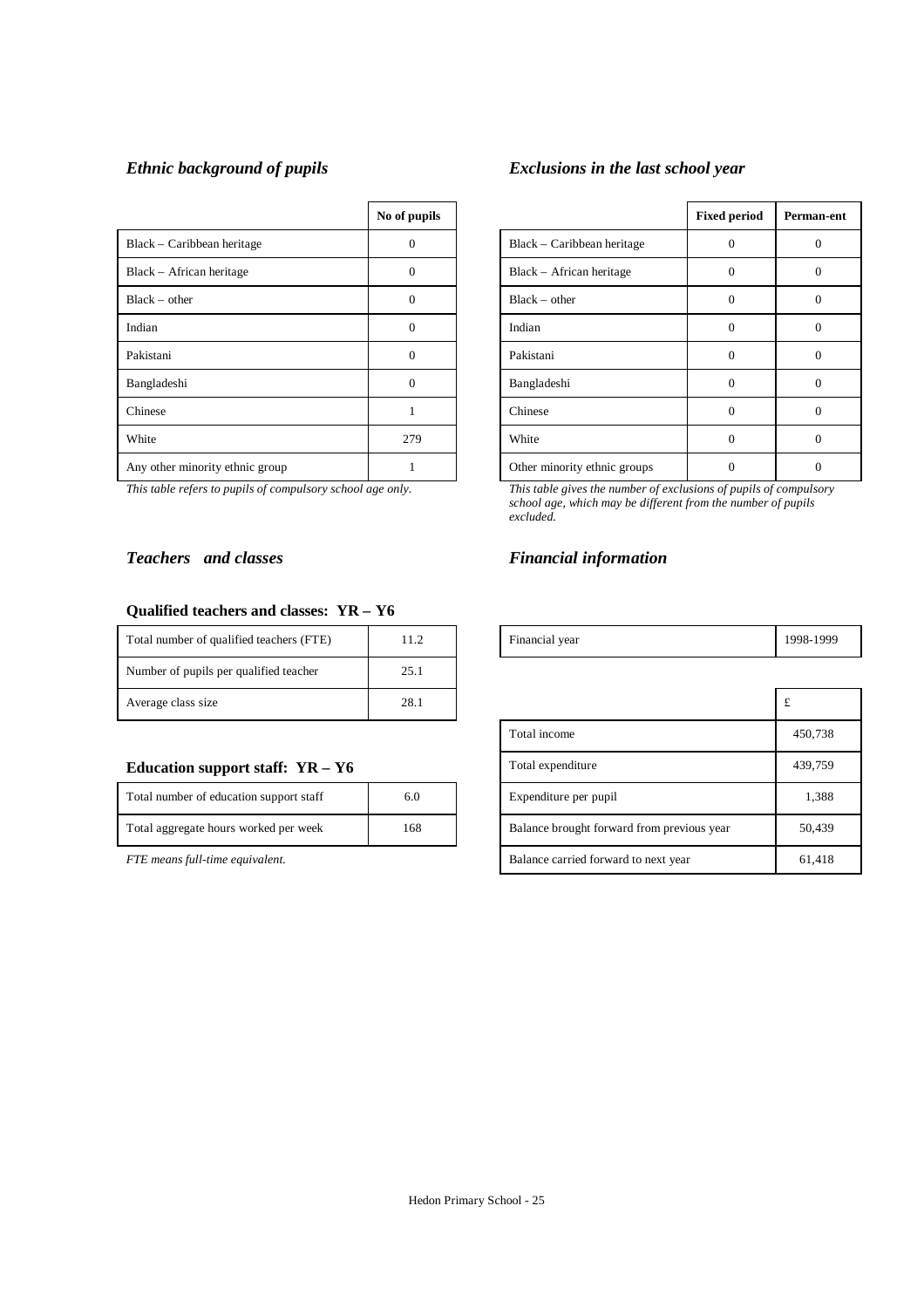# *Results of the survey of parents and carers*

### **Questionnaire return rate**

Number of questionnaires sent out

Number of questionnaires returned

**Tend to**

**Strongly**

| 281 |
|-----|
| 105 |

**Don't**

## **Percentage of responses in each category**

My child likes school.

My child is making good progress in school.

Behaviour in the school is good.

My child gets the right amount of work to do at home.

The teaching is good.

I am kept well informed about how my child is getting on.

I would feel comfortable about approaching the school with questions or a problem.

The school expects my child to work hard and achieve his or her best.

The school works closely with parents.

The school is well led and managed.

The school is helping my child become mature and responsible.

The school provides an interesting range of activities outside lessons.

### **Other issues raised by parents**

There were additional comments from parents on 13 of the 105 questionnaire returned.

Amongst the positive points mentioned were:

- the school's high standard of care for its pupils;
- the good quality of the school's management and overall education provided.

Amongst the few concerns expressed in questionnaires were:

- that the school's National Curriculum test results are below average;
- the low amount of homework set for pupils.

| agree | agree | disagree         | disagree         | know             |
|-------|-------|------------------|------------------|------------------|
| 52    | 41    | 6                | $\mathbf{1}$     | $\boldsymbol{0}$ |
| 39    | 55    | 6                | $\boldsymbol{0}$ | $\boldsymbol{0}$ |
| 39    | 54    | $\boldsymbol{7}$ | $\boldsymbol{0}$ | $\boldsymbol{0}$ |
| 24    | 38    | $26\,$           | 10               | $\mathfrak{2}$   |
| 50    | 44    | $\overline{4}$   | $\boldsymbol{0}$ | $\boldsymbol{2}$ |
| 36    | 39    | 21               | 3                | $\mathbf{1}$     |
| 62    | 33    | 3                | $\boldsymbol{0}$ | $\mathbf{2}$     |
| 59    | 38    | $\overline{2}$   | $\boldsymbol{0}$ | $\mathbf{1}$     |
| 33    | 52    | 14               | $\,1$            | $\boldsymbol{0}$ |
| $44$  | 47    | $\overline{4}$   | $\boldsymbol{0}$ | 5                |
| 43    | 51    | $\overline{4}$   | $\boldsymbol{0}$ | $\overline{2}$   |
| 14    | 37    | 32               | 7                | 10               |

**Tend to**

**Strongly**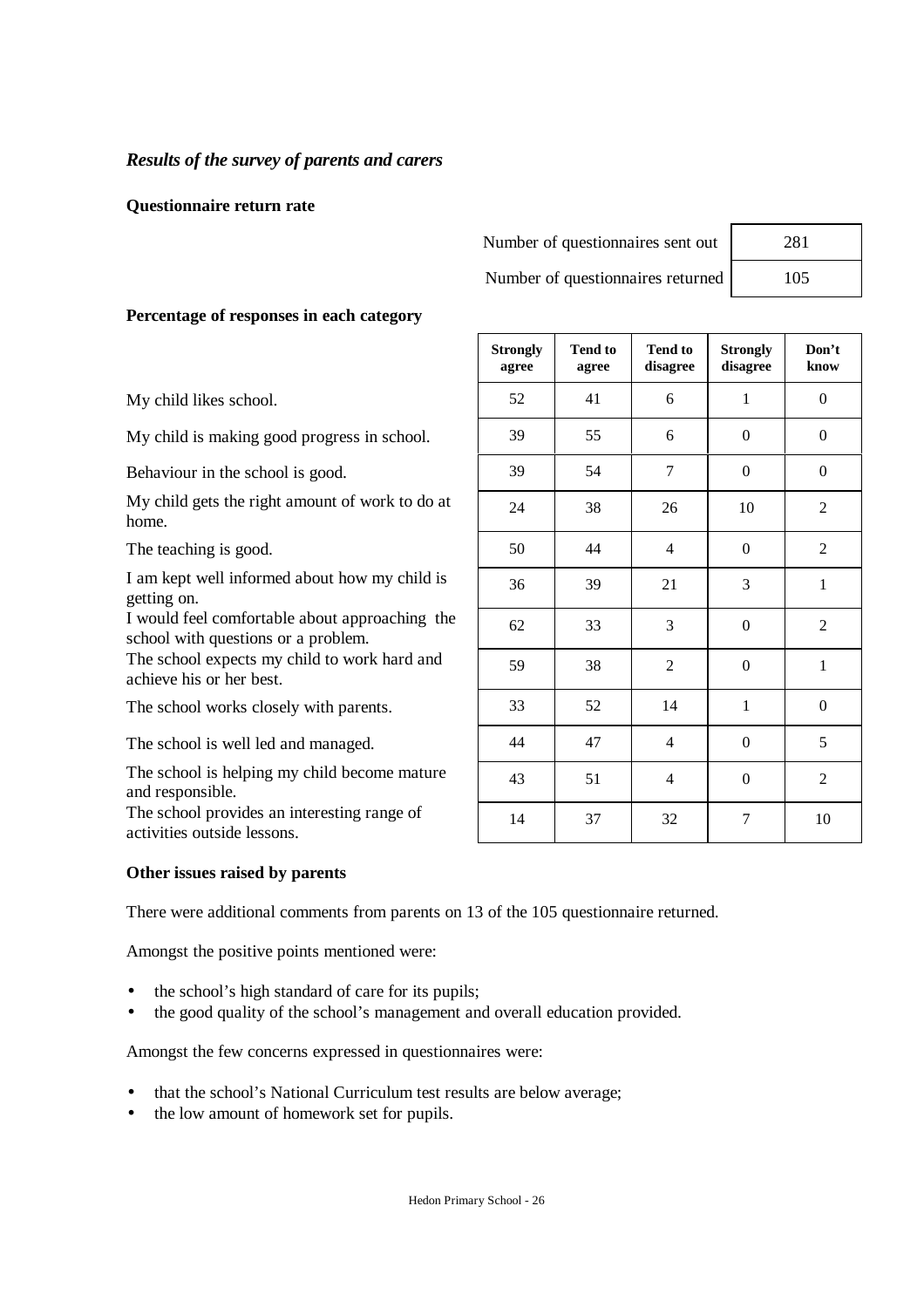# **PART D: THE STANDARDS AND QUALITY OF TEACHING IN AREAS OF THE CURRICULUM, SUBJECTS AND COURSES**

# **ENGLISH**

83. Pupils' overall level of attainment in the National Curriculum tests in English at the end of Key Stage 1 in 1999 was well below the national average. Teachers' assessments indicate that pupils' attainment in speaking and listening was also well below average.

84. Pupils' overall attainment in reading at the end of Year 2 in the national tests in 1999 was well below the national average. The proportion of pupils who achieved the higher level 3, however, was average. The performance of girls was just below the national average in 1999 and was higher than that of boys. Pupils' performance in the reading tests was well below the average for schools which had a similar proportion of pupils eligible for free school meals. Pupils' overall attainment in writing at the end of Key Stage 1 in the national tests in 1999 was very low when compared with the national average or with similar schools. Teachers' assessments broadly confirm the test results. The overall performance of both boys and girls has usually been well below the national average.

85. At the end of Key Stage 2 pupils' overall attainment in the National Curriculum tests in 1999 was well below the national average: it was well below the national average at level 4+, but close to the national average at the higher level 5+. Teachers' assessments are in line with these results. Taking the four years 1996-1999 together the performance of pupils was below the national average. Pupils' performance in the English tests was very low in comparison with most schools of a similar character, although only a little below the average for these schools in respect of the proportion of pupils gaining level 5+.

86. Pupils listen carefully both to their teachers and to one other throughout the school. Their answers generally show clear understanding of what they have been taught, although they often respond very briefly. Their speaking, however, is not of as high a standard as their listening. Inspection findings confirm that by the end of Year 2 pupils' speaking is below (and in a minority of pupils well below) the level expected. In this key stage pupils have few opportunities for imaginative play to stimulate and enrich their language, for example, and the lack of key words on display around classrooms limits the continuous development and reinforcement of pupils' language. Occasionally, the confident and articulate contributions of high-attaining pupils are not encouraged sufficiently or used as a role model for others. Where teachers specifically plan opportunities to encourage pupils' oral work, however - such as in an RE lesson where pupils were asked to recount, in the present tense, the story of Jesus's calming of the storm - pupils try hard and with some success.

87. Pupils' attainment in speaking and listening by the end of Key Stage 2 is, relatively, better than at Key Stage 1 and broadly average. By the end of Year 6 many pupils have a keen interest in the use and origin of words. In Years 3 and 4, for instance, effective use was made of choral speaking to create mood from different voices - although opportunities to improve their performance were missed, because the poem was only recited once. In literacy lessons, where key vocabulary is used in discussions, pupils' speaking is in line with national expectations. Pupils' reading aloud is broadly satisfactory, but not as good as it could be. This is because pupils, including able readers, are not given frequent enough opportunities to develop their ability to speak clearly to an audience. No homework was set during the inspection for pupils to prepare themselves, for example, for speaking aloud in class.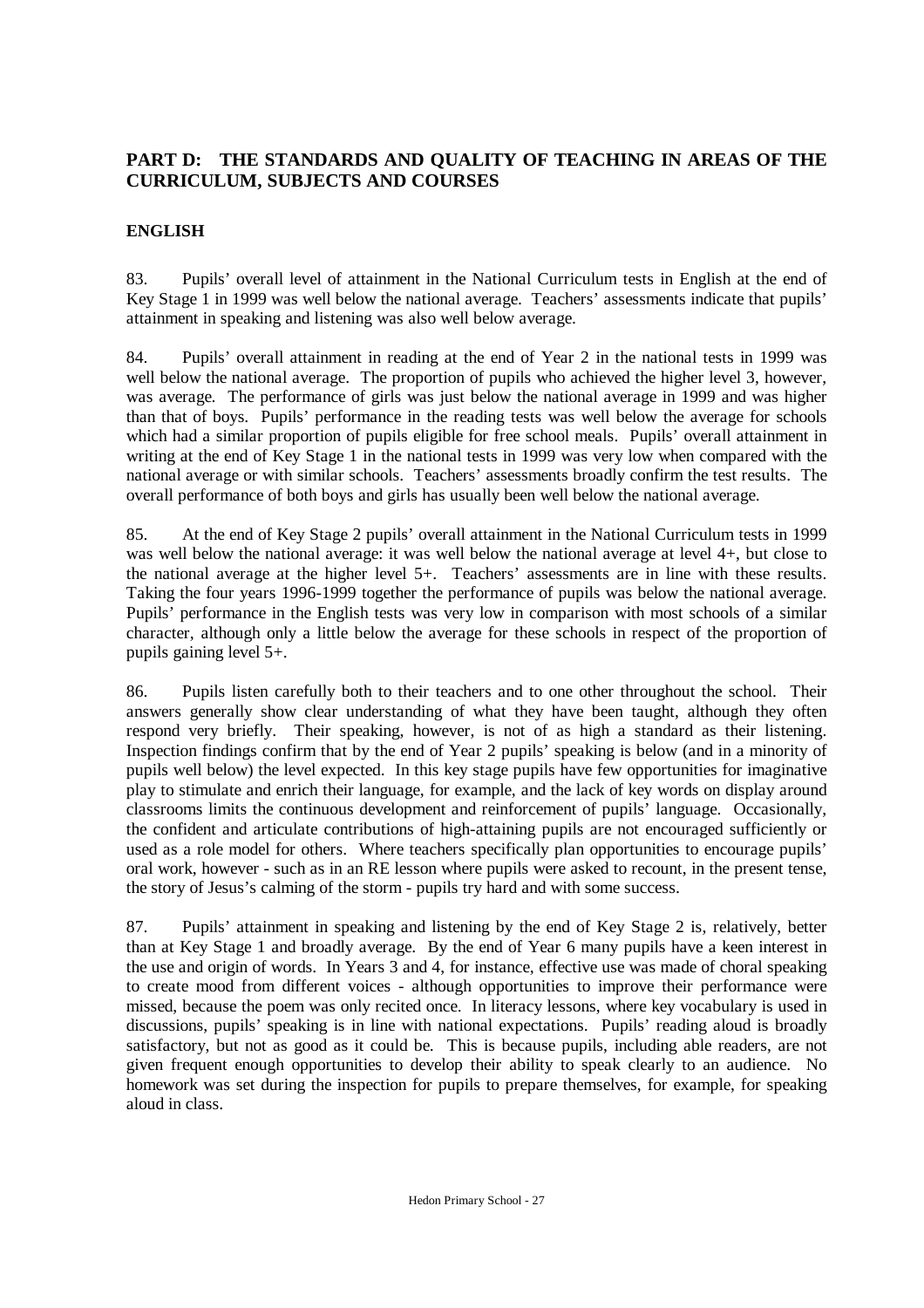88. By the end of Key Stage 1, pupils' overall standard of reading is in line with national expectations. In the reception class pupils are confident early readers, working towards level 1 of the National Curriculum. Most have a basic reading vocabulary of between ten and twenty words. Lower attainers talk about pictures, pick out words if helped and use repetition to deduce phrases. Higher attainers read with interest and recount what they have read accurately. Pupils make satisfactory progress in Year 1, although higher attainers often read books which are too easy for them. By the end of Year 2 both boys and girls reach the basic level expected and higher attainers read above level 2. Both average and higher-attaining pupils are sometimes capable of reading harder books than the ones they are given. Pupils of all levels of attainment know the names of a small number of authors.

89. Pupils' have an average standard in reading by the end of Key Stage 2. Teachers keep detailed records of the books pupils have read. At no stage in the school, however, do teachers' own records of pupils' reading regularly record diagnostic comments to enable those adults who hear pupils read to focus on what needs to be taught next. By Year 6 pupils show a satisfactory level of skill in using a library, but only the high attainers do so in Year 5. This is largely because the school does not have an adequate or fully catalogued library, a large enough range of non-fiction books (except in science) or any computer in the library for reference or administrative purposes.

90. Pupils' writing in Key Stage 1 is generally in line with expectations in lessons, but the quantity and quality of work seen over the year are below average by the time pupils reach the end of Year 2. Pupils are now achieving at the level expected by the national literacy strategy. There are, however, gaps in their knowledge, because work that should have been covered in previous terms is being covered alongside current work. Pupils are set appropriate and realistic targets that they enjoy achieving. By the end of Year 2, however, only one "phonic blend" is written as joined handwriting in contrast to the national expectation that pupils should practise the four basic handwriting joins and that these should be linked to phonic and spelling patterns. Although pupils try to spell new words phonetically, insufficient key words are on display or in word banks for pupils to refer to.

91. In their writing pupils have reasonable competence in punctuation by the end of Year 2. They write simple sentences and sometimes use capital letters and full stops. They write their own stories and use commas when making a list. They have a fair range of other writing skills. For example, when writing the Christmas story, pupils used a writing frame well to order the events in the story. They draft and redraft stories – as in the story of Jesus calming the storm. They appreciate rhyming words, but have not learned to evaluate books, giving reasons, or to make simple notes from a text. By the end of Key Stage 1 girls' overall attainment is slightly higher than boys'.

92. Pupils make steady progress in Key Stage 2 and reach an average standard by the end of Key Stage 2. In Year 3 their overall attainment is slightly below average, whilst that in Year 6 is considerably higher than in Year 5. By the end of Key Stage 2 all pupils have covered most of the requirements of the national literacy strategy, discuss a range of texts well and undertake writing in a wide range of styles. Their spelling is slightly below average and some common words are still misspelled. Pupils compare and discuss soundly two similar extracts written in different styles, compare the styles of different authors and empathise with the characters. When discussing texts, they refer back suitably to previous work studied.

93. Pupils have an elementary understanding of grammar, such as the use of adjectives, adverbs and conjunctions. They comment on the circumstances when short or complex sentences are more effective - as for causing suspense, describing events or indicating action. Lower- attaining pupils make good progress and gain confidence in the setted groups in Year 6. For example, they edit a piece of work by finding alternative words for "and", are willing to try alternatives, and have been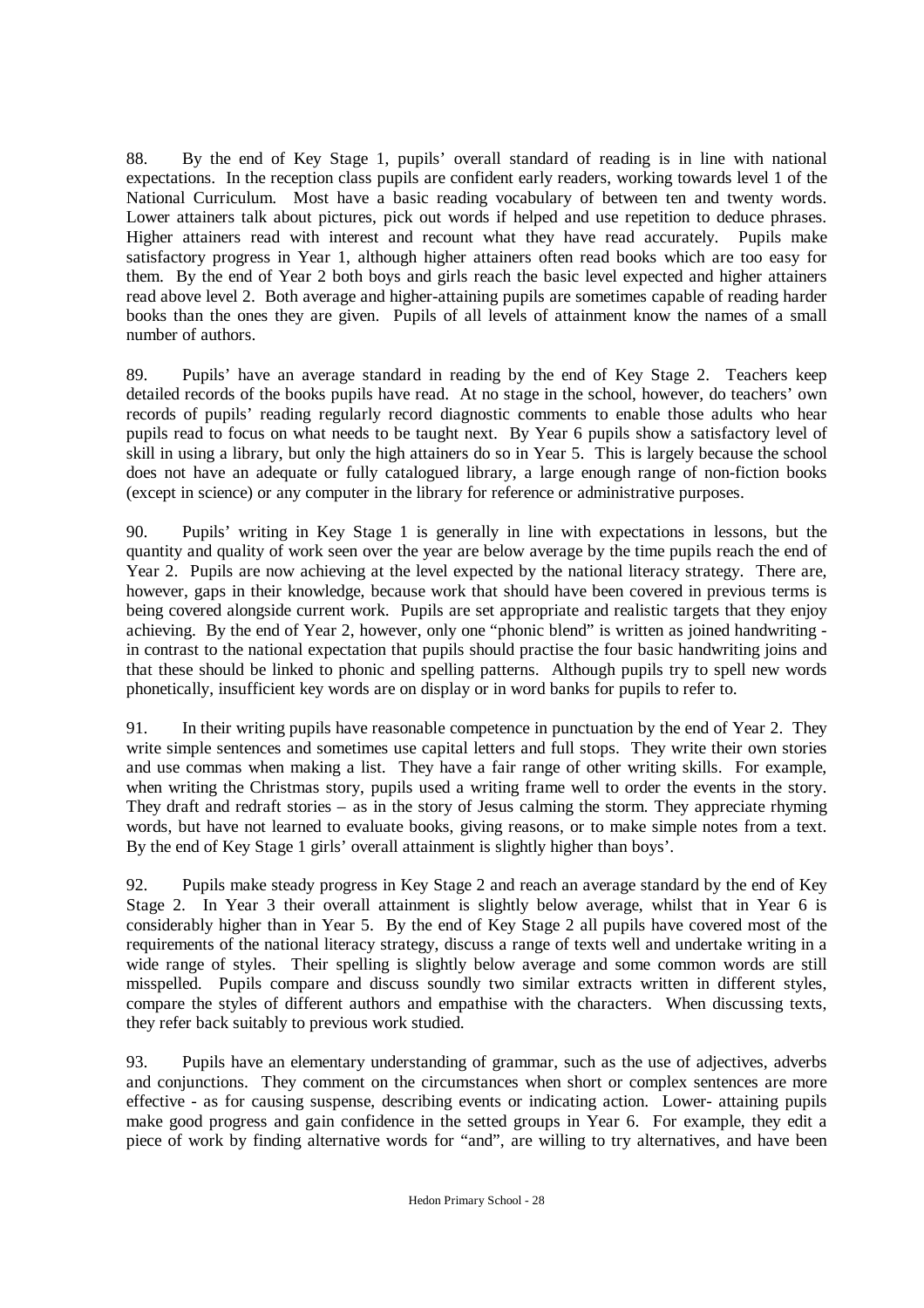introduced to the word "conjunction" for linking clauses. Both boys and girls enjoy vocabulary work and games.

94. Pupils' work for presentation and display is generally very well written, but they do not take the same pride in their everyday work in class. Whilst most pupils use joined handwriting, many do not do so regularly: consequently, in Years 5 and 6 unnecessary time is spent on handwriting practice that could more usefully be put to improving the quality of their daily written work. The national literacy strategy is raising standards overall. It is having a particularly strong effect on the attainment of boys and, in particular, on their interest in analysing and discussing literature. Information technology is occasionally used in Key Stage 2, mainly for word processing purposes.

95. The attitudes and behaviour of pupils are very good throughout the school. They listen very well, are highly motivated and settle to work quickly. Pupils work well both with partners and in groups, excited by the linguistic activities. Their good attitudes and behaviour significantly help their learning. In Years 1 and 2 pupils thoroughly enjoy humour in lessons, although boys tend to dominate in drama. Pupils listen very carefully to stories and to the teaching of such phonics as the *wh* sound, fascinated to feel their breath on their hands when they contrast the sound of *w* in *went* with the *wh* in *when*.

96. In Years 3-6 pupils work at a particularly good speed. They enjoy using dictionaries to help them with their work. Sometimes, however, pupils become restless, because the teacher has not established clear expectations of how they should approach their work. Time is sometimes wasted at the start of writing sessions by too much effort being put into preparation, leaving insufficient time for the actual tasks to be completed adequately. By Year 6 pupils have very positive attitudes to work and are highly motivated. Boys' interest in literacy lessons is particularly noticeable, especially the degree to which they enjoy analysing writing.

97. The quality of teaching is good in both key stages. Teachers generally have a good understanding of the requirements of the national literacy strategy and how to teach it. Those lessons that are very well taught in Key Stage 1 are well organised and incorporate very specific teaching of technical terms and phonics: words are divided into syllables in such a way as to reinforce spelling rules and mixed-age groups are presented with appropriate work. Drama is used very well indeed to explain and practise the concepts of direct and indirect speech. For example, the teacher used a microphone to interview pupils, pretending that they were present at the Sea of Galilee when Jesus calmed the storm, and illustrated "direct speech" graphically. Time is generally used very effectively indeed - as, for instance, when the time used for lining up for lunch was used to sing the alphabet. Where teaching is occasionally unsatisfactory, teachers talk for too long without visual aids of any kind, do not provide key words for pupils to look at and promote little interaction between the themselves and their pupils. Higher attainers often have insufficient opportunities for rigorous and extended discussion in class.

98. The quality of literacy teaching in Year 6 is very good: technical language and depth of subject knowledge are used very well, discussions are imaginatively led, and "reluctant volunteers" are sensitively encouraged to put forward their views. Teachers have very good understanding of the objectives for lessons, convey them well to pupils and often review those objectives during the lesson to remind pupils what they are learning - of the kind "We have been looking at the writer's style and now we will…". Good use is made of paired work to give all pupils opportunities to articulate their ideas before writing them and later to read aloud their written versions to each other.

99. Teaching has unsatisfactory features in Key Stage 2 when plans for lessons focus much more on the activities that are to take place than what is to be learned by different groups of pupils.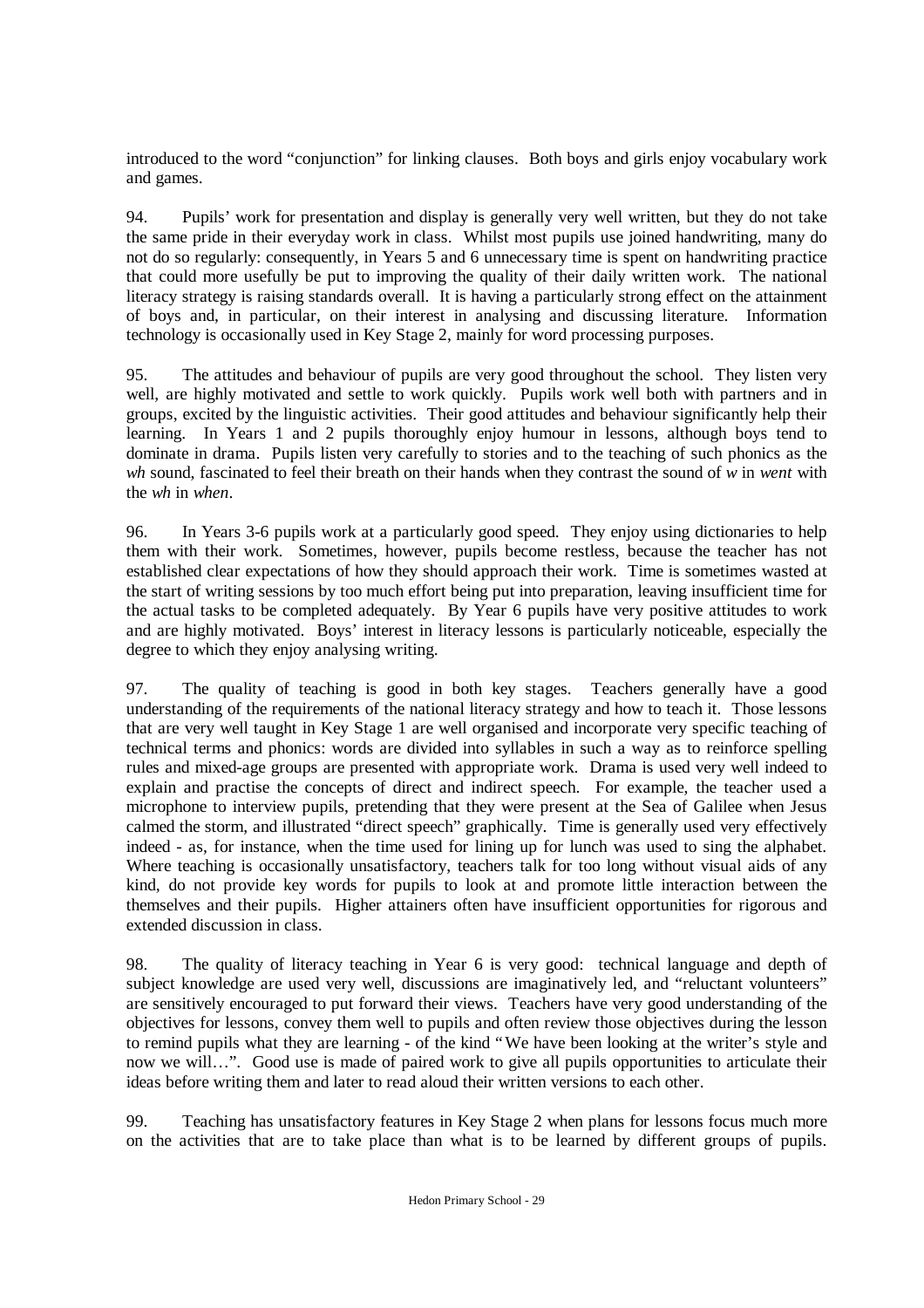Valuable time is sometimes wasted when pupils spend much time drawing in a literacy lesson or when the writing of dates and titles takes more time than the content of the exercise. The introductory session is occasionally too long to hold the interest of those who have understood the lesson's target and want to begin their work. The wide spread of ages in many classes imposes some restriction on, for example, the level of whole-class explanation and discussion. Overall, however, teaching is good and teachers implement the literacy strategy successfully.

100. The subject is led by two coordinators to ensure that the long-term absence of the English coordinator does not have a detrimental effect on progress. Both coordinators and other teachers have attended a large number of relevant courses on literacy. The implementation of the national literacy strategy was, however, delayed until the relevant course had been attended, with the result that phonic teaching was one year late in being introduced. The national strategy is now in place and teachers are working hard to make up for lost time. The permanent English coordinator has run a very successful writers' club after school, attended by about 40 pupils and producing a termly magazine edited by a committee of pupils.

# **MATHEMATICS**

101. By the end of Key Stage 1, the proportion of pupils who achieved the expected basic standard in the national tests for seven year olds during 1999 was slightly below average. The proportion achieving the higher level 3+ was, however, well below the national average. The results over recent years have dropped below the national trend. In comparison with those of pupils in schools in similar social circumstances, pupils' attainments by the age of seven were well below average. The girls did slightly better than the boys.

102. The proportion of pupils who achieved the basic standard expected of 11 year olds in the 1999 national tests at the end of Key Stage 2 was well below average. The proportion achieving the higher levels, however, was close to the national average. Based upon average points achieved, the school's results were well below average compared with all schools or with those of schools in similar social circumstances. During recent years, the results have dropped below the national trend; girls have done slightly better than boys. The standard of attainment in the 1999 national tests at the end of Key Stage 2 was lower than it was in 1996, but was consistent with what the pupils achieved earlier in the Key Stage 1 tests in 1995.

103. By the end of Key Stage 1, the standard of work of a larger than average proportion of pupils is below that expected of seven year olds. The majority of pupils make satisfactory progress, however, from their level on entry and reach the expected standard in many basic number skills such as adding two-digit numbers. They have a good understanding of numbers to 100 and offer enthusiastically correct answers in whole-class activities such as doubling and halving given numbers or using a number line to add or subtract mentally. Rarely, however, is the work extended beyond the routine level to more challenging problems. Occasionally the progress of higher-attaining pupils in Year 2 is impeded by their doing the same (routine) work as such pupils in Year 1.

104. Pupils with special educational needs respond positively to the good teaching they receive and make satisfactory progress. For example, one small group of these pupils, despite their frustration at not being able to read the short names of animals on a graph and its table of values, completed the task successfully through the skilful support they received from their teacher. Most pupils by the age of seven manage, with prompting, to sort data in appropriate ways and represent it in a block graph. Similarly their knowledge of measures and shapes, though hesitantly expressed, is reasonably sound. Most pupils manage to recognise simple patterns in sequences of numbers and extend the sequences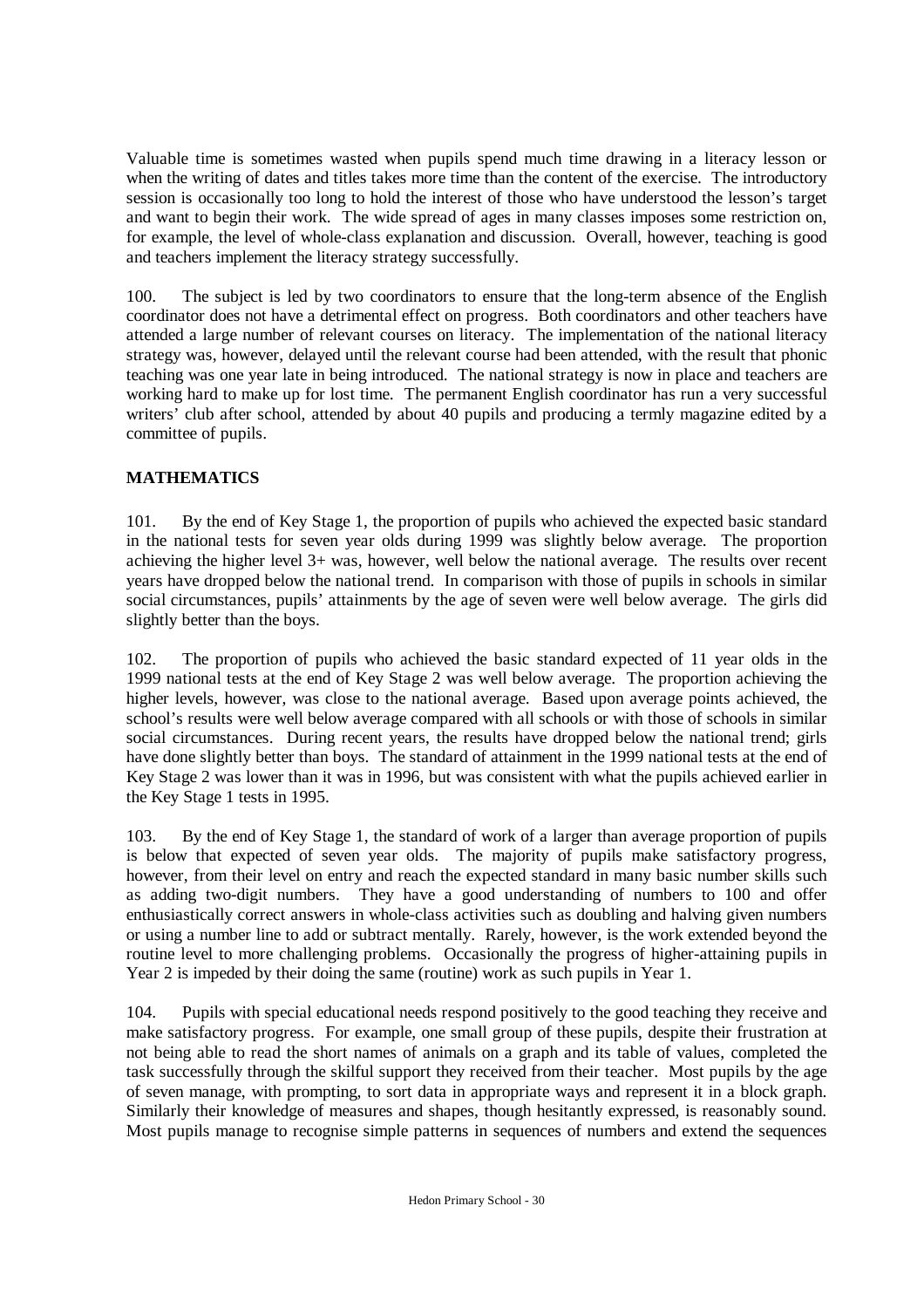correctly. Many find the interpretation of mathematical problems, described in everyday language, difficult to translate into symbols.

105. By working through carefully structured practical activities, pupils of reception age and those in Year 1 make satisfactory progress and acquire a sound understanding of, for instance, counting and ordering appropriate ranges of numbers. By the age of six, pupils make correct comparison of the size, weight and capacity of a variety of objects and containers, and recognise common shapes. Their confidence in handling numbers is boosted by short, daily sessions of mental work, during which they learn or consolidate appropriate basic knowledge, though to a level slightly below average. Each of the three classes in Key Stage 1 has a wide age-span. This hampers the progress of pupils in Year 2, because teachers find it more difficult to stretch these pupils in whole-class oral work.

106. Pupils' progress in Key Stage 2 is at least satisfactory and occasionally good. The methods of teaching prescribed by the national numeracy strategy are used effectively by teachers throughout the school. The benefits of these methods are clearly evident in the mixed-age classes of Years 3 and 4 pupils and with the older Year 5 and 6 pupils who are regrouped into sets according to their attainment or ability. Pupils acquire reasonable speed and accuracy in their methods of mental calculation. They are required to explain their methods and compare them with those of others. They generally learn successfully to use correct terminology. For many pupils with special educational needs this is a slow process, but with skilful and thorough teaching they make satisfactory progress in handling numbers and in routine methods of calculation.

107. Overall, the proportion of pupils in Year 6 who achieve the standard expected of 11 year olds is below average. Too many pupils do not have ready recall of number facts, do not perform the standard routines of arithmetic with sufficient care and accuracy, and retain too little of what they learned previously about shapes, measurement and data-handling. Teachers' careful implementation of the national numeracy strategy is, however, helping to remedy this situation.

108. By the end of Key Stage 2, higher-attaining pupils achieve the standard expected of 11 year olds. For example, those in the set of higher-attaining pupils drawn from Years 5 and 6 used the terms factor and multiple confidently and correctly in identifying and explaining the patterns they had found within a 100-square. A few pupils (mainly girls) provided correct descriptions of complex number patterns they had found. The pupils in this set have a secure understanding of efficient methods of calculation to solve common problems, using addition, subtraction, multiplication and division to the standard expected. Fractions, decimals and percentages, however, are not as firmly understood as they should be by this stage.

109. Pupils' basic knowledge of shapes with two or three dimensions is satisfactory and they have sufficient knowledge of the properties of common shapes to identify those which satisfy a number of given conditions. For example, through skilful and lively teaching the set of pupils drawn mainly from Year 5 and a few from Year 6 enjoyed deducing a hidden shape from statements of its properties. Many of these pupils, however, needed much help to maintain precise use of terminology.

110. Two relatively small sets of pupils from Year 6 have been created and this arrangement enables these pupils to make sound progress. They respond positively to the careful and systematic teaching they receive and gain confidence in speed and accuracy of mental calculations. For instance, one of these sets completed a test in which they were to add trios of two-digit numbers, each within five seconds. They responded enthusiastically to the challenge and all achieved a high level of accuracy. In contrast, the other small set experienced many difficulties in solving everyday mathematical situations described in common language.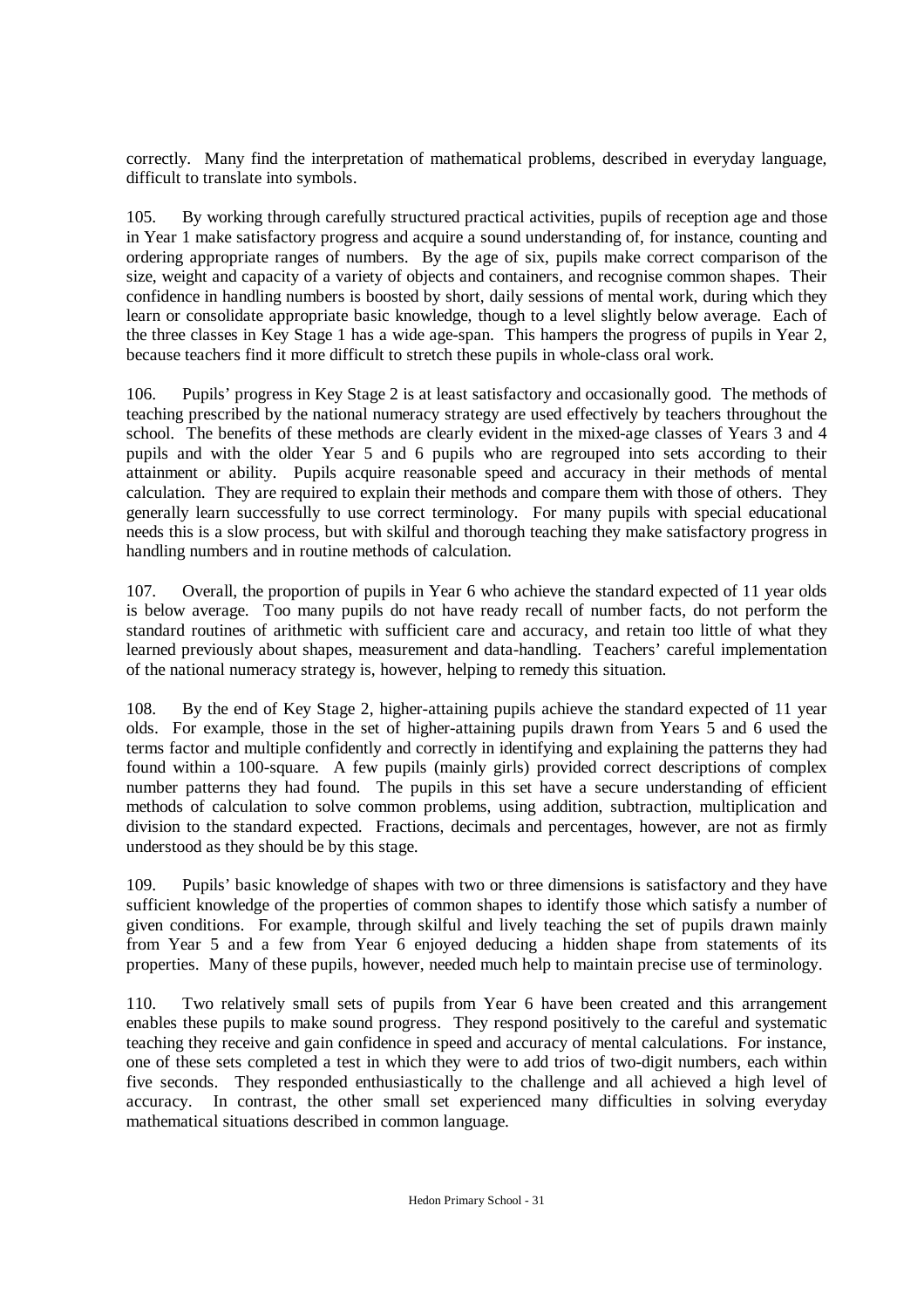111. Teaching is very competent throughout the school. Most of it is good and a little is very good. Teachers' knowledge of the subject is satisfactory overall. In the instances of very good teaching, considerable subject knowledge enables those teachers to respond effectively to pupils' answers by making good connections to other parts of the subject or by helping pupils to refine and extend their thinking. It also helps such teaching to be conducted at a fast pace. For example, in a mixed-age class of pupils in Years 3 and 4, the introductory activity of recognition of multiples of five, doubling and halving numbers and learning that multiplication and division are inverse operations was conducted at a cracking pace. Pupils responded eagerly, learning was effective and general rules were identified.

112. Teachers' expectations and planning reflect a sound knowledge of the national numeracy strategy. The joint planning of appropriate teams that match the groups of classes is effective. Teachers' expectations of the mathematical content and the pace at which pupils can learn are not, however, quite high enough. The planning frequently includes work suitably adapted to meet the needs of pupils at three levels of learning. Such planning, however, generally lacks challenging material to extend the high-attaining pupils.

113. Teaching methods and classroom organisation are strongly influenced by the guidance given in the national numeracy strategy. Lessons are clearly divided into the recommended three parts and appropriate activities are included. Teachers give clear starts to lessons, explaining the purpose and their expectations to pupils. They have generally effective strategies for ensuring that all pupils take part in lessons, often by means of well-targeted questions. Introductory activities successfully include counting in steps of different sizes, using a number line or square, or working out new facts from those already known. This stage of lessons frequently practises recall of number facts in various ways, but is often not quite fast enough. Similarly, although it may require pupils to explain their strategy for mental calculation, this is not done often enough.

114. The stage of lessons where pupils work in groups is conducted effectively. Tasks are clearly explained, the number of groups is manageable and suitably modified tasks on the same theme are provided. Rarely, however, are pupils set specific times during which to complete these tasks in a way that would help to quicken the pace. Teachers quickly pick up errors and deal effectively with misunderstandings or half-remembered knowledge. Pupils are not sufficiently independent, however, to allow the teacher to work intensively with one group without interruption from other pupils. Plenary sessions are generally used effectively to sort out misconceptions, allow pupils to explain their work to the rest of the class and to reach a general conclusion.

115. Homework is used insufficiently to consolidate pupils' learning. Teachers have calm and effective ways of managing successfully the behaviour of pupils. The assessment of pupils' progress is done in a variety of useful and appropriate ways. These assessments are generally used well to influence the planning of lessons, but sometimes do not result in sufficiently challenging work for high attainers. The recording of each pupil's progress is done well.

116. Pupils have good attitudes to learning the subject and work with interest. Many participate eagerly in the introductory stage of lessons and are keen to do well. Behaviour is very good. Pupils work sensibly and responsibly, both independently and as a whole class, but with a heavy reliance upon their teacher. Very good relationships are evident between pupils and the adults in their classrooms.

117. The school has a satisfactory range of mathematics resources. These include textbooks, teacher-produced materials, computer programs and equipment to support learning in measurement, number and shape. These resources are generally used well, but occasionally low-attaining pupils in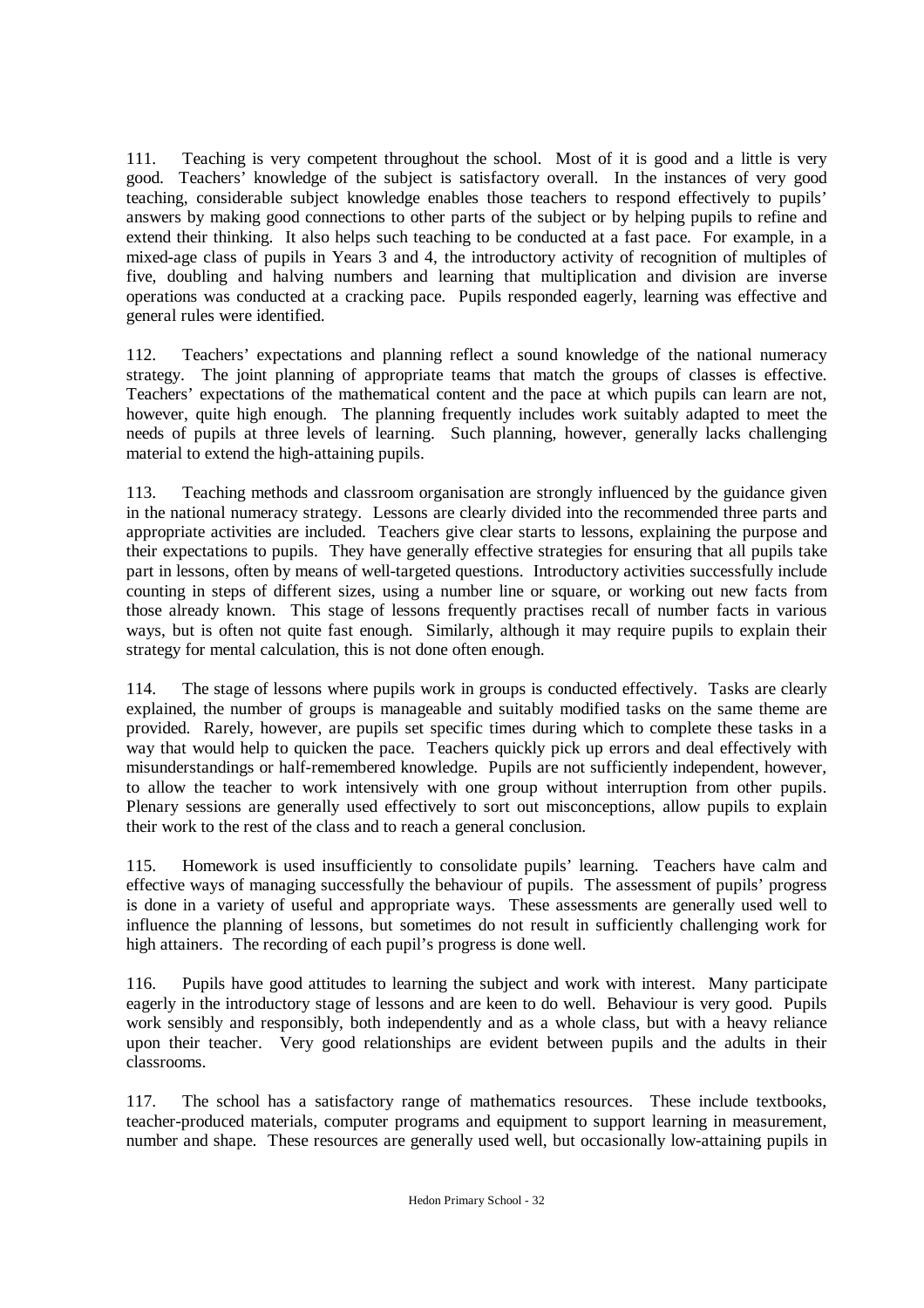Key Stage 2 do not have as much access to them as they need. The coordinator organises the subject energetically and very competently, including offering good support and guidance to other teachers.

## **SCIENCE**

118. The overall standard attained by the end of both key stages is in line with national expectations. This is similar to the findings reported in the previous inspection. Teachers' assessments of standards at the end of Key Stage 1 in 1999 indicate that the overall level of pupils' attainment was above average at level 2, but well below average at level 3. In the current year's cohort of pupils most pupils are on course to achieve the level 2 and a minority are capable of attaining level 3 - a level of performance that is broadly in line with the national average.

119. Most pupils in Key Stage 1 do well in the subject, as much of their work is of a practical nature. In the reception class, for example, pupils make a good start in scientific enquiry by testing materials to see if they are magnetic or not. By the end of the key stage, pupils predict the outcome of investigations accurately. In Year 2 they test the strength of magnets and record their findings on charts, on worksheets or by dictating them to their teacher or adult helper. Most know what plants require to grow, following experiments with sunflower seeds or cress. All successfully sort and classify materials according to their properties and describe changes which are reversible, such as the melting of ice or wax. Boys and girls achieve an equally high standard. Pupils with special educational needs make satisfactory progress, mainly because of the good teaching and additional support they receive in lessons from their teachers or adult helpers. In a lesson in Year 2, for example, two parents acted as scribes to record pupils' observations, following an investigation to identify the features of real daffodils and artificial ones.

120. The overall standard achieved in the 1999 national tests for 11 year olds was below both the national average and the average performance of pupils in similar schools. Standards since 1996 have shown a falling trend at the same time that national standards have improved. Last year, however, there was a significant improvement when the proportion of pupils achieving the higher level 5 was close to the national average. The overall standard, however, was below the national average.

121. Inspection findings show that the level of improvement has been maintained and that by the end of Key Stage 2 attainment is in line with national expectations. This improvement is linked to the good teaching of the subject, pupils' good behaviour and positive attitudes to learning, and the many opportunities they have to carry out investigative and experimental work. Pupils in Year 3, for example, find out which objects float and in Year 4 they know which materials are the best to retain heat, when testing insulation qualities for a take-away food container. Pupils in Year 6, when investigating the effects of gravity and friction, use Newton meters to measure the force required to move objects of different weight. Interesting lessons, often involving such practical activities, effectively sustain pupils' interest and help them to remember important facts. Many could remember, for example, the names for parts of the eye or ear, following experiments involving light and sound.

122. By the end of the key stage all pupils competently make electrical circuits, examine the properties of various insulators and conductors to keep water warm or ice from melting, and test different surfaces for friction. They are familiar with terms such as air resistance and describe correctly the difference between a balanced and unbalanced force. Pupils are often given worksheets made by class teachers to complete as part of their work. Most of these are well produced and appropriately matched to the learning requirements of the lesson. The same worksheet is, however, usually given to all pupils: as a result, some find it easy, whilst others in the class need help to complete it. This lowers the rate of progress of pupils, particularly those of higher attainment and those with special educational needs.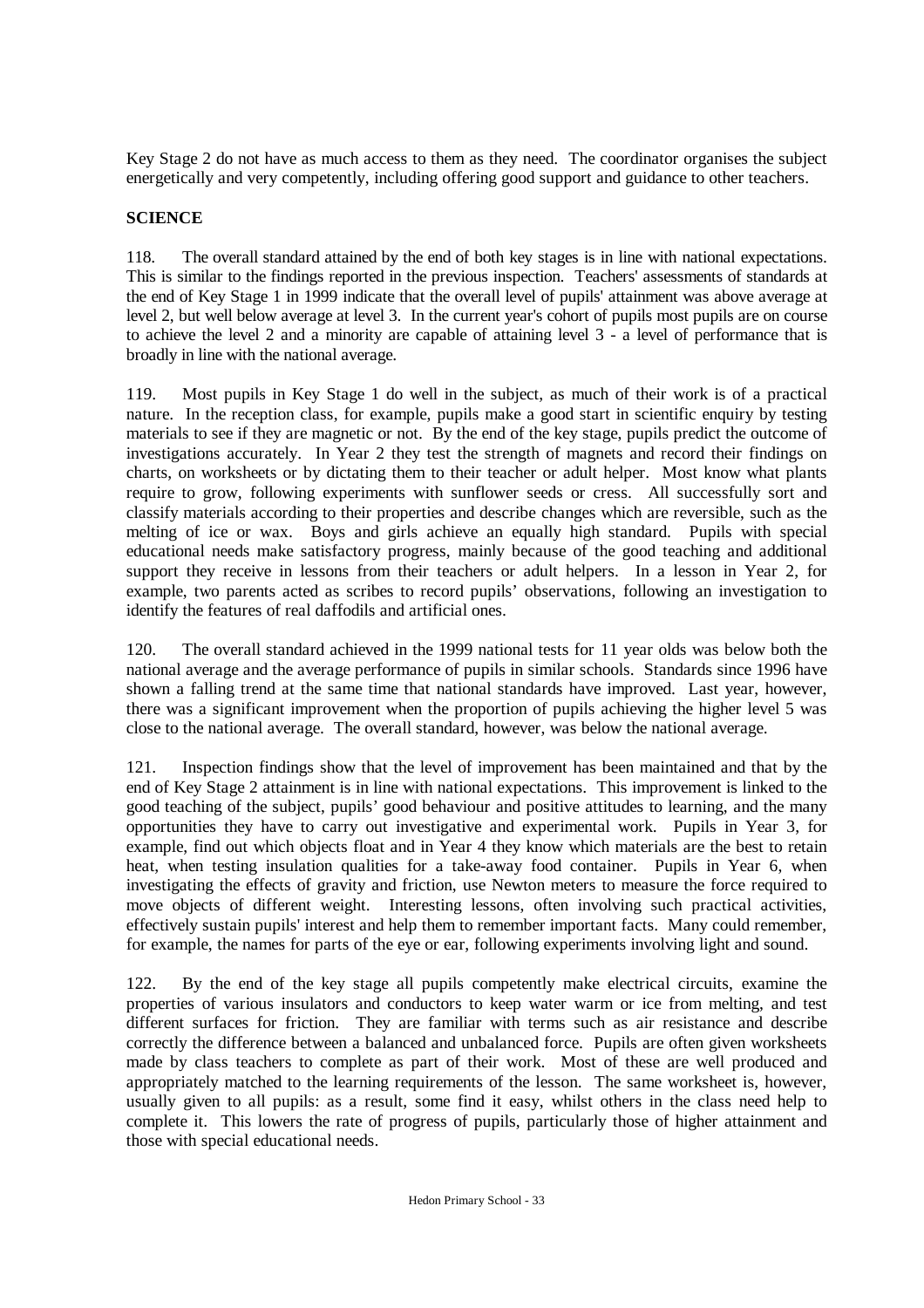123. Pupils, including those with special educational needs, usually make satisfactory progress throughout the school, as teachers provide many practical opportunities to experiment and investigate during lessons. This answers weaknesses reported in the previous report about a lack of opportunity for pupils to carry out their own investigations. The carefully planned programme of work to be covered each year ensures that pupils repeat most aspects twice during their time in the junior section of the school, but in different depth. Work on forces, for instance, is introduced in Year 3 and developed further in Year 6. This ensures that pupils' knowledge is effectively reinforced and extended in each aspect of the subject.

124. The quality of teaching is good overall. During the inspection the best teaching was seen in Year 6, where teachers gave pupils the responsibility for selecting apparatus to conduct their own investigations into forces which caused acceleration or a change of direction. The lessons were well organised, challenging and stimulating to pupils. This is an improvement on the previous inspection, when practical work was reported as being over-directed by teachers. The scrutiny of pupils' past work indicates that work is of a satisfactory standard in the subject in all classes.

125. The rate of pupils' progress is directly linked to the secure knowledge that teachers have in the subject. In some classes, however, teachers' expectations, particularly of higher-attaining pupils, are not high enough: since all pupils are usually given the same worksheet to complete, the amount of writing expected on some sheets means that these pupils need to make little effort. Most lessons are conducted at a suitable pace, ensuring that all pupils maintain their level of interest and concentrate throughout each lesson. Pupils are provided with many opportunities to experiment and investigate, so adding to pupils' interest and enjoyment in lessons.

126. Teachers maintain strict control and make sure that all pupils take turns during practical sessions. This was particularly applied to girls in the junior classes, as their overall performance in the subject was slightly below that of boys in the 1999 national assessments at the end of Year 6. No discernable difference between the sexes was noted in the Year 6 classes during the inspection. Teachers assess pupils' progress at the end of each half term and use the results well to plan future lessons. This ensures that pupils build effectively on their previous learning. No homework was set in the subject during the inspection.

127. In most lessons in Key Stage 2 teachers encourage pupils to use computers to record their results. In some classes where graphs of results are produced by hand rather than using a datahandling program pupils waste time in colouring, when they could be doing something more productive. Links with literacy are well established: pupils complete worksheets and research facts from reference books about, for example, internal organs of the body or the human skeleton. The handwriting of pupils in most classes is below the standard normally expected and, as a result, written work in science often looks untidy. Numeracy skills are developed well, as when pupils measure the distance objects travel or which different magnets attract a paper clip.

128. Pupils enjoy their lessons and all work very hard to complete the tasks set for them. Many opportunities are provided for pupils to work in groups. In line with their good level of behaviour, observed in all lessons, pupils cooperate well with one another to solve problems. Teachers are able to start pupils off with their work and then spend much time helping pupils with special educational needs or those of lower attainment to succeed. Care is taken to ensure that girls take a full part in all experiments or investigations, as their performance in the subject was identified as below that of boys in the national tests. This attention to detail and the many practical activities provided partly account for the level of success in the subject throughout the school.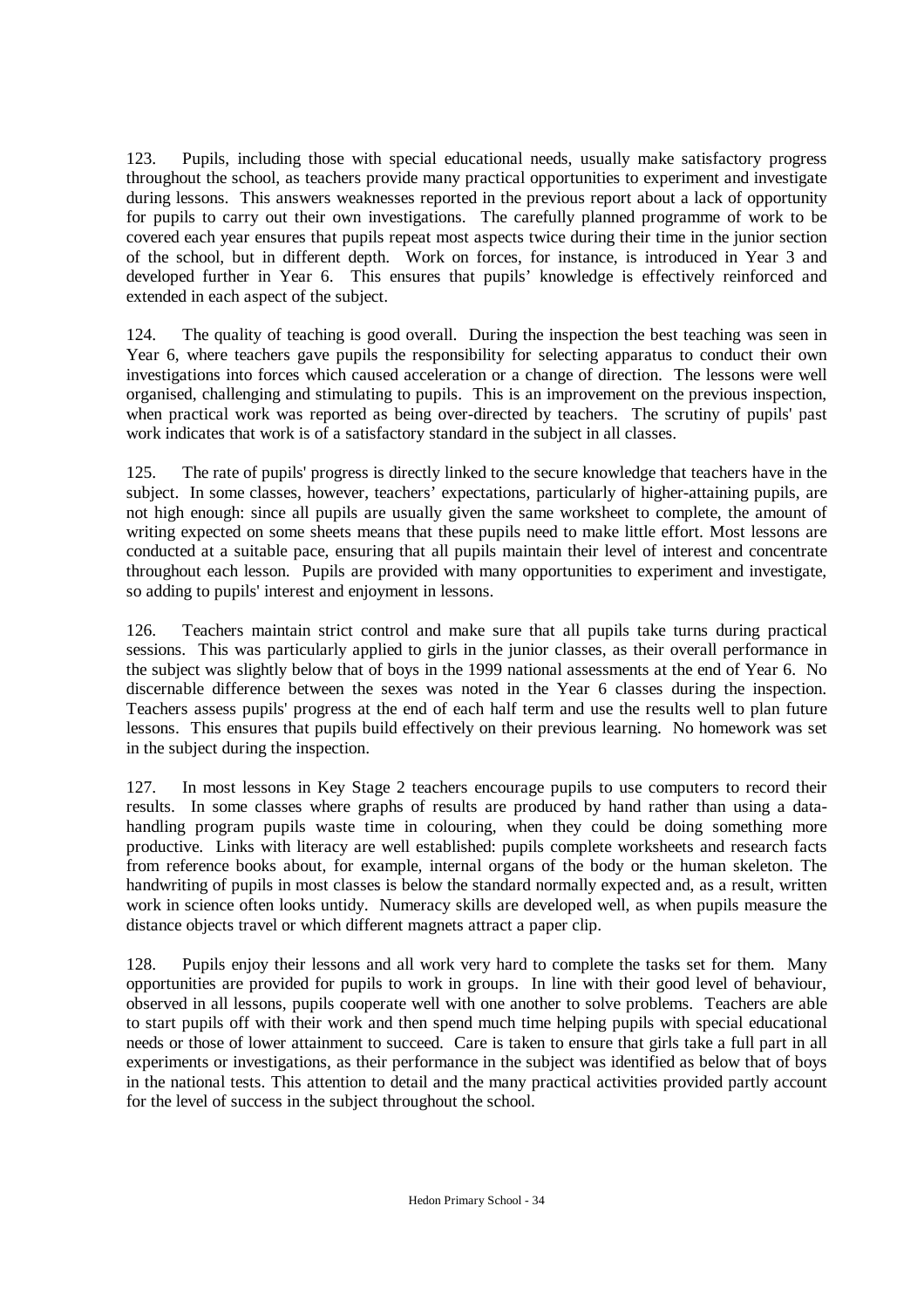129. The school's teaching of the subject fully meets National Curriculum requirements. There is a good, clear scheme of work to guide teachers and assist them in their planning of lessons. This ensures that pupils build continuously and progressively on their previous learning, identifies specific assessment arrangements and helps to raise the quality of pupils' learning.

130. The coordination and management of the subject are good. The experienced coordinator is keen to improve standards and is currently incorporating the latest Curriculum 2000 guidelines into the teaching programme. The quality of teaching is monitored regularly and all lesson plans are carefully evaluated each term. Standards are monitored and the results of pupils' assessments analysed in depth. This ensures that any areas where performance is weak, such as the performance of some junior girls compared to that of boys, can be quickly identified and improved. Resources for the subject are good. They are readily accessible in classrooms, with a sufficient quantity for every pupil to be able to gather evidence individually when conducting experiments or investigations. Good use is made of areas adjacent to classrooms, giving pupils space to work in groups with a degree of independence.

131. The teaching in school is enhanced by trips to places of interest, including a nearby pond. This gives pupils first-hand experiences of habitats through which they learn to identify a variety of common plants and animals. Good use is made of the school's grounds and a conservation area is being developed for future use.

# **ART**

132. By the end of Key Stage 1 pupils' attainment is in line with the national average. Pupils acquire confidence in using a variety of tools and media. They use scissors, pencils, crayons and paint brushes confidently. They make pictures based, for example, on the colour, form and texture of new and old bricks. To this end they study a range of red, brown and orange colours and mix these with confidence. They make wax rubbings to experience and represent the textures they see and feel on the surface of bricks, and use paint and paper collage to represent the range of shades and textures they have noticed. By the end of this key stage they have also looked carefully at objects from unusual viewpoints - as, for example, by using a magnifying glass to project images which they then make into a picture. Pictures are produced both individually and in groups.

133. Attainment at the end of Key Stage 2 is a little above the national average. Art work matures noticeably in Year 6, where pupils use sketchbooks to try out designs and colours. Pictures drawn and painted from observation are good. Pupils typically enjoy introducing greater detail and their own perceptions of accuracy into their work. They continue to work in a good range of media such as paper sculpture, card, fabric and clay. Good use is made of stimuli from curricular topics such as Ancient Egypt. They study and copy design, colour and texture, and then incorporate these into their own individual or group pictures and clay pots. Pot-making involves the techniques of slab and slip, whilst painting is based, for example, on traditional Egyptian designs.

134. Learning is good throughout the school. Pupils listen well to instructions and try their best to produce work of a good standard. They are very interested in the subject and understand well how the processes they go through reach the end result. Most pupils are keen to evaluate their work and, where possible, to make improvements. In lessons they maintain good concentration and most show genuine pleasure in their achievements. Pupils make good progress in using skills and in the development of artistic perception.

135. Teaching is good throughout the school. All teachers take art lessons with their own classes. They are confident in helping pupils with simple techniques and in evaluations of their finished art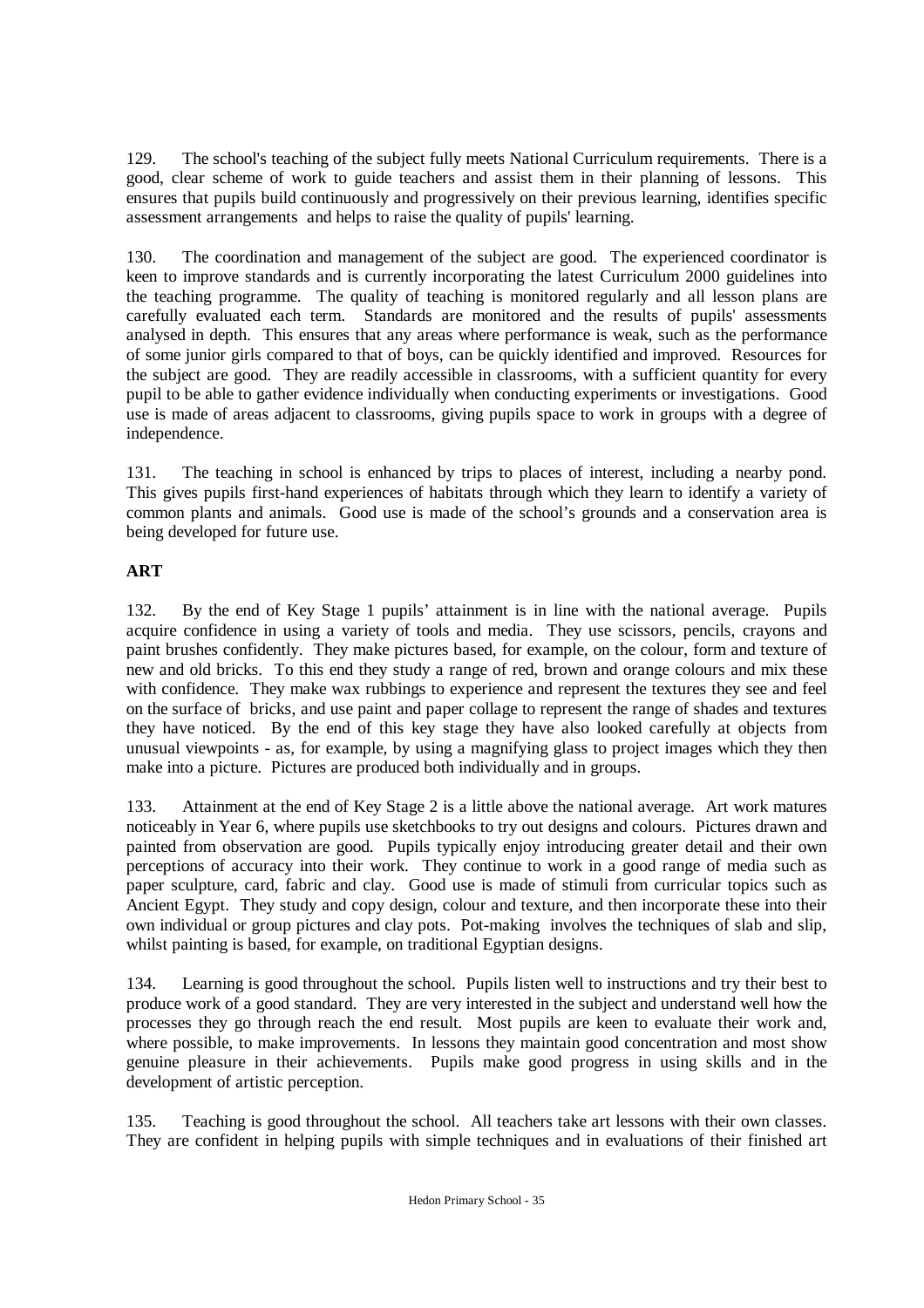work. Lessons are well planned and prepared with suitable stimulus material as well as appropriate materials and tools. Lessons run smoothly, pupils work at a good pace, and the allocated time is used efficiently. In those lessons where teachers are especially confident, pupils are very enthusiastic about their work. Finished pieces are assessed well and pupils are regularly encouraged to assess their own work. Overall, teachers have satisfactory expectations of the standards to be achieved by pupils.

136. In all lessons pupils' attitudes are good and behaviour is usually of a very high order. Pupils show responsibility in helping to get out equipment and put it away. They work very well in pairs or groups and show a high level of consideration and care for one another.

137. The subject is well coordinated by a teacher who has good personal skills and an enthusiasm for art education. Good ideas for art lessons are shared with all staff, with the result that most increase their confidence in teaching the subject and in assessing pupils' work. Overall, teachers have sufficient competence to judge accurately whether pupils are making suitable progress in their development of skills and artistic perception. A folio of work and collection of photographs of past work are kept and used well to help all teachers both to initiate interesting work and to assess it. Standards in the subject have been broadly maintained since the last inspection.

# **DESIGN AND TECHNOLOGY**

138. During the course of the inspection it was possible to observe only one lesson in each key stage. Other evidence was, however, obtained through discussions with a wide range of staff and pupils, through a scrutiny of pupils' work in folders and on display and from photographic records. The evidence available indicates that pupils' attainment is average by the end of Key Stage 1 and a little above average by the end of Key Stage 2. The last inspection judged attainment to be average at the end of Key Stage 1, but below average at Key Stage 2. The improvement in this inspection, especially by the end of Key Stage 2, is owing to a good curriculum offered to pupils, to good leadership and teaching, and to improvements made in the way pupils plan, construct and evaluate their models.

139. By the end of Key Stage 1, pupils design and make a wide range of models. They draw designs for making musical instruments such as shakers and stringed instruments. Their plans are clear and well illustrated and identify both the materials to be used and significant features. They sometimes make good evaluations of their models that lead to considered decisions for improvement. One pupil, for example, wrote on his plan of a stringed instrument that "the string is not so good - try elastic". Pupils have a growing awareness of the various factors required to stabilise tall structures. They explored their theories by, for instance, building models of plastic cubes and then applying what they had learned into models constructed of paper tubes. After testing their models, they talked about the need for a firm base. In extending their skills into sewing, pupils produced colourful "fantasy flowers" of a good quality and used them in a striking millennium display.

140. By the end of Key Stage 2, pupils build on the firm base established in Key Stage 1 and make good progress. They continue to improve their skill in planning. Initial plans and drawings are often extended by pupils producing paper prototypes, enabling refinements and adjustments to be made before they begin to make the final model. Good evidence of this process was observed in Year 6 when, for example, pupils were producing hats. The paper patterns they had made from their original plans were often changed, as the pupils realised their designs were impracticable or caused them too many constructional difficulties.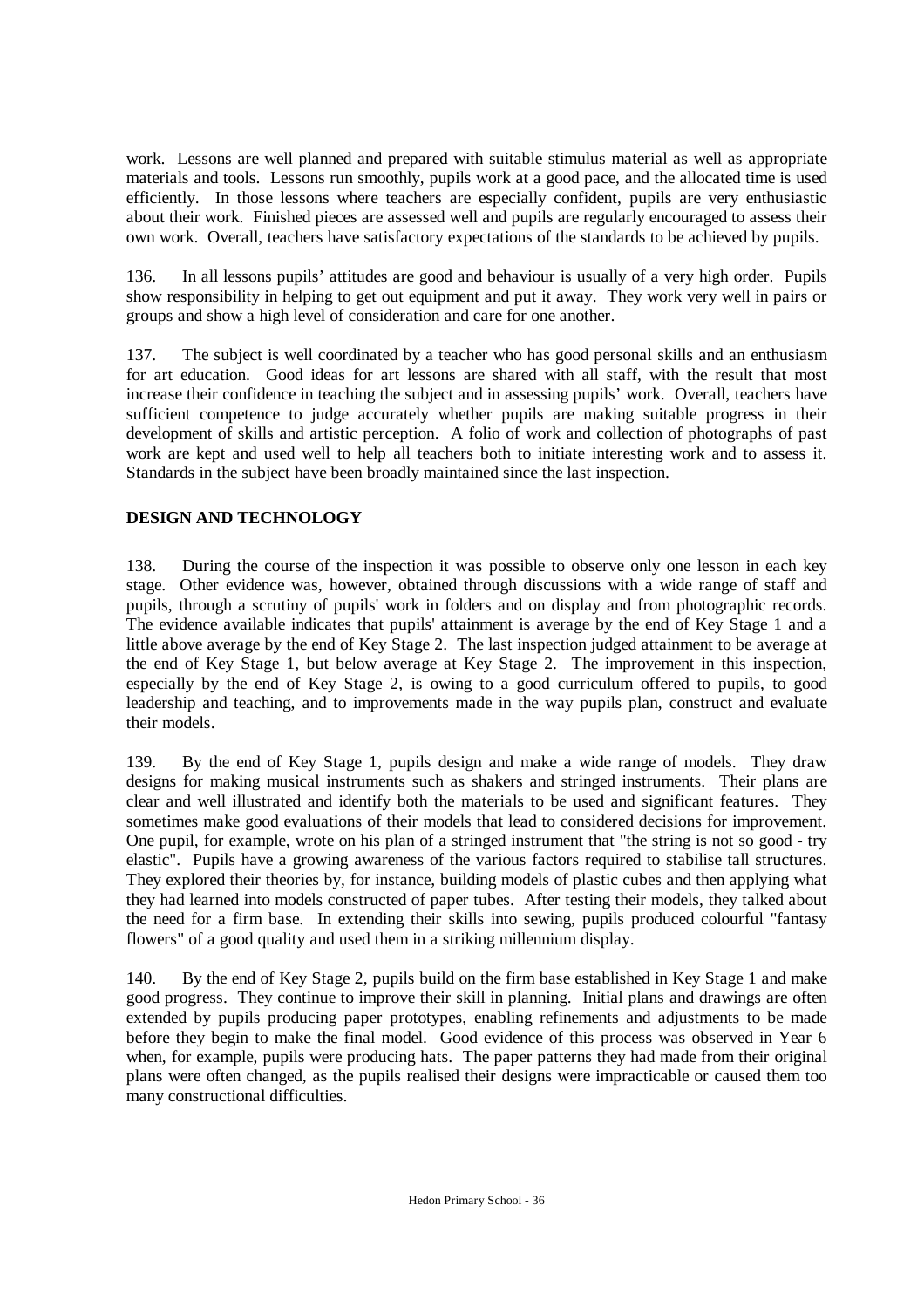141. Pupils' skills in food technology are also good by the end of Year 6. They are able to design and cook a bun suitable for a packed lunch. Their recipes are meticulously prepared and pupils identify the cost of ingredients required. Evaluative testing for colour and taste was fun. It often identified the need for more chocolate chips to be included next time! In Years 3 and 4, pupils made good quality cards with moving parts: a weather vane showed sunny or rainy weather and other models enabled ducks to "swim" across a pond. Pupils have learned techniques that allow them to understand and apply swinging, sliding and hinged movements into their designs and constructions. Pupils of this age have good skills in planning and apply these well when constructing bags and purses that they are proud to take home and display to their parents.

142. The limited amount of teaching observed in both key stages was good. Lessons were well prepared. The high challenges offered were matched by the high expectations teachers had of their pupils. Pupils' learning was carefully developed in well-planned stages that enabled them to make good progress. In Year 2, for example, pupils were challenged to make the tallest tower possible without it blowing over, a topic which ran over several lessons. The teacher had carefully developed pupils' understanding of strong structures by studying the local church next to the school to see how the tower stood up and by growing seedlings to establish the benefits of the root structure to the plant. She then successfully led her pupils to apply their acquired knowledge into their construction plans.

143. The good teaching in Year 6 was further exemplified when pupils were taught to use a sewing machine, with strong emphasis placed upon its safe use. The good pace and high level of motivation ensured that pupils learned in an environment that was both creative and encouraged positive attitudes to work. Through the many good displays of work teachers celebrate pupils' successes. Often the displays encourage pupils to improve their skills in designing and making objects. In a Year 3/4 class, for example, the teacher used an effective display to ask the pupils such questions as "Are you good at using scissors? What changes would you make to a slide structure? What skills would you need? Can you follow a plan? How important is presentation?".

144. Pupils' attitudes to learning are very good. They are enthusiastic and energetic learners, revelling in the interesting tasks with which they have been challenged. As a result, their behaviour is good. They listen carefully to their teachers and sustain concentration throughout lessons. When given the opportunity, they work well collaboratively in groups, sharing ideas and thoughts and listening to the opinions of others. Pupils handle tools safely and well and respect the resources they use. They enjoy their successes and appreciate and acknowledge the achievements of others.

145. Leadership of the subject is effective. Through good management, the provision of training and the sharing of her personal skills, the coordinator is largely responsible for raising standards since the last inspection, especially at Key Stage 2. The action taken has ensured that a good, broad and balanced curriculum is now planned and taught well to pupils. Former weaknesses in aspects such as pupils' evaluative and constructional skills have been pinpointed and improved, and are now strengths. The subject's specific skills are regularly extended into other areas of the curriculum, such as in history when making models of Egyptian gods or making Diwali cards in RE.

146. The school is well aware of areas still awaiting improvement. These include a manageable system for assessing and recording pupils' attainment and planned opportunities for the coordinator to observe the teaching of the subject in classes other than her own. The quality, quantity and range of resources are good and make an effective contribution to the teaching of the subject. They are well stored and managed and are easily accessible to all.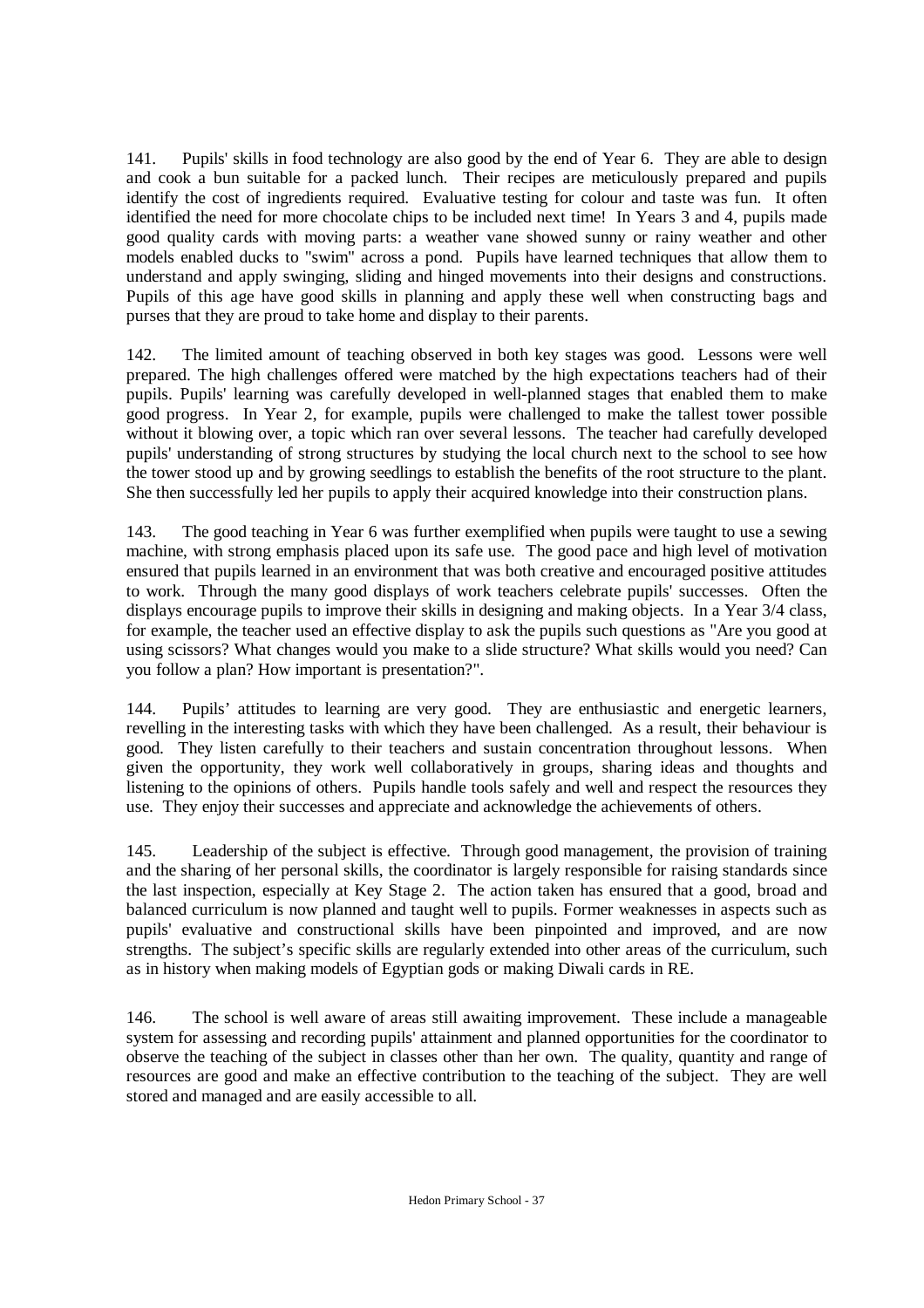# **GEOGRAPHY**

147. Pupils' overall level of attainment by the end of Key Stage 1 is average, as it was at the last inspection. In studying their locality, pupils pinpoint on maps where they live by identifying their street or road. They talk knowledgeably about the route they take on their journey to school. When drawing their journey, they make appropriate symbols to identify features, but do not have a key to identify their symbols. Their knowledge that some features are permanent and others are temporary enables them to decide what to include on their plans. Pupils of low attainment produce similar route plans, but they are based on the journey from the classroom to the school hall.

148. In travelling further afield, pupils are aware of the type of transport most appropriate for a long journey. For example, they discuss and compare the relative transport merits and suitability of a car, an aeroplane and a canal boat. High attainers can point out the countries of the British Isles on a map. All pupils have a good understanding of the weather. They sometimes record it and can talk about the effect of the weather upon activities undertaken and the clothes worn. Pupils are well informed about their environment, understand about taking care of it and say what they like and dislike about their locality.

149. Pupils' overall attainment by the end of Key Stage 2 is also average. Whilst this is lower than the above average rating recorded at the last inspection, there is evidence of good attainment by pupils in Years 3 and 4. This is largely because the curriculum offered to these pupils is more extensive and occupies more time than that offered to older pupils. In Years 3 and 4 pupils further develop their ability to use maps and to gather information from atlases. They interpret census information about population soundly and show how it has affected the growth of major cities and the UK population in general. Pupils' knowledge of where places are has increased. They correctly place Hedon and the Humber on a map and identify several major cities. They realise that Hull is bigger than Oxford, but smaller than London.

150. Pupils undertake very good topic work on India. Pupils know much about Indian food, work, clothes, transport and many other aspects of Indian life. From this information they make good comparisons with their own lives in Hedon. In Years 5 and 6, pupils make an appropriate study of St Lucia and know how the temperature, climate, industrial and commercial factors and land use influence the lives of its inhabitants. When studying Egypt, they are well aware of the River Nile and its importance to Egyptians. Technical language is generally sound, so that pupils talk confidently about source, estuary, tributary, delta and flood plains.

151. Teaching is good overall. Lessons are well prepared. Worksheets of good quality are often supplemented by pupils' easy access to maps and atlases. Teachers' questions are often crafted to stimulate pupils into making carefully considered responses. The pace of teaching is sound. The plenary sessions at the end of lessons inspected provided good opportunities for pupils to reflect upon and consolidate what they had learned. Because appropriate work and specialist support were provided for pupils with special educational needs in a Year 5 class, the pupils made good progress. On most occasions, however, work is set for the whole class; on only a few occasions is work set which is well matched to the varying levels of pupils' attainments.

152. Pupils' attitudes and behaviour in lessons are good. Pupils work very hard, strive to succeed and sustain concentration well. Only rarely is there a need for the teacher to reproach pupils, but when this happens there is usually a quick response. Presentation and handwriting in class are sometimes careless. In contrast, the presentation of work in topics (as, for example, that on India in Years 3 and 4) is very careful, illustrating well the time and effort made by pupils.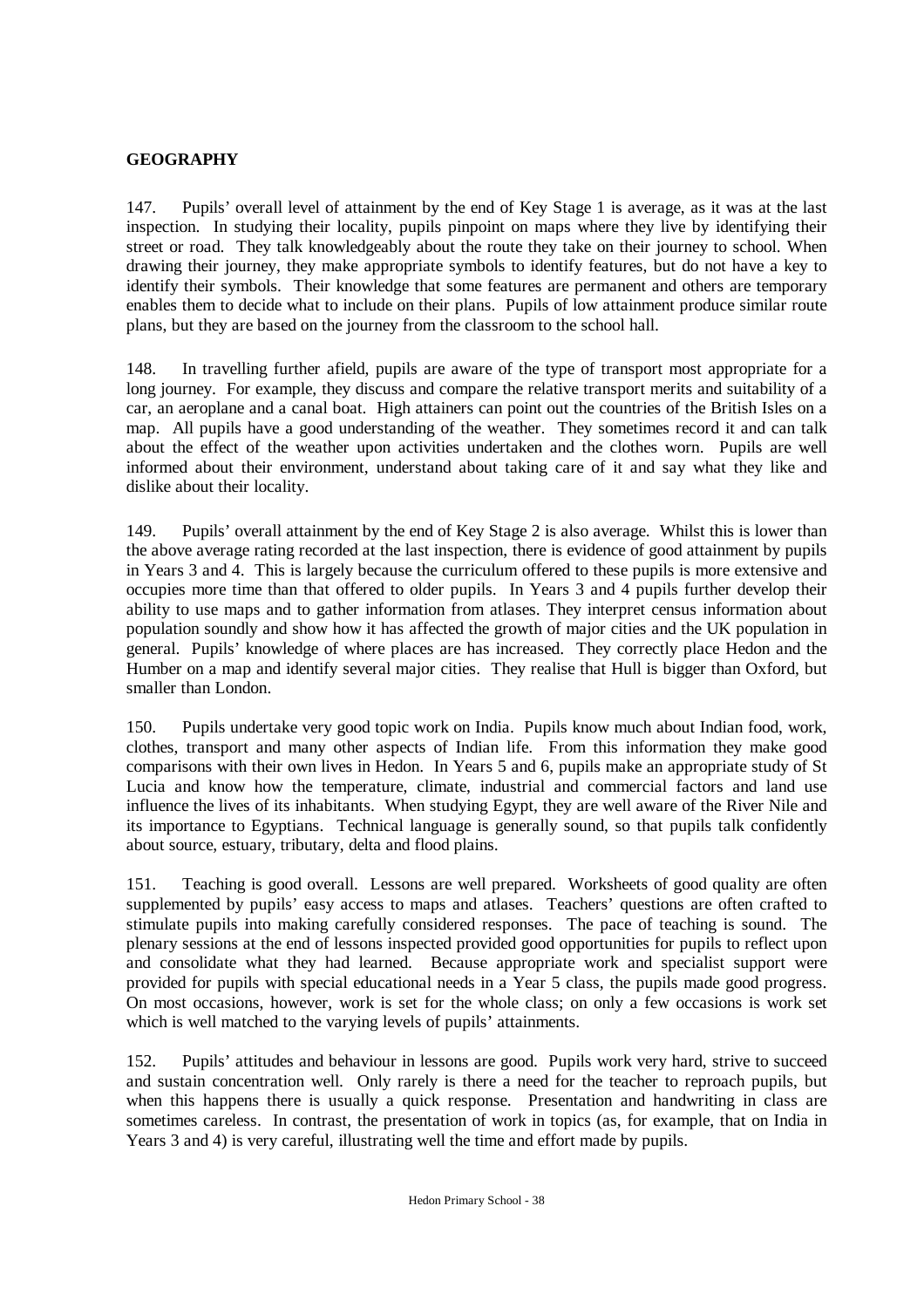153. The leadership of the subject is satisfactory. The well-planned scheme of work helps to ensure appropriate teaching of the National Curriculum and teachers' medium-term plans are carefully monitored. The subject is not, however, a priority in the school's development plan, and the time allocated to it at the upper end of Key Stage 2 results in only thin coverage. Furthermore, since it is part of the termly topic-theme, the evidence of pupils' work is sandwiched between other subjects, making it difficult to find for revision purposes. The school is aware of the need to produce an effective system of assessment for the subject and to make time available for a closer monitoring of teaching.

154. Resources are satisfactory. There is some good guidance on topics and an adequate range of resource material, atlases and maps. The resources are well stored, easily accessible and give appropriate support to teachers.

# **HISTORY**

155. A small amount of history was taught during the week of the inspection, but much additional evidence was available from teachers' plans and records, pupils' work and discussions. Pupils' standard of attainment varies from above average to well below average, but is overall close to average by the ends of both Key Stages 1 and 2.

156. By the end of Key Stage 1 most pupils have a fair knowledge about such aspects as important events in their own families. With the help of visits, photographs and class discussions they have a satisfactory understanding of the functions and relative age of key buildings in Hedon. They learn satisfactorily about changes within living memory by, for example, talking to an older resident or by the display of old domestic objects. They put local buildings such as the church, beacon, town hall and new supermarket into the correct historical sequence with the help of a time-line. They have average knowledge about a small range of important historical figures as diverse as Guy Fawkes and Helen Keller. They acquire a reasonable, elementary understanding of the passage of time and use a variety of sources such as family members, first-hand investigations, visits or books. Most understand simple differences between the past and the present - as, for example, in the reception class and Year 1 when they consider the use of different local building materials.

157. By the end of Key Stage 2, through their work on Egypt, the Tudors and local history, most pupils acquire a near-average understanding of the passage of time and a satisfactory framework of chronology. They acquire reasonable confidence in identifying how things change and in understanding how people lived and thought differently in the past. Most pupils are able to see events as part of a sequence. They know a range of significant facts about the daily lives and cultures of some past civilisations: through extensive work on the Egyptians, for instance, pupils learned about many facets of their daily lives from farming and housing to their religious beliefs and technologies. Most pupils have an average skill in searching out relevant evidence in reference books and photographs, in using other kinds of evidence and in recording their findings in handwritten notes or through word processing. A minority are reasonably confident in making informed judgements about the reliability and authenticity of sources. By the age of 11 most pupils have acquired a suitable range of specific historical vocabulary and give reasons for changes in events.

158. Pupils' learning and progress in their studies are usually satisfactory throughout the school. This is because pupils enjoy the subject as a result of carefully chosen topics and good resources. Pupils generally work with concentration and interest, and respond well in lessons to teachers' questions. Most share ideas sensibly and can be trusted to work conscientiously without close supervision, only in a few cases needing reminders to focus on what they are doing. In Year 6 many understand significant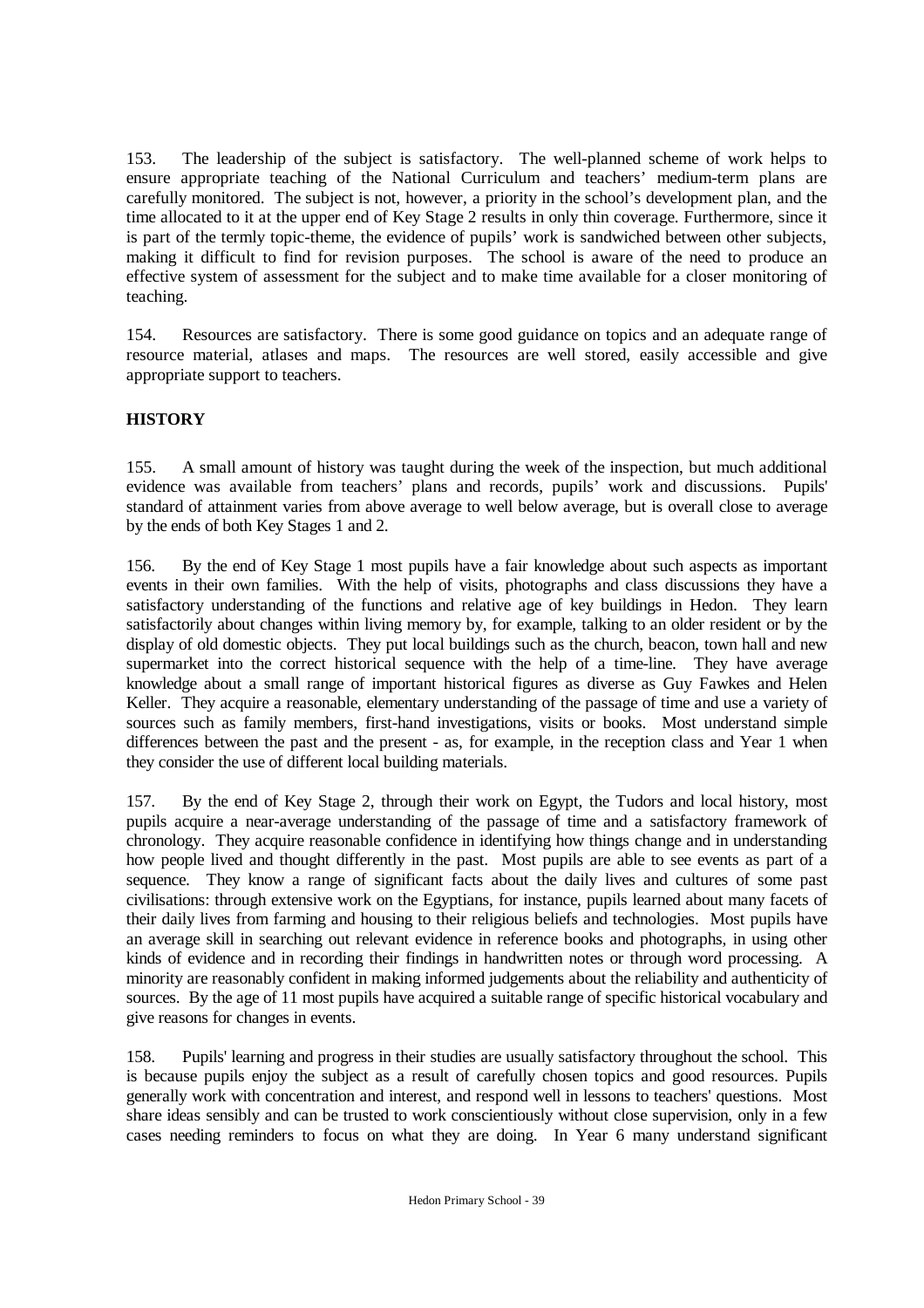differences, for example, between lifestyles in ancient Egypt and the present day. Higher-attaining pupils generally learn satisfactorily, but in some classes are not required to think hard enough or write in sufficient depth or length. In a minority of cases pupils acquire less knowledge and understanding than they could, because they are given work that is too easy. Pupils with special educational needs generally make steady, satisfactory progress in their studies.

159. The quality of teaching is at least satisfactory and often good throughout the school. Teachers are keen on the subject, well organised and know enough about the subject to handle most pupils' questions confidently. They provide relevant documentary materials and artefacts of good quality to bring the subject alive, sometimes drawing on their own possessions or those of a local museum service to which the school subscribes. The best teaching of the subject is marked by a challenging step-by-step exploration of evidence and ideas.

160. The curriculum offered is reasonably balanced. The topics studied contain appropriate depth, but there is insufficient time for a large enough range of topics to be studied to this same depth. The curriculum is based on a satisfactory outline scheme of work and well-referenced, shorter-term planning. Ideas on how to teach the subject are well assembled and recorded. The subject is insufficiently monitored, however, to be certain that sound standards and understanding are achieved and that sufficient time within lessons is devoted to oral and written rather than other kinds of work. such as art. Work is increasingly linked to the national literacy strategy.

161. There are occasional study visits to historical locations such as the Army Museum in Beverley. Displays of relevant work (in a wide variety of media and formats) in classes and around the school are very well presented. There is a satisfactory range of books, artefacts, photographs and videos for providing basic information, but other reference materials, such as old maps, postcards and computer software, are in limited supply.

# **INFORMATION TECHNOLOGY**

162. By the age of seven pupils' overall attainment is generally at the level expected. They use a suitable word-processing package to enter, edit and print text, with good control of the keyboard and mouse. Competent use is made of a simple database in which to enter information they have collected and to print out the results. For example, pupils in Year 2 recorded details of the weather over a week, steadily building up their database, and then printed their findings by using the graph facilities of the program. A group of pupils in Year 1 recorded data about themselves and analysed them in various ways, again using the graph facilities. Pupils in Key Stage 1 also learn how to control a device by giving a programmable toy a sequence of instructions. They quickly learn the importance of the order of the instructions. At this age, pupils also learn how to communicate information in other ways. For example they use a video-camera to record the growth of daffodils, filming the daffodils while talking to the camera about the subject. A few pupils already have experience of using the Internet.

163. By the end of Key Stage 2, most pupils' attainment in IT is broadly what is expected of 11 year olds. They are confident in such basic operations as using the keyboard, mouse and printer. They select the required software from displays of screen icons to fulfil tasks set by their teacher and use menus correctly. They learn how to open files, enter text, edit errors and tidy up the format before printing their document. They use these skills well in some of their written work in the subject. For example, two pupils in Year 6 used a commercial desktop publishing package to prepare an eyecatching layout of the front page of their historical study of Egypt. They used with confidence the facilities of selecting pictures, putting text in boxes and choosing print fonts. They varied the relative sizes of these elements to achieve their desired impact.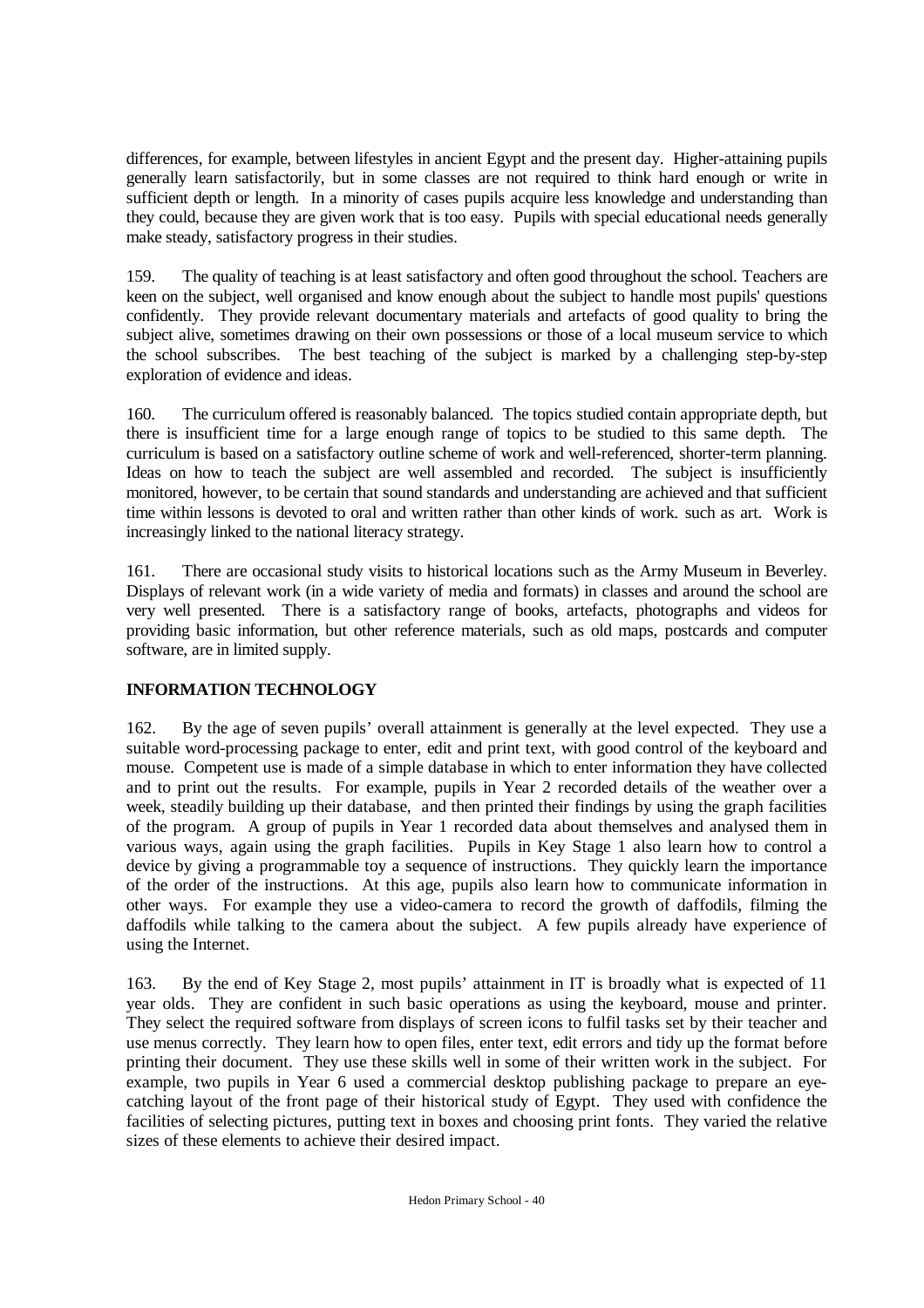164. Pupils in Key Stage 2 write short programs to control a screen turtle, so extending their earlier experience of controlling a device by giving it instructions. They learn well to use the "repeat" instructions to create short procedures. One pupil in Year 6, for instance, demonstrated his procedure for drawing a hexagon on the screen. He rose to the challenge of filling the screen with hexagons, to give a honeycomb effect, with impressive speed and ingenuity. Pupils also gain experience of capturing and analysing data, using IT in a commercial setting, by visiting a nearby oil refinery to participate in this activity.

165. No direct teaching of IT was observed during the inspection, but teachers' planning, records of pupils' attainments, samples of work and observation of single or pairs of pupils using computers indicate that pupils learn appropriate skills. They are taught competently from an early age to use the keyboard and mouse to enter and edit text into a computer. Pupils in the reception class, for instance, learned to space words, use backspace, move the cursor and delete while producing Easter messages on the screen and the printer. Teachers make good use of programs which enable pupils with special educational needs to consolidate basic skills in numeracy and literacy. Most of pupils' learning of IT is integrated effectively into their learning of other subjects. Teachers keep a close eye upon pupils' progress and maintain detailed records of the skills they demonstrate during their uses of IT. Pupils benefit from the support given by the chair of governors in sharing his expertise with them.

166. Pupils' attitudes to the subject are very positive. They concentrate well, are bold in their attempts to achieve their goals and try hard to succeed. Behaviour is invariably very good and results in a sensible use of equipment. Good relationships are evident in pupils' willingness to help one another. The subject is well coordinated.

# **MUSIC**

167. By the end of Key Stage 1 pupils' overall level of attainment is in line with the standard expected nationally. Pupils sing reasonably well in tune and, with help, hold a tune in a simple twopart song. They use simple percussion instruments confidently and keep a steady beat. Through daily assemblies they hear a wide range of music: many remember the overall style or source of the music, or connect it with a story. Only a limited range of lessons were seen during the inspection, but teachers' detailed plans indicate that they cover the National Curriculum in the subject.

168. Overall attainment by the end of Key Stage 2 is also in line with the national expectation. Pupils have an elementary knowledge of notation and can clap or play short, simple rhythmic patterns. A significant number have reasonable familiarity with the treble clef and are able to work out the names of most notes on the stave. They have a fair perception of relative pitch when they use tonic solfa and staff notation. Many pupils remember music they have heard and know the names of such composers as Handel, Beethoven and Mozart. They also know a few classical pieces. Most understand such technical terms as pitch, texture, structure and dynamics, and most are familiar with the instruments of the orchestra. Pupils compose pieces satisfactorily and are keen to improve and record their work.

169. Throughout the school pupils are interested in the subject. A large number of them raise their hands in assemblies to show that they recognise and remember music they have heard previously. Through the daily presentation of musical pieces they build up a fair knowledge of classical, folk and world music and most are pleased to share their knowledge and enjoyment of these pieces. They put much effort into their performances and compositions. In Key Stage 2 they persist well in improving and recording their compositions.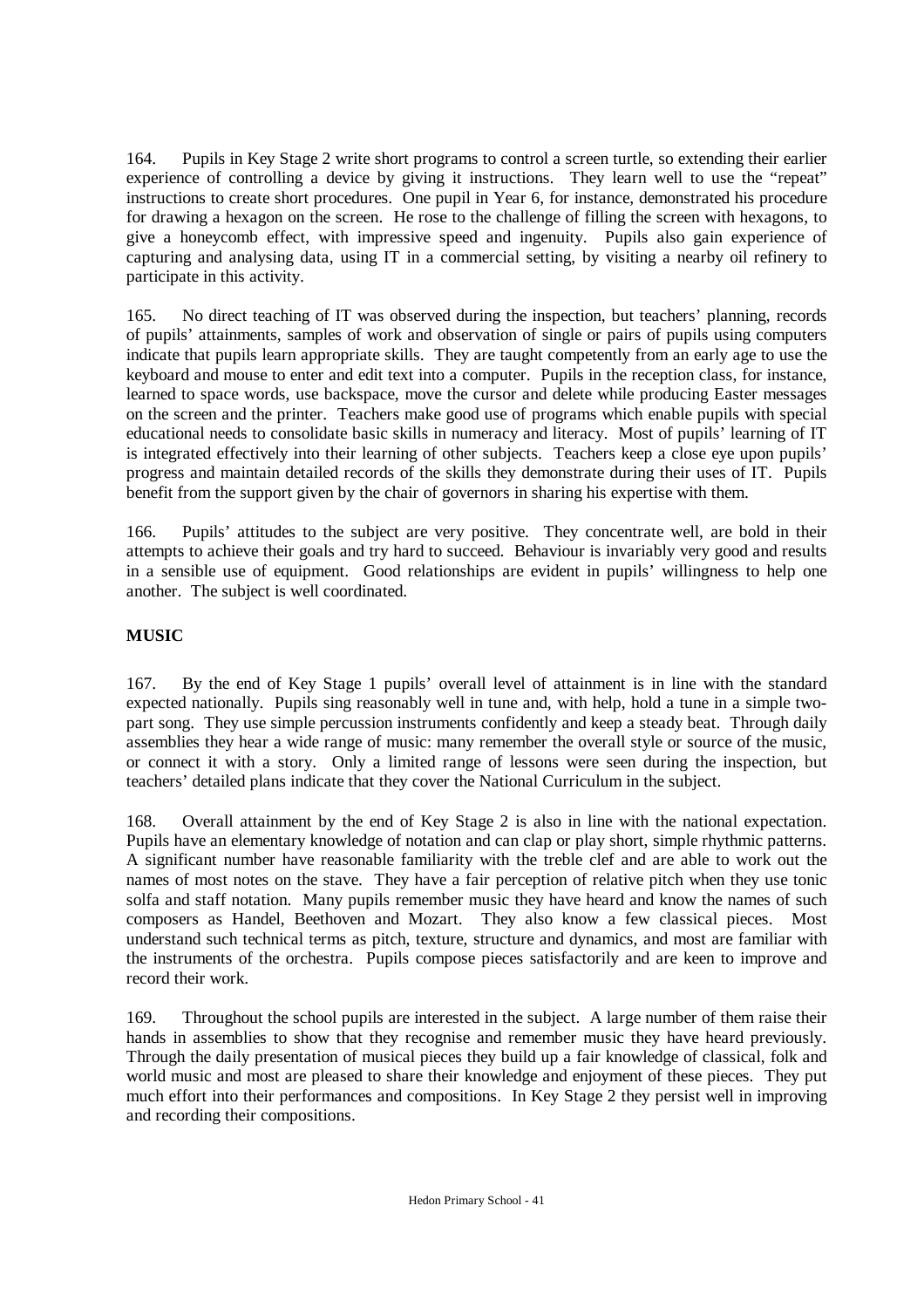170. The school does not have a specialist music teacher. Most teachers are, however, confident in initiating activities with their own classes. In the small number of lessons seen during the inspection teaching was good. In these lessons teachers planned well and organised the lessons effectively. The control of classes was good. Pupils were pushed to work hard, stay on task and do their best. Pupils' attitudes are good. They are interested in music and many show persistence with their work. Behaviour in lessons is good. Pupils work well both in whole classes and in groups.

171. The music coordinator is new to the post and has had insufficient time to influence significantly the work of the whole school. The school has a generally good range of equipment and instruments, which are stored with very great care, but little use is made of music technology. Individual violin and clarinet lessons are taken by 20 pupils. Pupils also learn to play guitars after school. There is a school choir and some pupils learn to play the recorder. All pupils have regular opportunities to sing, both in the school assemblies and in whole year groups.

# **PHYSICAL EDUCATION**

172. Pupils' overall standard in the subject is in line with national expectations by the end of Key Stage 2, as was reported in the previous inspection. Owing to timetabling arrangements on this inspection, it was not possible to gain sufficient evidence to make a reliable judgement about the overall standard of attainment at the end of Key Stage 1.

173. By the end of Key Stage 2, pupils achieve satisfactory standards in gymnastics. They practise, refine and repeat a series of actions on the floor and on apparatus, showing a good awareness of body tension and control. All work well with a partner to mirror one another's movements and demonstrate good balance. Most know the effects of exercise on their body and sustain energetic activity well. They show confidence when demonstrating for the whole class and sensibly evaluate the performance of others. Pupils display similar high standards in their skills in games. When playing netball outdoors, for example, all show a good competitive spirit, attacking, dodging and defending competently. In dance, pupils respond well to music. In a class of Year 3 and 4 pupils, for example, they imaginatively depicted the individual characters portrayed by different instruments in Prokofiev's music of *Peter and the Wolf*, adding appropriate facial expressions for granddad and the wolf in their performance.

174. The school reports that each year pupils in Year 4 have ten swimming lessons funded by the local authority. As a result of this relatively low provision, few pupils achieve the expected standards in swimming by the end of the key stage. In 1999, for example, only 11 per cent of the year group were able to swim the required 25 metres after the series of lessons and a similar proportion were still non-swimmers. This is well below the standard normally seen in similar schools.

175. Pupils' attitudes to dance, gymnastics and sessions of games are good. Pupils change quickly and quietly and listen well to instructions. All sensibly obey rules to safeguard their own and others' safety. Their good behaviour ensures that little time is lost during lessons waiting for pupils' attention. Pupils of all ages and abilities are well motivated, hardworking and keen to be involved. There was no shortage of volunteers, for example, to demonstrate in the Year 5 gymnastics lesson, and a class of pupils in Years 3 and 4 were eager to share their ideas about actions appropriate to the music. All moved with confidence and enjoyment. Pupils with special educational needs and those of higher attainment compete equally in lessons. All show a good sense of responsibility and fair play. Older pupils in Year 5, for example, take their turn on apparatus without trying to jump a queue and readily appreciate the performance of others.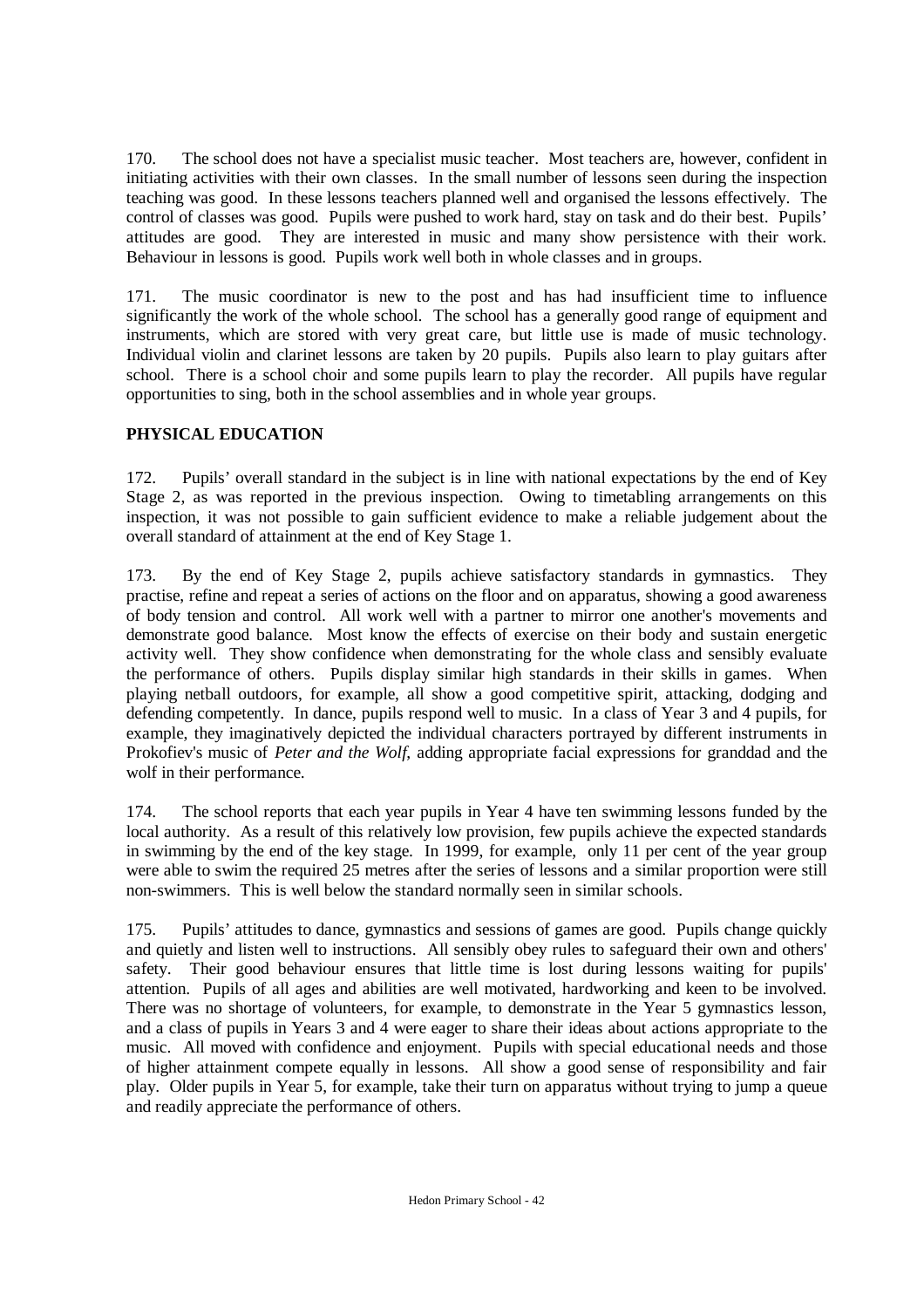176. The quality of teaching is satisfactory throughout the school. This judgement is based on the lessons seen in Key Stage 2 and a scrutiny of teachers' planning and assessment records in Key Stage 1. Teachers generally have a satisfactory knowledge of the subject and plan their lessons carefully. Before and during lessons they give clear instructions to pupils, so that all know exactly what is expected of them. This is an improvement on the previous inspection where it was reported that teachers' style and lack of appropriate skills inhibited pupils' progress in gymnastics. The teaching of dance was also considered to be ineffective. Tasks in gymnastics and dance are now demanding in their content and have a good balance between activity and demonstration.

177. The pace of lessons is appropriate and this also is an improvement from the previous inspection. As a result, all pupils are sufficiently challenged and their interest is maintained. Demonstration is used effectively to illustrate skills and encourage pupils to improve their own performance. Teachers assess pupils at the end of each term, keep detailed records of their progress and make detailed reports of the results to parents annually. The quality of learning in all the lessons seen during the inspection was satisfactory. All teachers effectively use the resources available to ensure that pupils develop sound skills and work hard during lessons. They encourage pupils to take responsibility for setting out large apparatus and are meticulous in their attention to pupils' safety. The good level of discipline and control seen in all lessons means that little time is wasted and pupils of all abilities make satisfactory progress.

178. The breadth and balance of the curriculum are satisfactory. Classwork is enhanced by a wide range of extracurricular sporting activities such as a Judo club and coaching sessions provided by professional football players from Hull City. All pupils have the opportunity to play football, netball and the "T-ball" version of basketball on a regular basis. Girls and boys have the opportunity to join in with team games, and frequent football, netball or athletic events are arranged against other schools. This helps to give pupils a sense of fair play and sharpens up their spirit of competitiveness in sport.

179. The management of the subject is satisfactory overall. Teachers' planning is closely monitored each half-term, but there is no planned programme for the subject coordinator to monitor or evaluate the quality of teaching. As a result, the quality of what is actually taught in each class is not adequately evaluated with a view to raising standards. The scheme of work that provides guidance to teachers when they plan their lessons is out of date, but the coordinator is currently adding the latest curricular guidelines to enable all teachers to plan more effectively and to ensure that pupils build appropriately on their previous learning.

180. Staffing levels and teachers' expertise are adequate for all aspects of the PE curriculum. Accommodation is very good. Pupils benefit from lessons in a spacious hall, on the large, flat hardplay areas or on the attractive playing field. The public footpath, situated between the school buildings and its field, however, presents an unacceptable hazard to pupils' safety. The level of resources is good for all aspects of the subject.

# **RELIGIOUS EDUCATION**

181. Pupils' overall level of attainment is average by the end of Key Stage 1, but the amount they study is not high enough. In the lessons seen pupils wrote satisfactorily, for example, about what they thought might have happened before and after Jesus's stilling of the storm on the Sea of Galilee and recorded the events of Holy Week in pictorial form.

182. By the end of Key Stage 2, pupils have reasonable knowledge about such aspects as Hindu beliefs (in their topic on India) and The Five Pillars of Islam and ancient Egyptian beliefs (in their